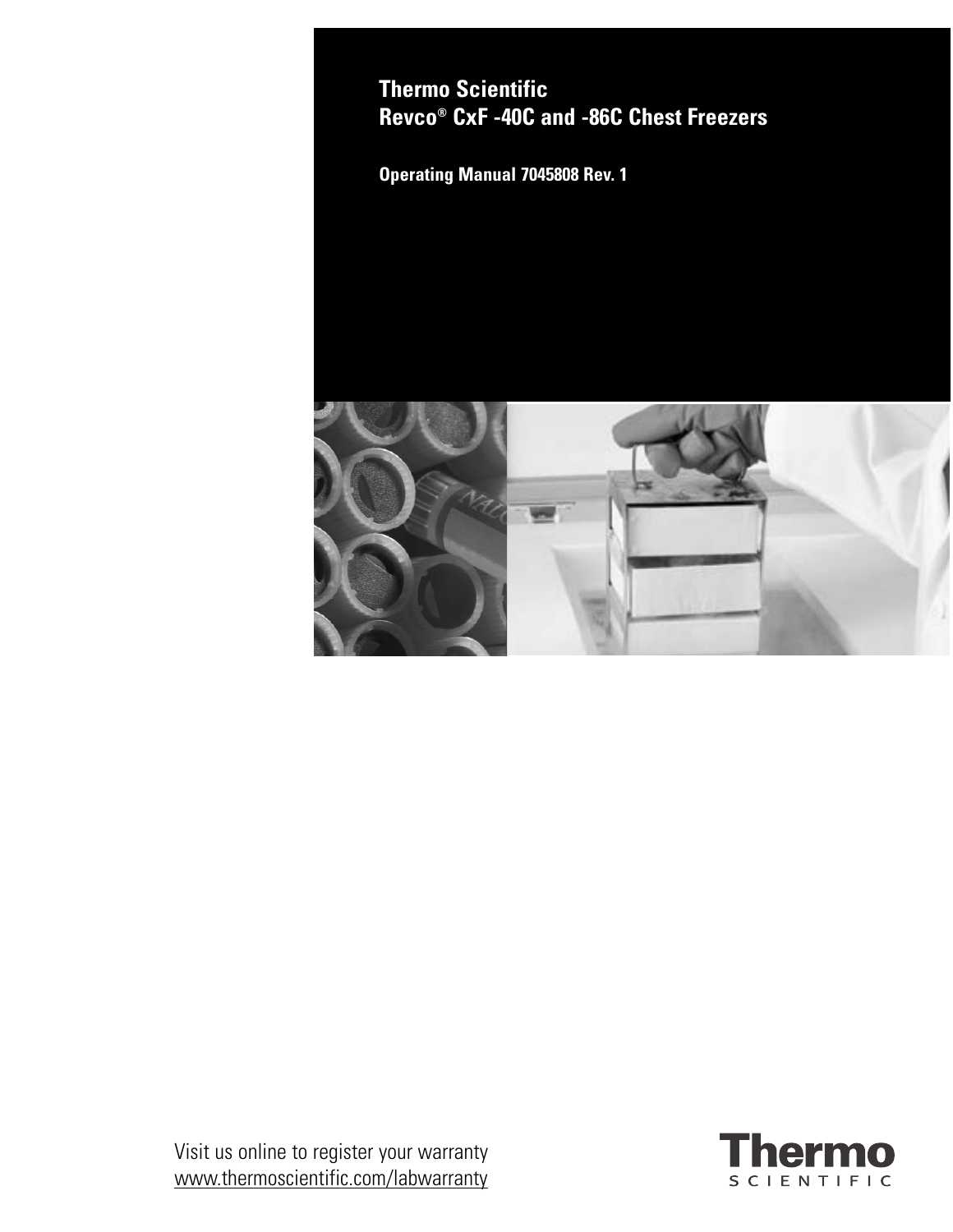## **Important installer and user information:**

A redundant temperature sensing device has been included in this ULT freezer. This device is a type "T" thermocouple. For convenient access, the thermocouple (Figure 1-3) terminates in an interconnect jack (Figure 1-5) behind the base front cover. (May be located differently in chests. See Section 1.) It is strongly recommended that this thermocouple be attached to a redundant 24 hour 7 day monitoring system with alarm capabilities. Connecting the sensor to a monitoring and alarm system separate from the freezer provides the utmost in product safety, should integral system fail.  $\blacktriangle$ 

### **Packing List**

| Part No. | <b>Description</b>     | <b>Qty</b> |
|----------|------------------------|------------|
| 213F     | Kev                    | 2          |
| 380520   | Neoprene Cap           | 2          |
| 510016   | 1/4-20 x 5-1/2" Bolt   | 2          |
| 195763   | <b>Retaining Clip</b>  | 1          |
| 370563   | Remote Alarm Connector | 1          |

### **-86C Models Covered**

| <b>Catalog Number</b> | <b>Model</b> | Cu. ft. | <b>Voltage</b> |
|-----------------------|--------------|---------|----------------|
| ULT-390-10-A          | 5808         | 3       | 120/60         |
| ULT-390-10-V          | 5809         | 3       | 230/50         |
| ULT-1390-10-A         | 5815         | 12.7    | 120/60         |
| ULT-1390-10-V         | 5812         | 12.7    | 230/50         |
| ULT1390-10-D          | 5813         | 12.7    | 230/60         |
| ULT-1790-10-A         | 5818         | 17      | 120/60         |
| ULT-1790-10-V         | 5819         | 17      | 230/50         |
| $UIT-1790-10-D$       | 5822         | 17      | 230/60         |
| ULT-2090-10-A         | 5821         | 20      | 120/60         |
| ULT-2090-10-V         | 5820         | 20      | 230/50         |
| ULT-2090-10-D         | 5823         | 20      | 230/60         |

**-40C Models Covered**

#### **MANUAL NUMBER 7045808**

|               | 30775/30673/FR-2607 | 2/5/14      | Intended use and battery check - pgs ii & 5-4 | <b>CCS</b> |
|---------------|---------------------|-------------|-----------------------------------------------|------------|
| $\sim$ $\sim$ | 30369/FR-2548       | 9/20/13     | Pressure change on charging                   | CCS        |
|               | 30151/FR-2541       | 9/20/13     | Release 9 - hinge change                      | CCS        |
| <b>REV</b>    | <b>ECR/ECN</b>      | <b>DATE</b> | <b>DESCRIPTION</b>                            | B٧         |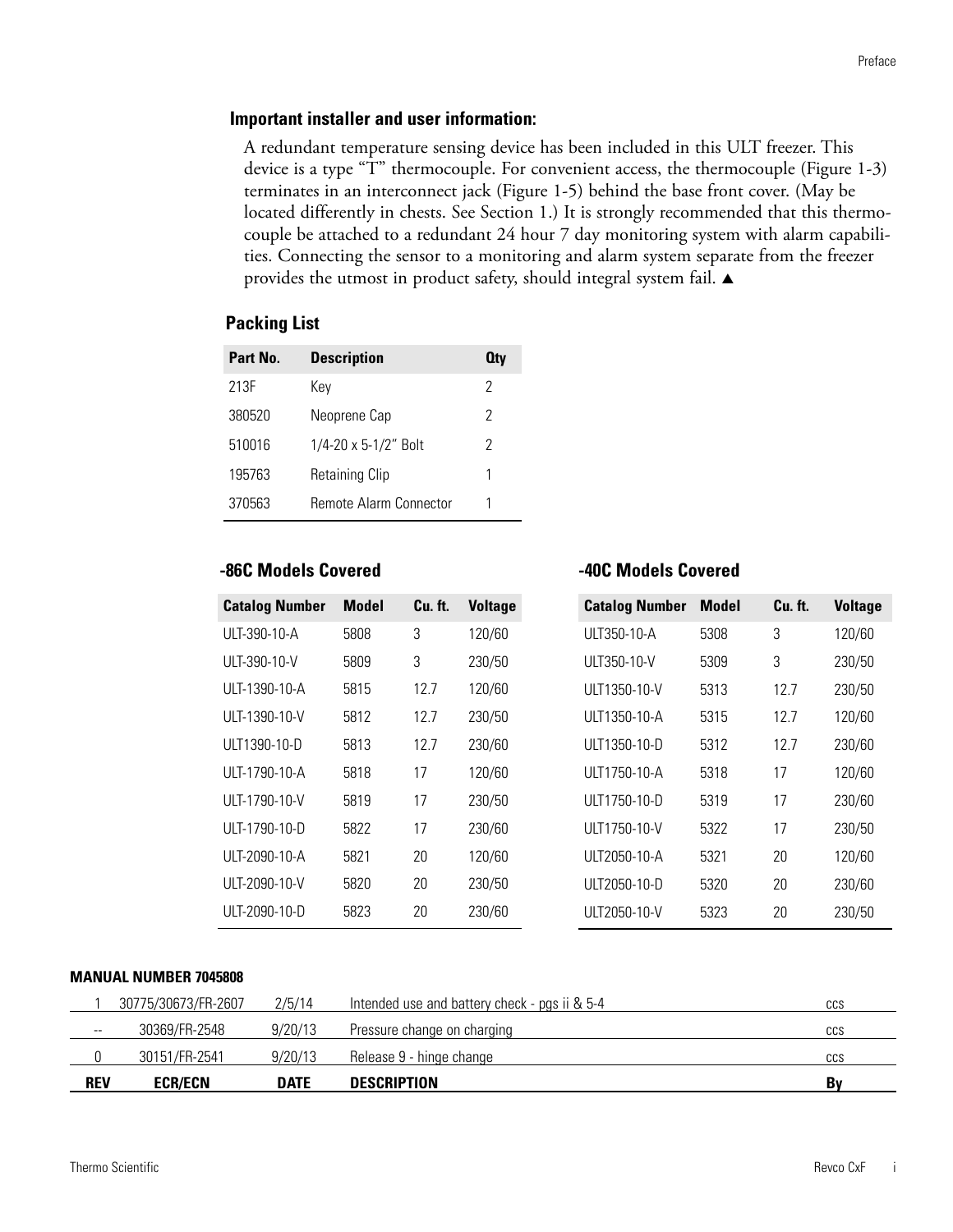

**Important** Read this instruction manual. Failure to read, understand and follow the instructions in this manual may result in damage to the unit, injury to operating personnel, and poor equipment performance.  $\blacktriangle$ 

**Caution** All internal adjustments and maintenance must be performed by qualified service personnel.  $\blacktriangle$ 

Material in this manual is for information purposes only. The contents and the product it describes are subject to change without notice. Thermo Fisher Scientific makes no representations or warranties with respect to this manual. In no event shall Thermo be held liable for any damages, direct or incidental, arising out of or related to the use of this manual.

Material in this manual is for information purposes only. The contents and the product it describes are subject to change without notice. VWR International makes no representations or warranties with respect to this manual. In no event shall VWR be held liable for any damages, direct or incidental, arising out of or related to the use of this manual.

The -40C and -86C freezers (see page i for model numbers) described in this manual are high performance units which can be used for research and in situations that directly support medical applications. When these products are used to support a medical application, it is an accessory to a medical device and is therefor considered as a medical device in its own right by the regulatory body ( e.g. FDA).

This product is intended for use:

• as cold storage in research use

• as a medical device for diagnostic use (storage of samples not intended to be re-introduced to the human body).

**Registration:** This medical application is considered a Class I device by the FDA. This product is classified as product code - JRM, regulation number 862.2050 and is considered a Class I device, 510(K) exempt.

© 2013 Thermo Fisher Scientific. All rights reserved.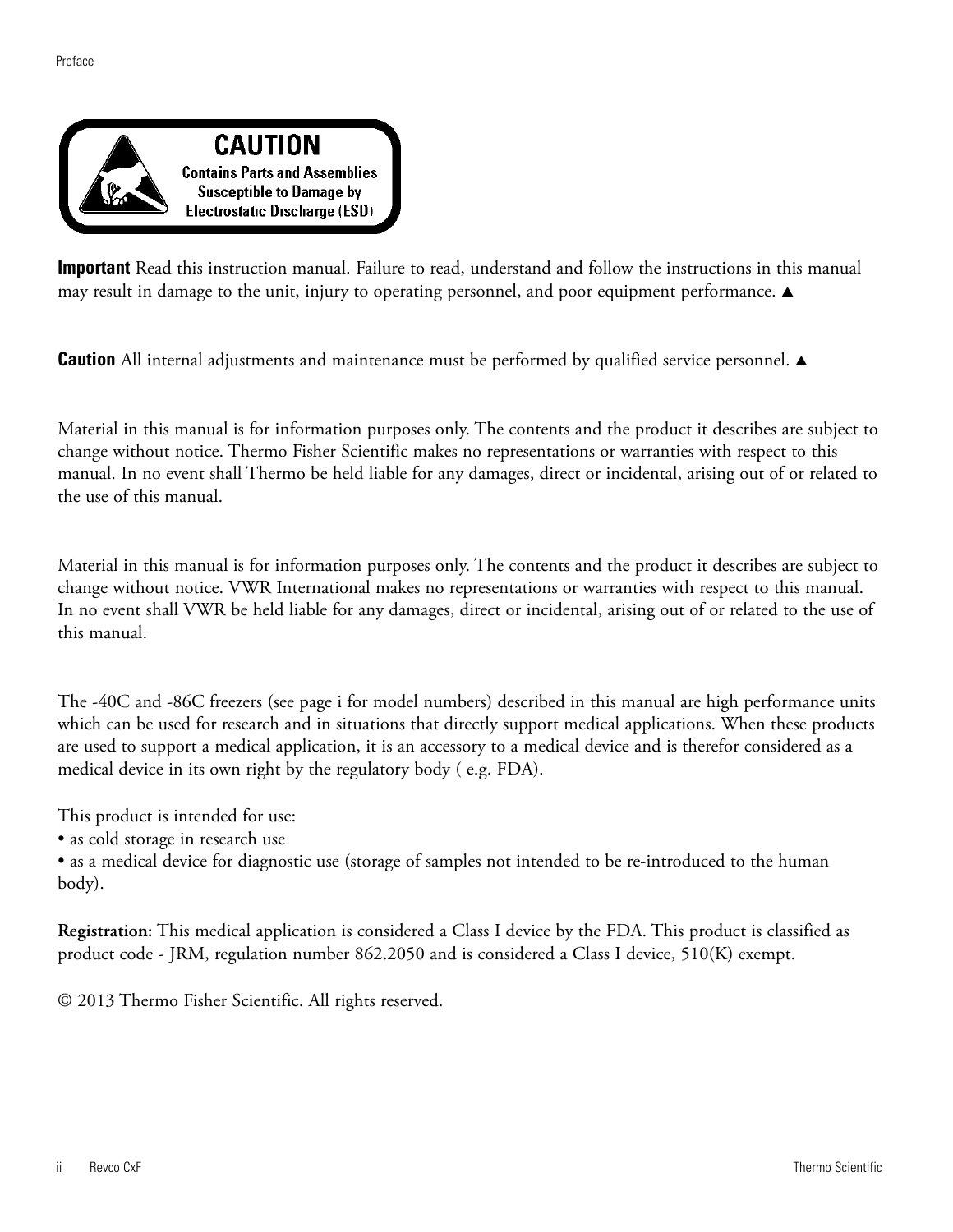

\*Important operating and/or maintenance instructions. Read the accompanying text carefully.



Potential electrical hazards. Only qualified persons should perform procedures associated with this symbol.



Equipment being maintained or serviced must be turned off and locked off to prevent possible injury.



Hot surface(s) present which may cause burns to unprotected skin, or to materials which may be damaged by elevated temperatures.



Marking of electrical and electronic equipment, which applies to electrical and electronic equipment falling under the Directive 2002/96/EC (WEEE) and the equipment that has been put on the market after 13 August 2005.

This product is required to comply with the European Union's Waste Electrical & Electronic Equipment (WEEE) Directive 2002/96/EC. It is marked with the WEEE symbol. Thermo Fisher Scientific has contracted with one or more recycling/disposal companies in each EU Member State European Country, and this product should be disposed of or recycled through them. Further information on Thermo's compliance with this directive, the recyclers in your country and information on Thermo Scientific products will be available at www.thermofisher.com.

- $\blacktriangleright$  Always use the proper protective equipment (clothing, gloves, goggles, etc.)
- $\blacktriangleright$  Always dissipate extreme cold or heat and wear protective clothing.
- $\blacktriangleright$  Always follow good hygiene practices.
- $\triangleright$  Each individual is responsible for his or her own safety.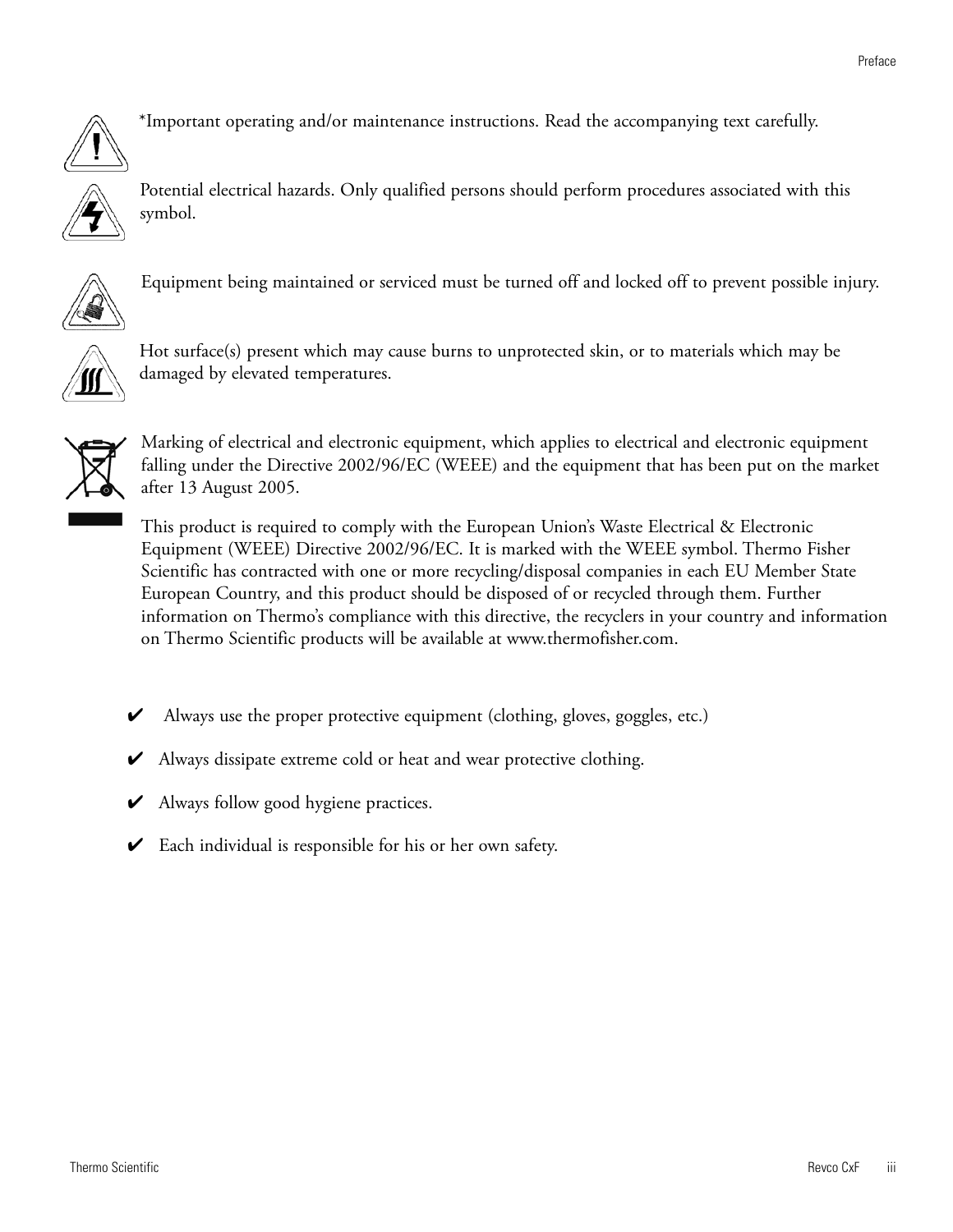# **Do You Need Information or Assistance on Thermo Scientific Products?** If you do, please contact us 8:00 a.m. to 6:00 p.m. (Eastern Time) at: 1-740-373-4763 Direct 1-800-438-4851 Toll Free, U.S. and Canada 1-877-213-8051 FAX http://www.thermoscientific.com Internet Worldwide Web Home Page service.led.marietta@thermofisher.com Tech Support Email Address Certified Service Web Page Our Sales Support staff can provide information on pricing and give you quotations. We can take your order and provide delivery information on major equipment items or make arrangements to have your local sales representative contact you. Our products are listed on the Internet and we can be contacted through our Internet home page. www.unitylabservices.com

Our Service Support staff can supply technical information about proper setup, operation or troubleshooting of your equipment. We can fill your needs for spare or replacement parts or provide you with on-site service. We can also provide you with a quotation on our Extended Warranty for your Thermo Scientific products.

Whatever Thermo Scientific products you need or use, we will be happy to discuss your applications. If you are experiencing technical problems, working together, we will help you locate the problem and, chances are, correct it yourself...over the telephone without a service call.

When more extensive service is necessary, we will assist you with direct factory trained technicians or a qualified service organization for on-the-spot repair. If your service need is covered by the warranty, we will arrange for the unit to be repaired at our expense and to your satisfaction.

Regardless of your needs, our professional telephone technicians are available to assist you Monday through Friday from 8:00 a.m. to 6:00 p.m. Eastern Time. Please contact us by telephone or fax. If you wish to write, our mailing address is:

> Thermo Fisher Scientific 401 Millcreek Road, Box 649 Marietta, OH 45750

International customers, please contact your local Thermo Scientific distributor.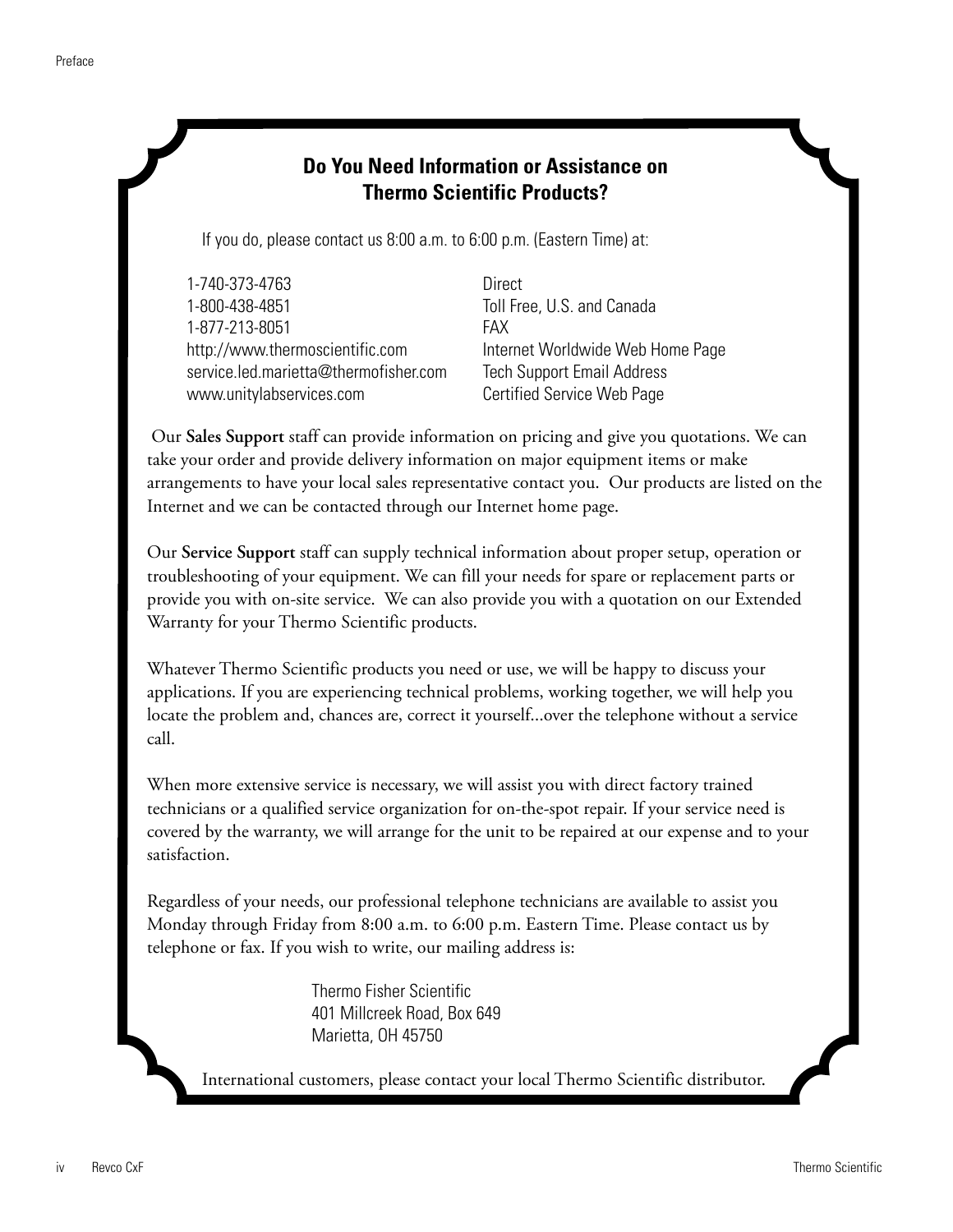# **Table of Contents**

| <b>Section 1</b> |                                             |  |
|------------------|---------------------------------------------|--|
|                  | Control Panel Keys, Display, Indicators 1-5 |  |
|                  |                                             |  |
|                  | <b>Displays</b>                             |  |
|                  |                                             |  |
|                  |                                             |  |
|                  |                                             |  |
|                  | Remote Alarm Contacts and Analog Output 1-9 |  |
|                  | Connect Unit to Electrical Power 1-10       |  |
|                  |                                             |  |
|                  |                                             |  |
|                  |                                             |  |
|                  | Set Low Temperature Alarm 1-12              |  |
|                  |                                             |  |
|                  |                                             |  |
|                  |                                             |  |
|                  |                                             |  |
| <b>Section 2</b> |                                             |  |
|                  |                                             |  |
|                  |                                             |  |
| <b>Section 3</b> |                                             |  |
|                  |                                             |  |
|                  |                                             |  |
|                  |                                             |  |
|                  |                                             |  |
|                  |                                             |  |
|                  |                                             |  |
|                  |                                             |  |
|                  |                                             |  |
|                  |                                             |  |
|                  |                                             |  |
|                  |                                             |  |
|                  |                                             |  |
|                  |                                             |  |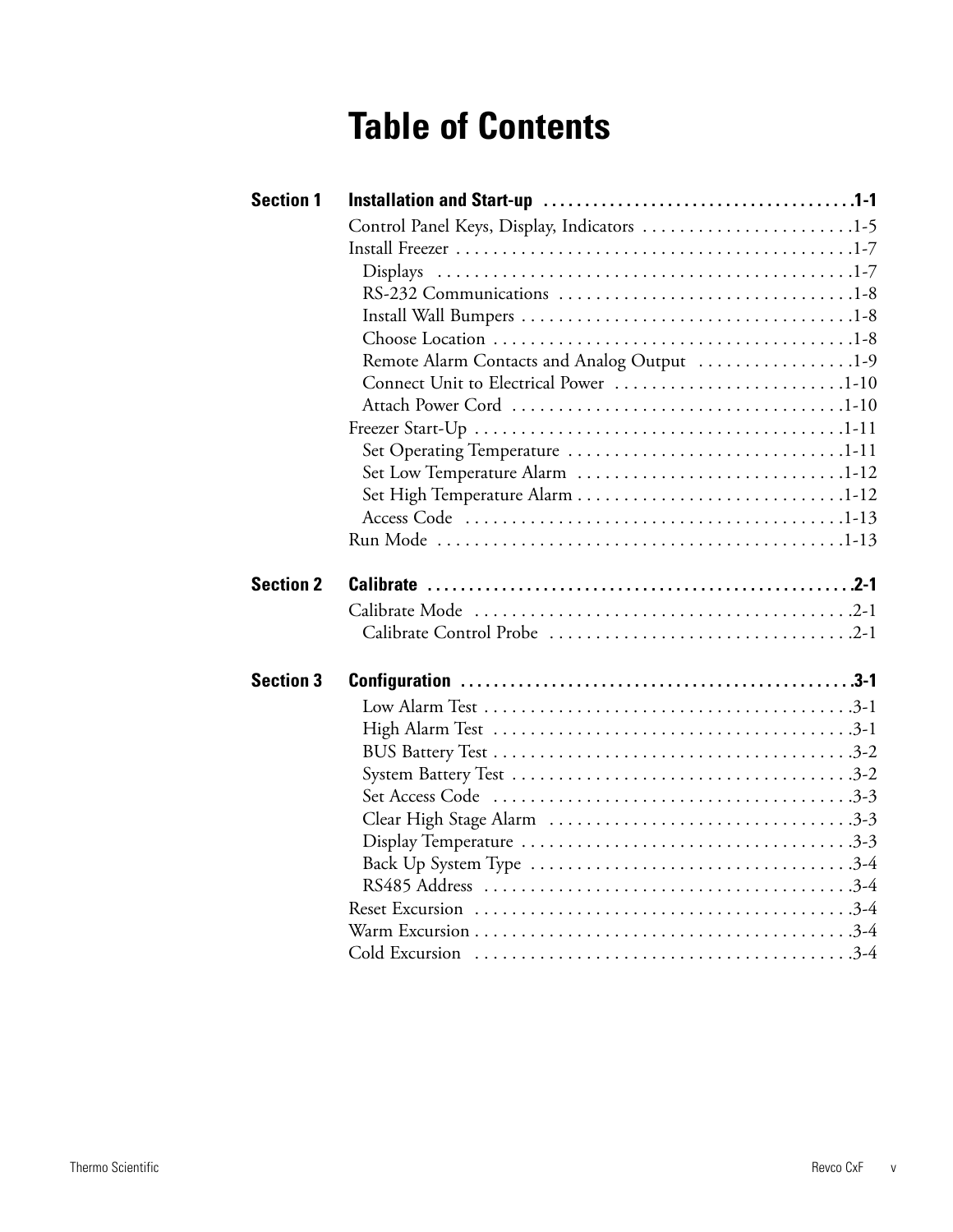| <b>Section 4</b> |                                                                                                          |  |
|------------------|----------------------------------------------------------------------------------------------------------|--|
|                  |                                                                                                          |  |
|                  |                                                                                                          |  |
|                  |                                                                                                          |  |
|                  | High Stage System Failure Alarm 4-2                                                                      |  |
|                  |                                                                                                          |  |
| <b>Section 5</b> |                                                                                                          |  |
|                  |                                                                                                          |  |
|                  |                                                                                                          |  |
|                  |                                                                                                          |  |
|                  |                                                                                                          |  |
|                  |                                                                                                          |  |
|                  | Replace Battery(s) $\ldots \ldots \ldots \ldots \ldots \ldots \ldots \ldots \ldots \ldots \ldots \ldots$ |  |
|                  | Check Battery(s) $\ldots \ldots \ldots \ldots \ldots \ldots \ldots \ldots \ldots \ldots \ldots \ldots$   |  |
|                  | PREVENTIVE MAINTENANCE 5-5                                                                               |  |
|                  |                                                                                                          |  |
| <b>Section 6</b> |                                                                                                          |  |
|                  |                                                                                                          |  |
|                  |                                                                                                          |  |
|                  |                                                                                                          |  |
|                  |                                                                                                          |  |
|                  |                                                                                                          |  |
|                  |                                                                                                          |  |
|                  |                                                                                                          |  |
|                  |                                                                                                          |  |
|                  | Disconnect Fitting Assembly, Transfer Hose 6-6                                                           |  |
|                  |                                                                                                          |  |
|                  |                                                                                                          |  |
|                  |                                                                                                          |  |
|                  |                                                                                                          |  |
| <b>Section 7</b> |                                                                                                          |  |
| <b>Section 8</b> |                                                                                                          |  |
|                  |                                                                                                          |  |
| <b>Appendix</b>  |                                                                                                          |  |
|                  |                                                                                                          |  |
|                  |                                                                                                          |  |
|                  |                                                                                                          |  |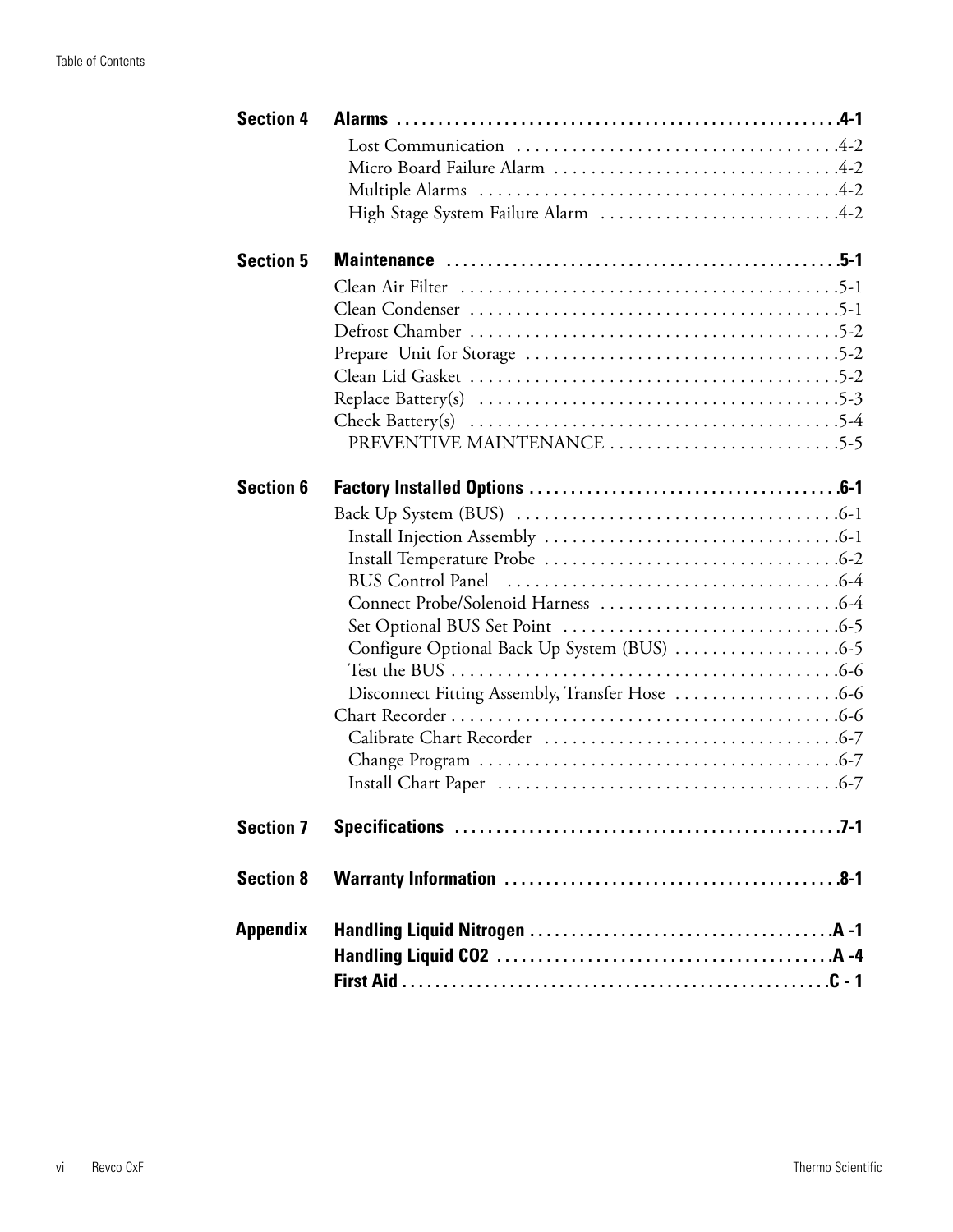# **Section 1 Installation and Start-up**

Figures 1-1 and 1-2 show the front view of the freezer and indicate the following freezer components:

- Control Panel keypad, displays and indicators.
- BUS (Optional Back Up System) panel.
- Optional temperature recorder (7 day, one pen) or datalogger.
- Keylock keyed lid lock.



**Figure 1-1.** Front View 3 cu ft Models



**Figure 1-2. Front View Remaining Models**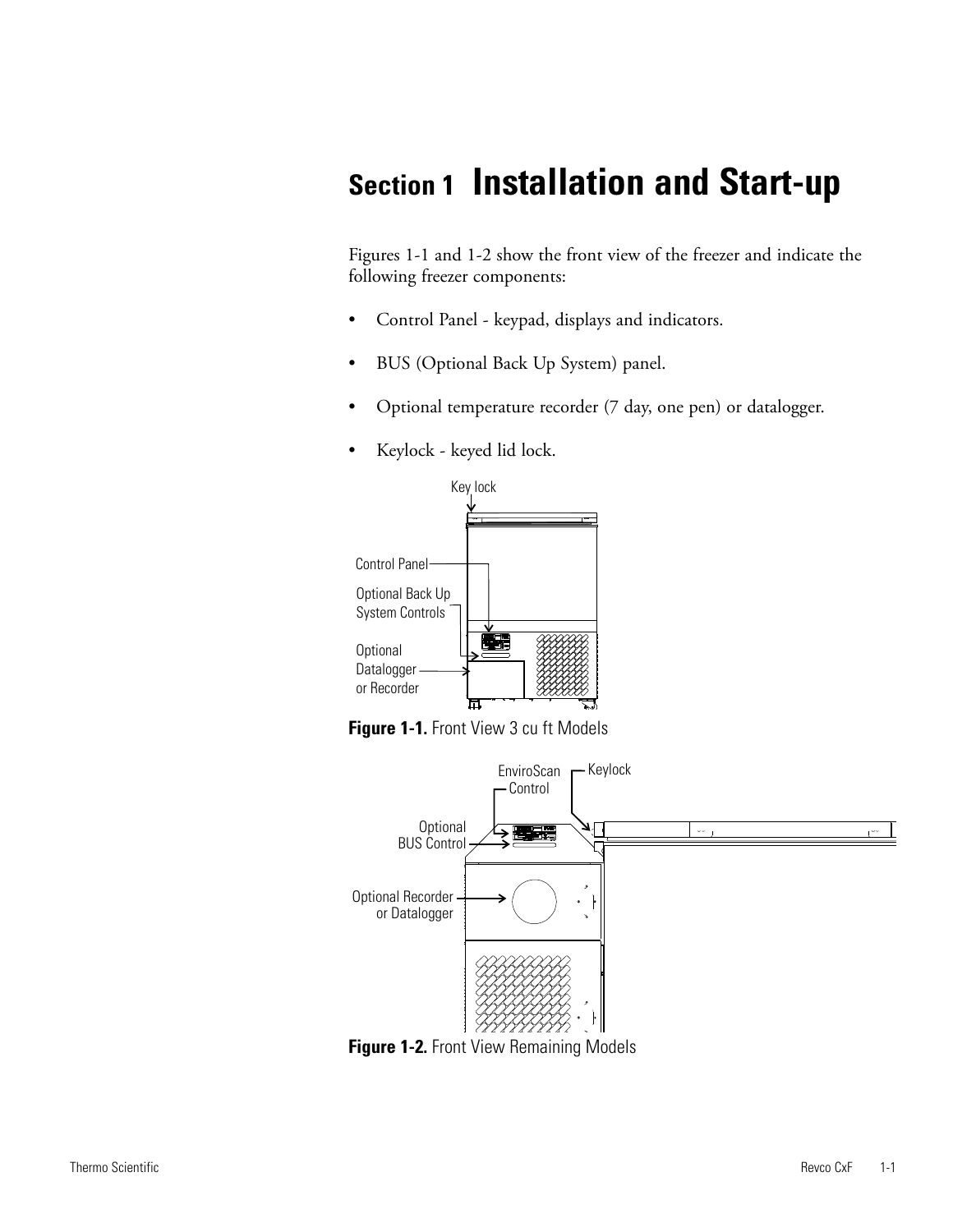Figures 1-3 and 1-4 display the rear view of the freezer and indicate the following freezer components:

- Remote alarm contacts and selectable analog output connection 0- 1V, 4-20mA (default), 0-5V).
- Power inlet for power cord connection.
- Optional BUS connections for probe and solenoid.
- RS-232 or RS-485 interface.
- Power Switch (mains disconnect).



**Figure 1-3.** Rear View 3 cu ft Models



**Figure 1-4.** Rear View Remaining Models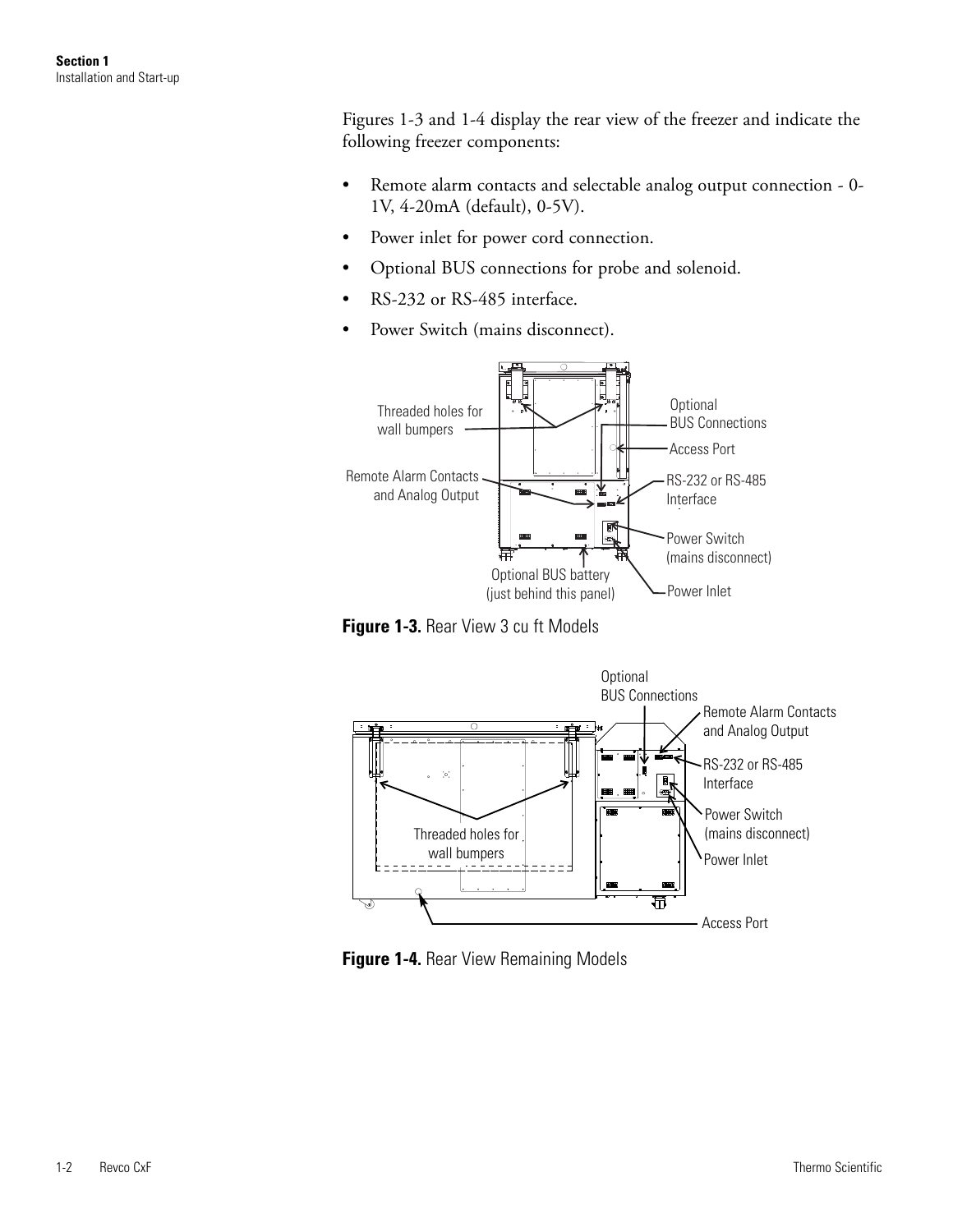The probe cover houses the control, optional recorder, datalogger, Model 1535 alarm, or BUS probes.



**Figure 1-5.** Probe Cover

Figures 1-6, 1-7, and 1-8 indicate the following components:

- Freezer filter location
- Battery power switch (freezer and BUS)
- Thermocouple receptacle
- Battery mounting bracket
- Freezer and optional BUS battery



**Figure 1-6.** All Models Except 3 cu ft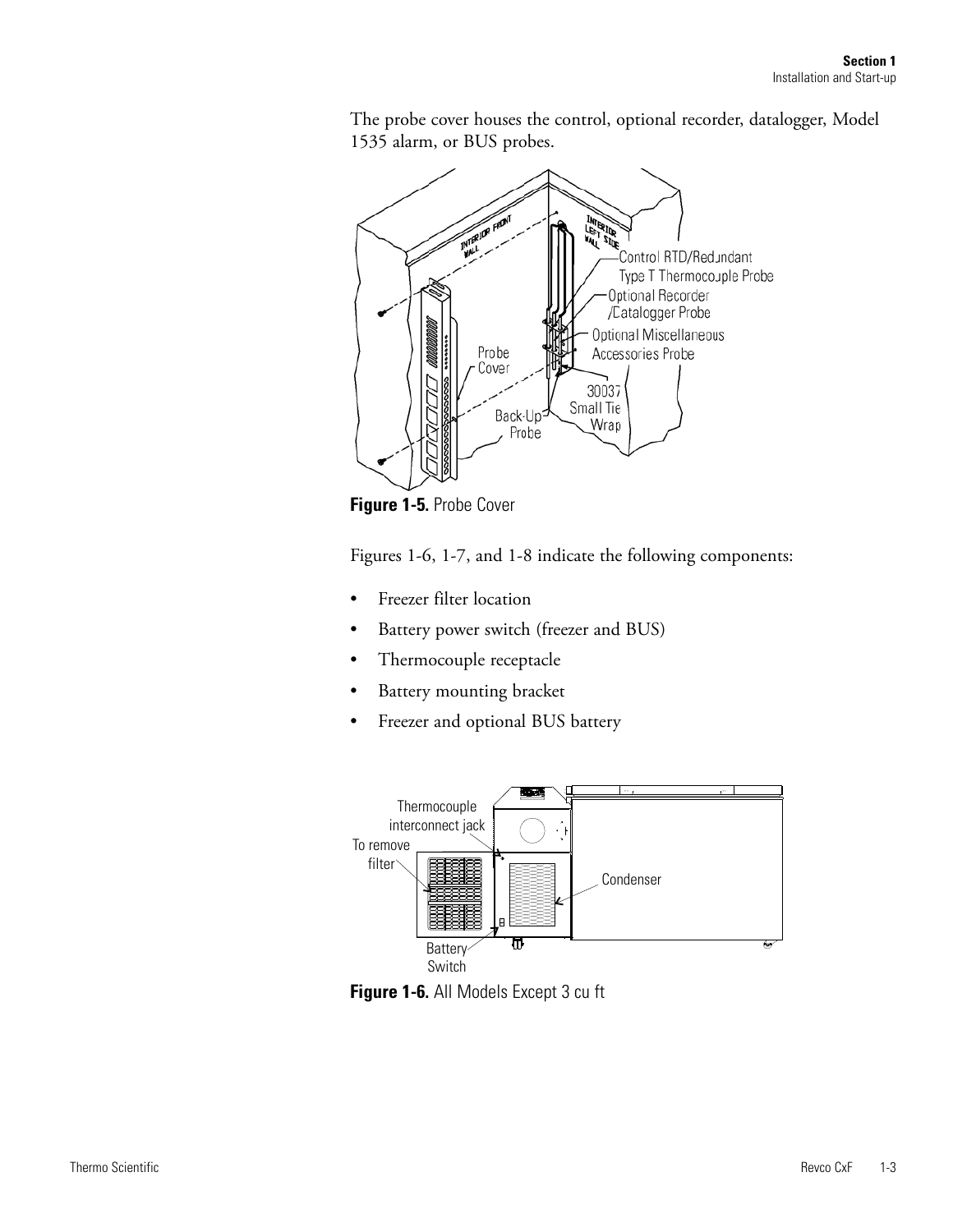

**Figure 1-7.** Freezer Left Side - Sidecar panel removed



**Figure 1-8.** 3 cu ft Models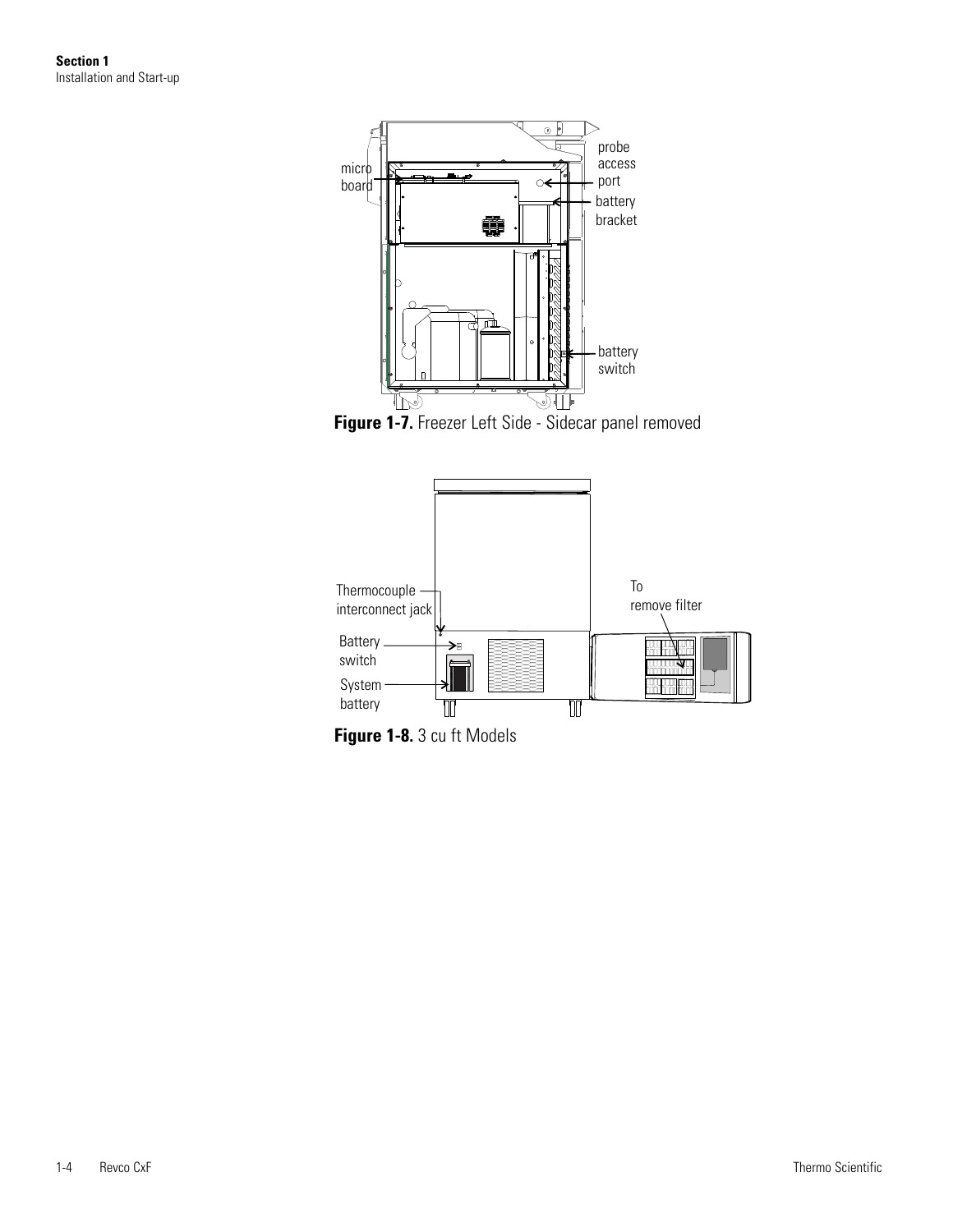# **Control Panel Keys, Display, Indicators**

Mode Select Switch - Used to select Run, Settings, Calibrate and System Configuration Modes.

Mode Select Indicators -

Run: Run Menu

Settings: Set Points Menu

Calibrate: Calibrate Menu

Configuration: Configuration Menu

Temperature Display - Displays temperature in degrees Celsius.

Alarm Indicator - Light pulses on/off during an alarm condition.

Silence - Mutes the audible alarm.

Low Battery - indicates a low battery condition of the freezer battery.

Hot Condenser - indicates a hot condenser condition.

Message Center - displays system status and alarms.

Scroll for Parameters Arrows - moves through the choices of the selected mode.

Up and Down Arrows - Increases or decreases values, toggles between choices.

Enter - Stores the value into computer memory.



**Figure 1-9.** Control Panel Keys, Display and Indicators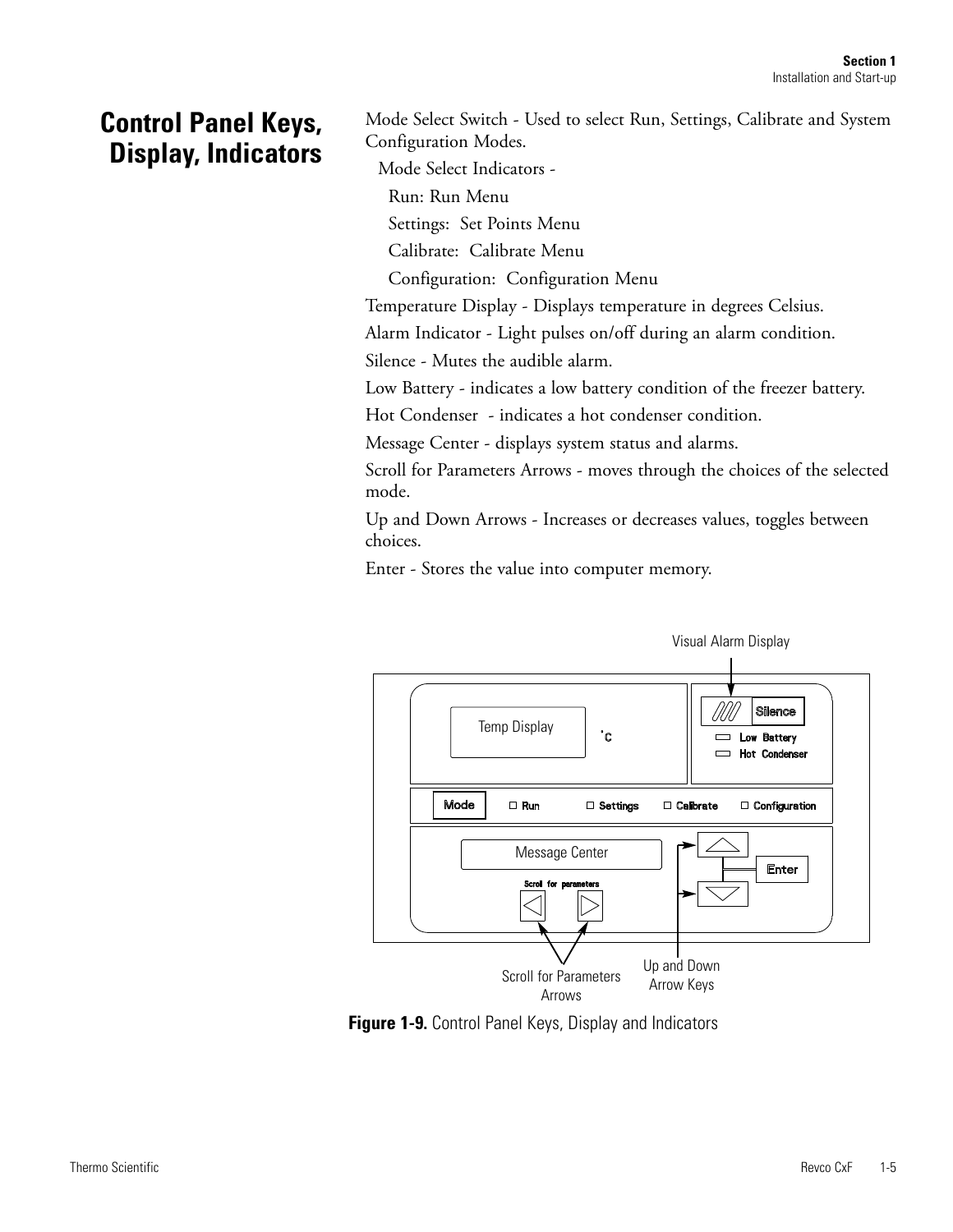# **Panel Keys, Display, Indicators (cont.)**

Revco Revco CxF freezers have four basic modes which allow freezer setup: Run, Settings, Calibrate and Configuration.

**Run** is the default mode which the freezer will normally be in during operation.

**Settings** is used to enter system set points for freezer operation.

**Calibrate** is used to calibrate various system parameters.

**Configuration** allows for custom setup of various options.

The chart below shows the selections under each of the modes.

| <b>MODE</b><br>MODE<br>MODE<br>MODE |                                      |                                 |                             |  |  |  |
|-------------------------------------|--------------------------------------|---------------------------------|-----------------------------|--|--|--|
| Run                                 | <b>Settings</b>                      | <b>Calibrate</b>                | <b>Configuration</b>        |  |  |  |
| Default Mode<br>System Ok           | <b>Control Set Point</b>             | <b>Control Probe</b>            | High Alarm Test             |  |  |  |
| Line Voltage                        | High Alarm Set Point                 | <b>Optional Sample</b><br>Probe | Low Alarm Test              |  |  |  |
| <b>Compensated Voltage</b>          | Low Alarm Set Point                  |                                 | <b>System Battery Test</b>  |  |  |  |
| * HSHX Temperature                  | Optional Back Up<br>System Set Point |                                 | <b>BUS Battery Test</b>     |  |  |  |
|                                     |                                      |                                 | Display Temperature         |  |  |  |
|                                     |                                      |                                 | * Clear High Stage<br>Alarm |  |  |  |
|                                     |                                      |                                 | Set Access Code             |  |  |  |
|                                     |                                      |                                 | RS485 Address               |  |  |  |
|                                     |                                      |                                 | BUS type CO2 or LN2         |  |  |  |
|                                     |                                      |                                 | Cold Excursion              |  |  |  |
|                                     |                                      |                                 | <b>Warm Excursion</b>       |  |  |  |
|                                     |                                      |                                 | <b>Reset Excursion</b>      |  |  |  |

## **Table 1-1.** Modes of Operation

*\* -86C units only*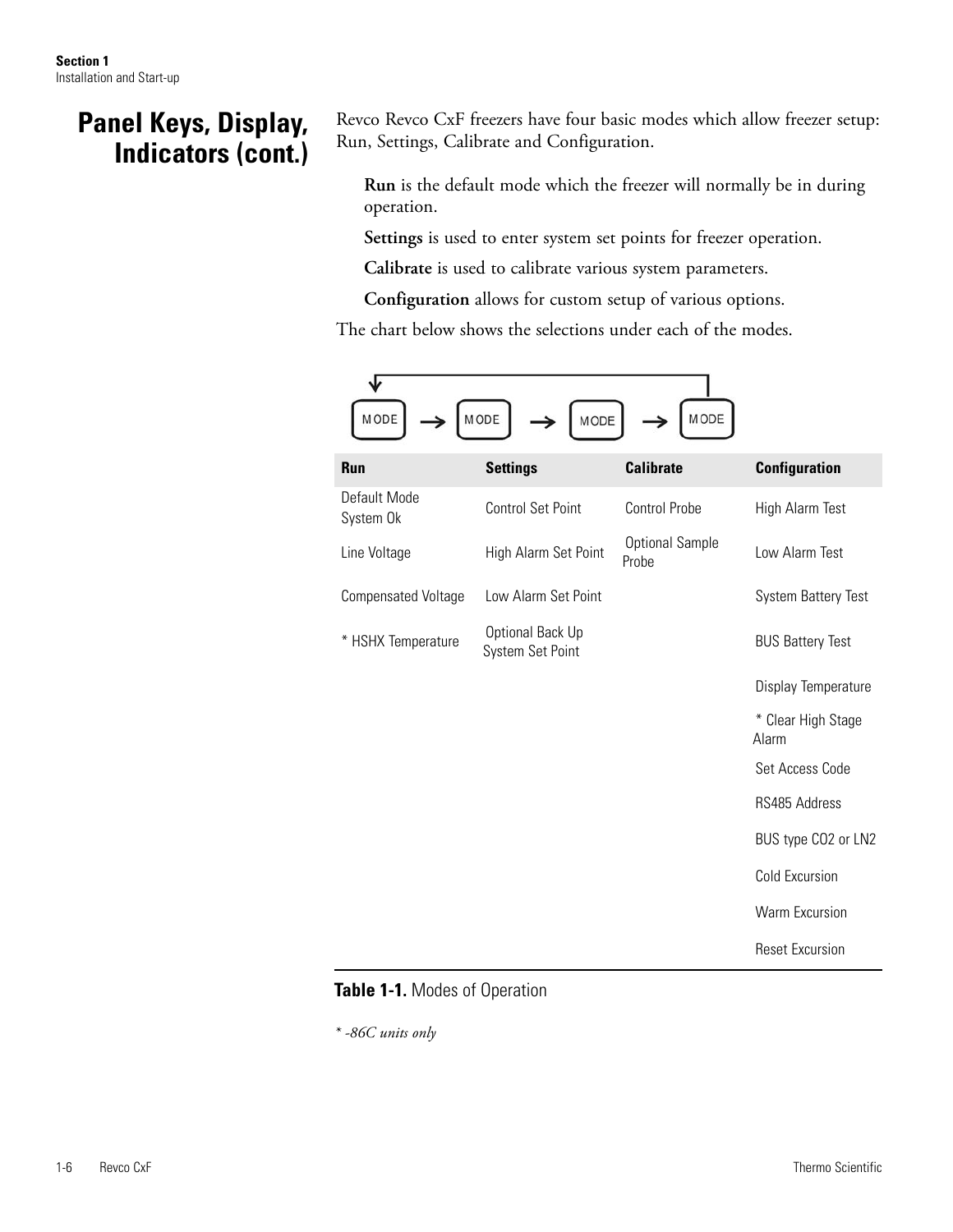| Panel Keys, Display,<br>Indicators (cont.) | <b>Scroll for Parameters</b> Arrows: Steps the operator through the parameters<br>of Settings, Calibrate and Configuration Modes. The right arrow goes<br>to the next parameter, the left arrow returns to the previous parameter.                                                                                                                                                         |  |  |  |
|--------------------------------------------|--------------------------------------------------------------------------------------------------------------------------------------------------------------------------------------------------------------------------------------------------------------------------------------------------------------------------------------------------------------------------------------------|--|--|--|
|                                            | Up Arrow: Increases or toggles the parameter value that has been selected<br>in the Settings, Calibrate, and Configuration Modes.                                                                                                                                                                                                                                                          |  |  |  |
|                                            | <b>Enter:</b> Must press Enter key to save to memory all changed values.                                                                                                                                                                                                                                                                                                                   |  |  |  |
|                                            | Down Arrow: Decreases or toggles the parameter values that have been<br>selected in the Settings, Calibrate, and Configuration Modes.                                                                                                                                                                                                                                                      |  |  |  |
|                                            | Silence Key: Press to mute the audible alarm. See Section 4 for alarm<br>ringback times.                                                                                                                                                                                                                                                                                                   |  |  |  |
|                                            | Message Center: Displays the system status (Mode) at all times. Displays<br>SYSTEM OK during normal operation, or alarm messages if the system<br>detects an alarm condition. See Section 4 - Alarms.                                                                                                                                                                                      |  |  |  |
| <b>Displays</b>                            | There are two displays on the control panel. The temperature display<br>shows the temperature in degrees Celsius. The message center displays the<br>system status (Mode) at all times. The message SYSTEM OK displays<br>during normal operation. Alarm messages are displayed if the system<br>detects an alarm condition. See Section 4 - Alarms.                                       |  |  |  |
| <b>Install Freezer</b>                     | To remove the freezer from the pallet, use a 7/16" wrench to remove all the<br>bolts securing the shipping bracket to the pallet.                                                                                                                                                                                                                                                          |  |  |  |
|                                            | <b>Note</b> If tipped more than $45^\circ$ , allow the unit to set upright for 24 hours<br>before start up. ▲                                                                                                                                                                                                                                                                              |  |  |  |
|                                            | Remove the shipping bracket. Remove the ramp boards from the pallet<br>and place the slotted end over the ramp brackets on the pallet. The<br>support blocks on the ramps will be facing down. Before moving the<br>freezer, make sure the casters are unlocked and moving freely. Align the<br>caster with the ramp boards. Use adequate personnel to roll the freezer off<br>the pallet. |  |  |  |
|                                            | The freezer can be easily pushed to the desired approved location, as<br>described previously. When the freezer is in position, set the front caster<br>brakes.                                                                                                                                                                                                                            |  |  |  |
|                                            | <b>Note</b> Do not move the freezer with the product load inside. $\triangle$                                                                                                                                                                                                                                                                                                              |  |  |  |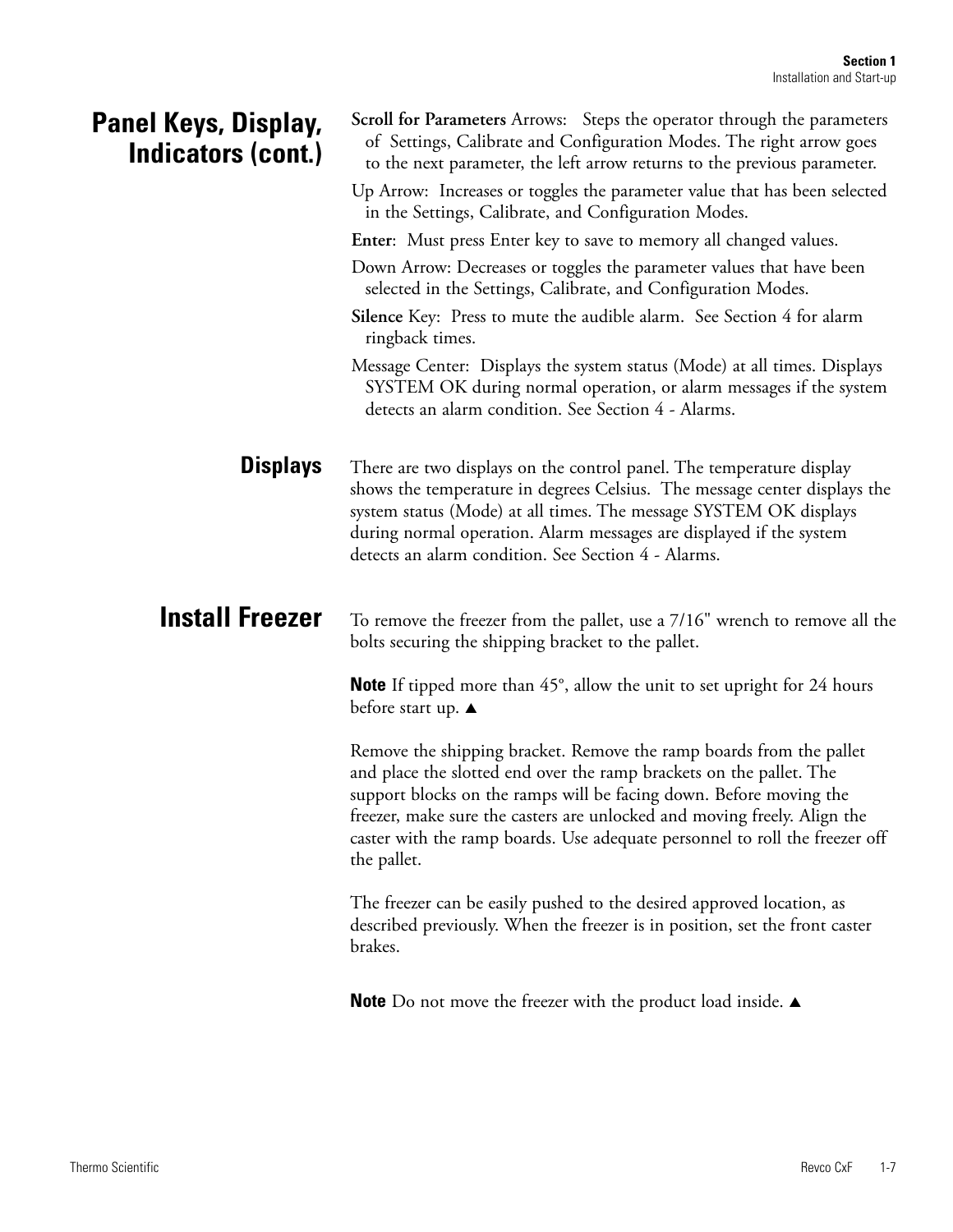| <b>Choose Location</b>      | Locate the freezer on a firm, level surface in an area with an ambient<br>temperature between 18°C and 32°C. Provide ample room to reach the<br>mains disconnect switch (power switch) located on the rear of the freezer.                                                                                                   |  |  |
|-----------------------------|------------------------------------------------------------------------------------------------------------------------------------------------------------------------------------------------------------------------------------------------------------------------------------------------------------------------------|--|--|
|                             | <b>Note</b> For proper ventilation and airflow, a minimum clearance of 5" at the<br>rear and front and a clearance of 8" on the side of the freezer is required.<br>Allow adequate space for lid opening. If ambient increases above 36°C,<br>clearance at the rear of the cabinet must be increased to 8". $\blacktriangle$ |  |  |
| <b>Install Wall Bumpers</b> | The parts bag, located inside the cabinet, contains the following parts.                                                                                                                                                                                                                                                     |  |  |

| <b>Quantity</b> | Stock # | <b>Description</b>   | <b>Purpose</b> |
|-----------------|---------|----------------------|----------------|
|                 | 510016  | 1/4-20 x 5-1/2" Bolt | Wall Bumper    |
|                 | 380520  | Neoprene Cap         | Cap Protector  |

Install the bolts into the pre-tapped holes on the back of the compressor section. Install a neoprene cap on each bolt. Refer to Figure 1-2 for the locations of the pre-tapped holes.

#### **RS-232 Communications** Revco Revco CxF freezers have a data communications interface. The factory default setting is RS-232. **GND** TXD **RTD** The wiring identification for the interface is ð  $\circ$ shown in Figure 1-10. One nine pin, sub "D" style connector is located on the back  $O_{\varrho}$  $\circ$  $\circ$ of the freezer. See Figure 1-2 for the location of the connector on the freezer.

**Figure 1-10.** RS-232 Interface

The freezer transmits temperature information every 60 minutes. A standard DB9 serial extension cable can be used to connect the freezer to a serial device. Some serial devices may require a null modem adapter.

## Data format:

| Data bits 8 (7 bit ASCII with leading zero) |
|---------------------------------------------|
|                                             |
|                                             |
|                                             |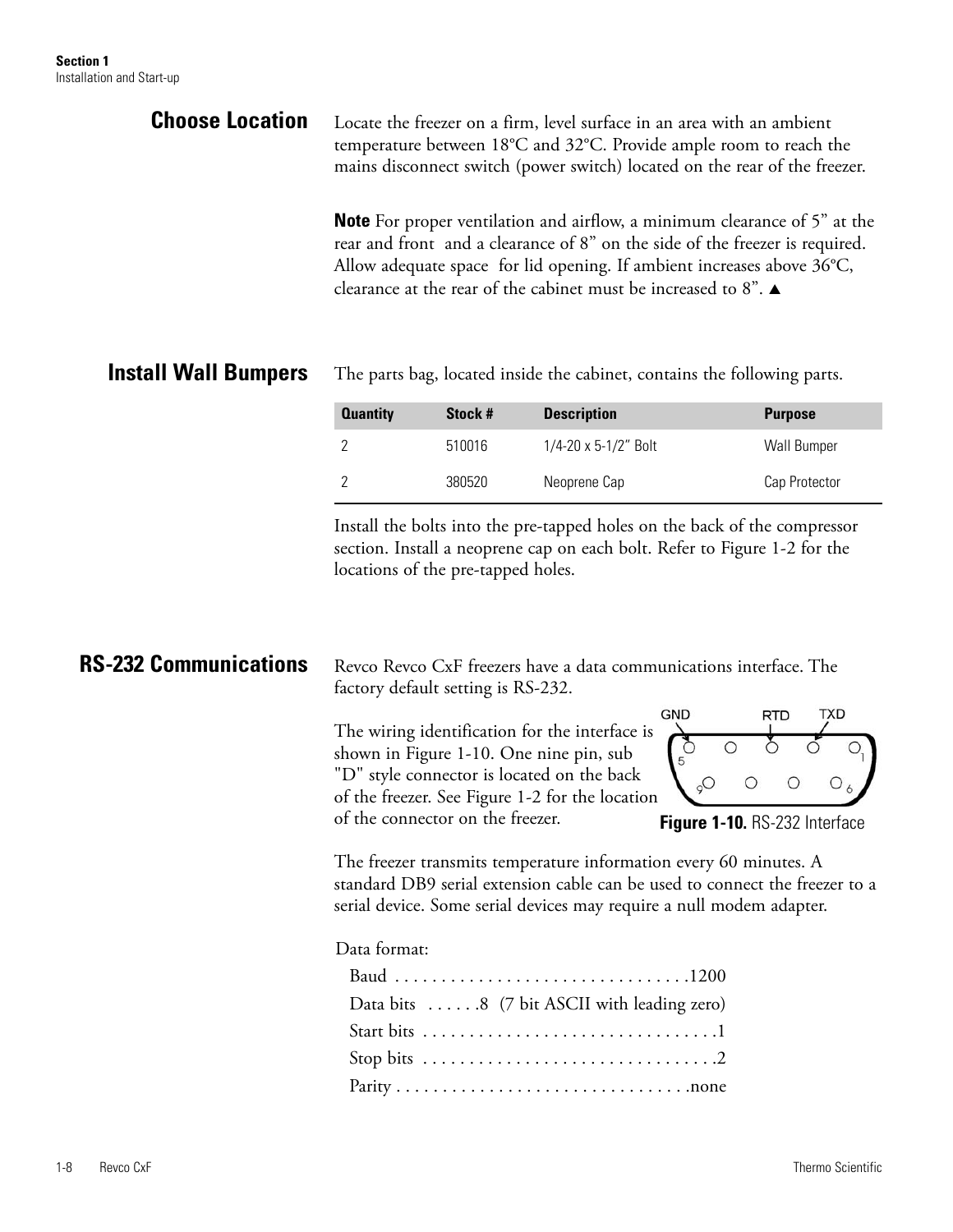## **RS-232 Communications (continued)**

The data transfer sequence is transmitted in the following format. X refers to numerical temperature data.

(NUL) (-) XXX (SP) C (SP) (Error Message) (SP) (LF) (CR) (EOT) (SP)

In the event of a CNTRLFAIL, Er07, or the control probe is out of range error, the numerical temperature data (XXX) in the transmission would be replaced by T\_ERR.

If no alarm condition exists, spaces will be sent. A total of 20 characters will be sent.

SP - Space LF - Line feed

CR - Carriage return EOT - End of text (4)

NUL - Null character (00)

If an alarm condition does exist, "Error Message" in the protocol will be replaced by the following:

UNDERTEMP (temperature above the low alarm setpoint) OVERTEMP (temperature below the high alarm setpoint) PWRFAIL (AC power failure) CNTRLFAIL (Control probe failure) Er07 (micro failure) \* HSHX FAIL (Heat exchanger failure) HOT COND (Hot condenser)

**Note** The RS-232 is not compatible with Model 1535 Monitor/Alarm System.  $\triangle$ 

*\* -86C units only*

## **Remote Alarm Contacts and Analog Output**

Revco Revco CxF freezers have remote alarm contacts and analog output. See Figures 1-3 and 1-4 for the location of the remote alarm contacts. The remote alarm connector is located in the parts bag provided with the manual. It must be installed if connecting the freezer **Figure 1-11.** Remote Alarm Contacts to an alarm system. After installing



|          | REMOTE CONTACTS/ANALOG OUTPUT |
|----------|-------------------------------|
| $PINH$ 1 | Analog Dutput +               |
| $PINH$ 2 | Analog Dutput -               |
| PIN# 3   | Not Connected                 |
| $PINH$ 4 | Not Connected                 |
| PIN# 5   | Normally Closed               |
| PIN# 6   | Common .                      |
| PIN# 7   | Normally Open                 |
|          | CONTACT RATING: 1A @ 30V      |
|          | CONTACTS IN ALARM STATE       |
|          |                               |

the wiring from the alarm system to the connector, install the connector to the freezer microboard and secure with the two screws provided. The remote alarm provides a NO (normally open) output, a NC (normally closed) output and COM (common). The contacts will trip on a power outage, high temperature alarm or low temperature alarm. They will also trip on high stage (-86C units only), control probe and microboard failures. Figure 1-11 shows the remote contacts in alarm state.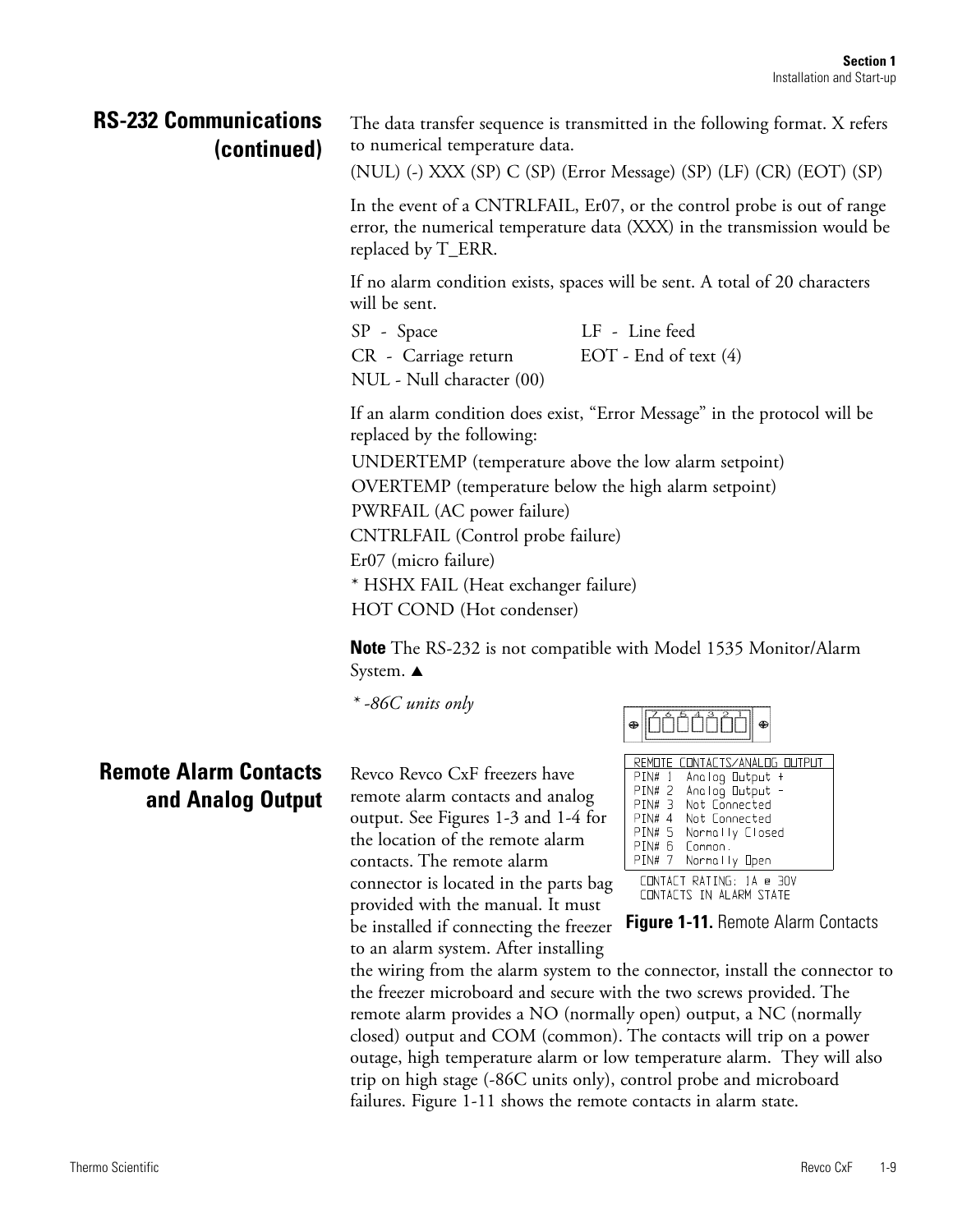## **Remote Alarm Contacts and Analog Output (cont.)**

The analog output function allows the freezer to output signals representing the temperature of the freezer cabinet. The factory default setting is 4-20 mA. Refer to Table 1-2 for output specifications.

## **Table 1-2.** Analog Output Specifications

# **4-20 mA 0-1V 0-5V** Temperature  $-100$  to  $+50^{\circ}$ C  $-100$  to  $+50^{\circ}$ C  $-100$  to  $+50^{\circ}$ C

system fail.

IMPORTANT USER INFORMATION Caution! Stored product should be protected by a redundant 24 hour/day monitoring system with alarm capability. An interconnect jack and thermocouple are installed for centralized monitoring, should on-board

## **Attach Power Cord**

Insert the power cord into the power inlet module. Place the retaining bracket (P/N 195763) over the connector. Tighten retaining screws to secure.



**Figure 1-12. Power Cord Attachment** 

## **Connect Unit to Electrical Power**

**Note** See the serial tag on the side of the unit for electrical specifications or refer to the electrical schematics in this manual.  $\triangle$ 

The freezer should be operated on a dedicated, grounded service. Check the voltage rating on the serial tag of the unit and compare it with the outlet voltage. Then, with the power switch turned off, plug the line cord into the wall outlet.

First, turn on the freezer power switch. Then open the lower front door by grasping the bottom left corner. Locate the battery switch (Figure 1-4) and turn it to Standby mode  $(\circlearrowright)$ . During initial freezer start-up, the system battery may require charging and the Low Battery message may appear in the message center.

**Note** Ensure the battery switch is turned to Standby mode  $(\circ)$ . The rechargeable batteries require 36 hours to charge at initial start-up. A "Low Battery" alarm may occur until the batteries are fully charged. Should a power failure occur during the initial start-up period, the electronics will have limited operation.  $\triangle$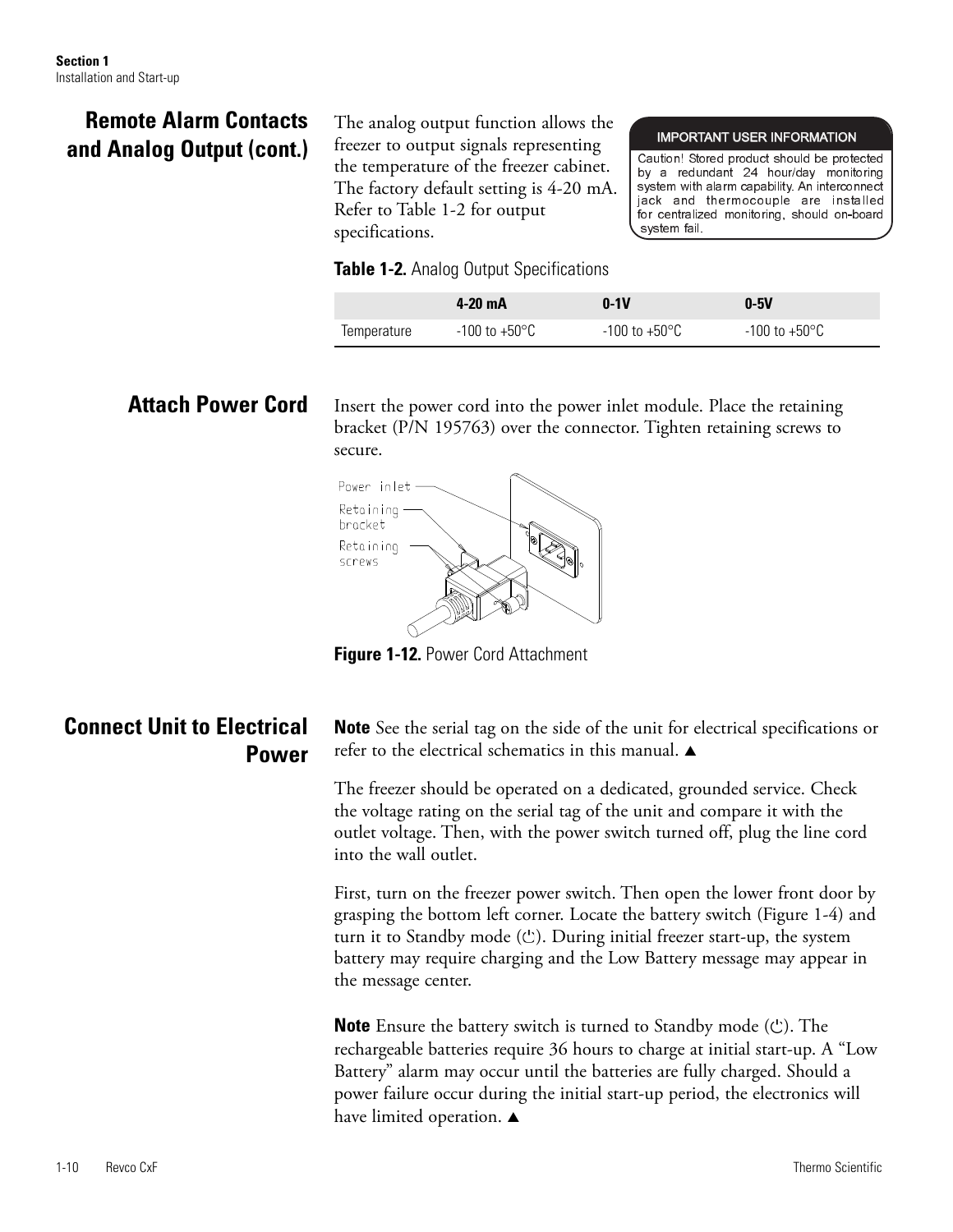# **Freezer Start-Up**

With the freezer properly installed and connected to power, system set points can be entered. The following set points can be entered in Settings mode: Control temperature, high temperature alarm set point, low temperature alarm set point, and (optional) BUS set point. Default settings are shown in the table below. See Chart 1-1 for more detail.

| -86C Units               |                 | -40C Units               |                 |  |
|--------------------------|-----------------|--------------------------|-----------------|--|
| <b>Control Set Point</b> | $-80^{\circ}$ C | <b>Control Set Point</b> | -40°C           |  |
| High Temperature Alarm   | -70°C           | High Temperature Alarm   | $-30^{\circ}$ C |  |
| Low temperature alarm    | $-90^{\circ}$ C | Low temperature alarm    | $-50^{\circ}$ C |  |
| Optional BUS Set Point   | $-60^{\circ}$ C | Optional BUS Set Point   | $-30^{\circ}$ C |  |

**Note** If the set point is changed and the low temperature and high temperature alarms are set 10° from the set point, the alarm set points will be adjusted automatically to maintain a distance of at least 10° from set point.  $\triangle$ 

## **Set Operating Temperature**

The freezer has an operating temperature range of -50 $\degree$ C to -86 $\degree$ C (-86C units) or -10°C to -40°C (-40C units), depending on ambient temperature. The freezer is shipped from the factory with a temperature set point of -80°C (-86C units) or -40° (-40C units). To change the operating temperature set point:

- 1. Press the Mode key until the Settings indicator lights.
- 2. Press the right arrow until "SET PT = -XX" is displayed in the message center.
- 3. Press the up/down arrow key until the desired temperature set point is displayed.
- 4. Press Enter to save the set point.
- 5. Press the Mode key until the Run indicator lights for Run mode or press the right/left arrow keys to go to next/previous parameter.

If no control keys are pressed, the freezer will automatically return to RUN mode after 5 minutes.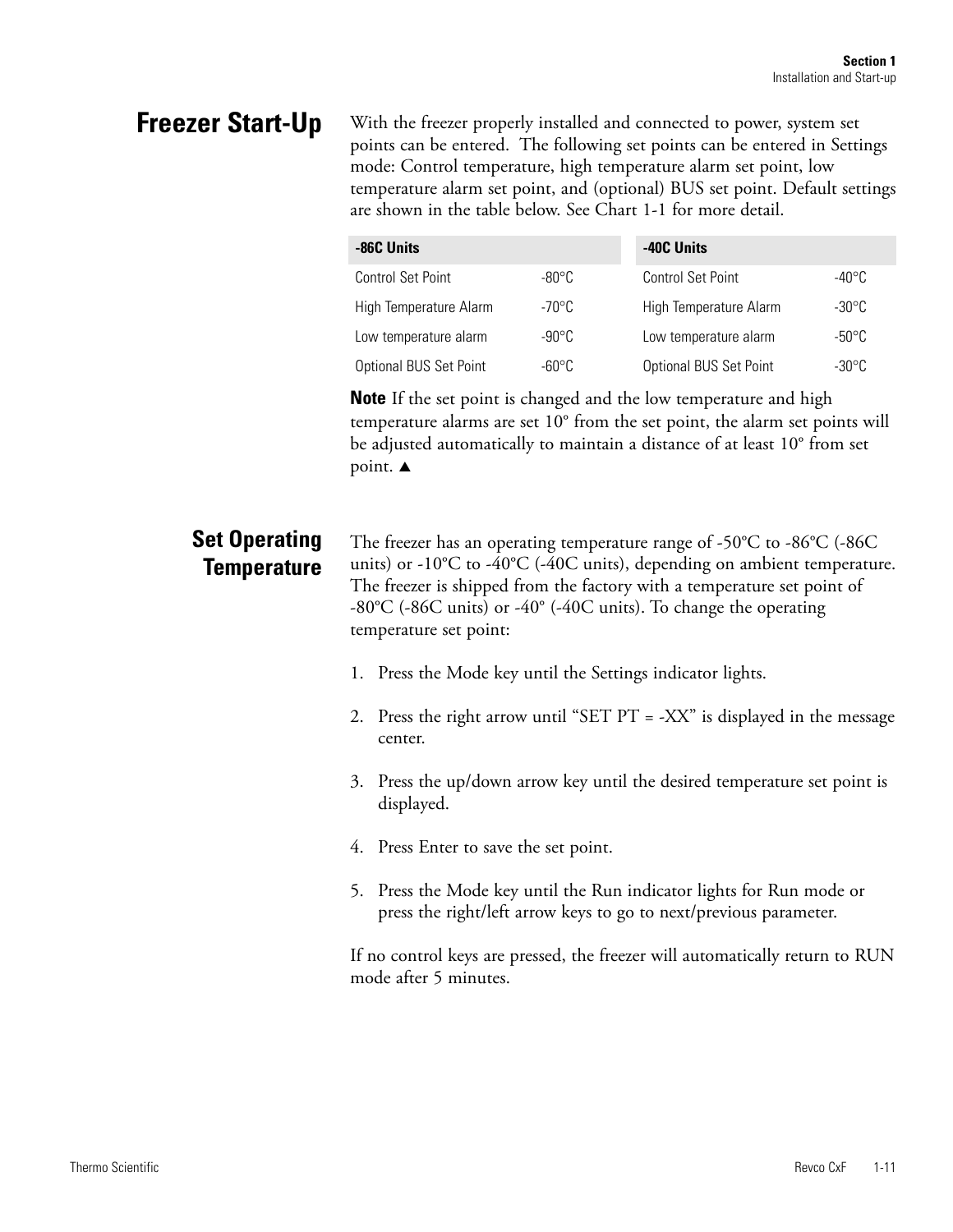| <b>Set High Temperature</b><br><b>Alarm</b> | The high temperature alarm activates an audible/visual warning when the<br>freezer chamber temp reaches or exceeds the high temp alarm set point.   |  |  |
|---------------------------------------------|-----------------------------------------------------------------------------------------------------------------------------------------------------|--|--|
|                                             | To set the high temperature alarm set point:                                                                                                        |  |  |
|                                             | 1. Press the Mode key until the Set indicator lights.                                                                                               |  |  |
|                                             | 2. Press right arrow until "HI ALM = -XX" displays in message center.                                                                               |  |  |
|                                             | 3. Press the up or down arrow key until the desired high temperature<br>alarm set point is displayed.                                               |  |  |
|                                             | 4. Press Enter to save the setting.                                                                                                                 |  |  |
|                                             | 5. Press the Mode key until the Run indicator lights or press the right or<br>left arrow to go to the next or previous parameter.                   |  |  |
|                                             | If no control keys are pressed, the freezer will automatically return to RUN<br>mode after 5 minutes.                                               |  |  |
|                                             | <b>Note</b> The high alarm set point must be set at least 5°C from the control<br>set point. ▲                                                      |  |  |
|                                             | <b>Note</b> At initial start-up, the high temperature alarm is disabled until the<br>cabinet reaches set point or 12 hours elapse. ▲                |  |  |
|                                             |                                                                                                                                                     |  |  |
| <b>Set Low Temperature</b><br><b>Alarm</b>  | The low temperature alarm activates an audible/visual warning when the<br>freezer chamber temp reaches or decreases below low temp alarm set point. |  |  |
|                                             | To set the low temperature alarm set point:                                                                                                         |  |  |
|                                             | 1. Press the Mode key until the Settings indicator lights.                                                                                          |  |  |
|                                             | 2. Press right arrow until "LO ALM = -XX" displays in message center.                                                                               |  |  |
|                                             | 3. Press the up or down arrow key until the desired low temperature<br>alarm set point is displayed.                                                |  |  |
|                                             | 4. Press Enter to save the setting.                                                                                                                 |  |  |
|                                             | 5. Press the Mode key until the Run indicator lights or press the right or<br>left arrow to go to the next or previous parameter.                   |  |  |
|                                             | If no control keys are pressed, the freezer will automatically return to RUN<br>mode after 5 minutes.                                               |  |  |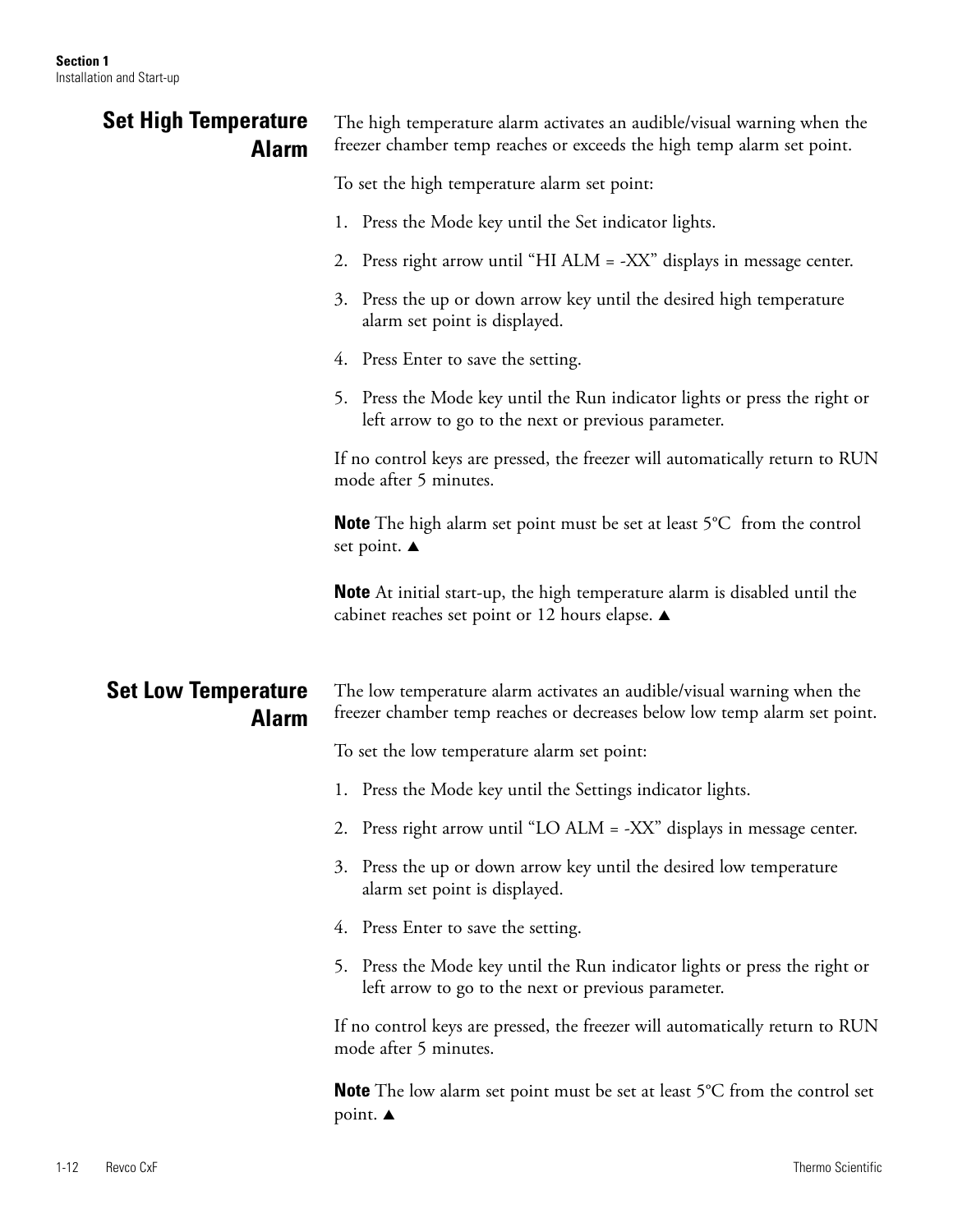An access code can be set to prevent unauthorized change of settings in Calibrate, Configuration and Settings mode. (An access code of 000 is required to make changes.) If the access code is not at the default 000, you can not leave RUN mode without entering a code. See Section 3, Configuration for instructions on modifying the access code. **Access Code**

Run mode is the default mode for the freezer. The run mode displays the cabinet temperature on the temperature display and 'SYSTEM OK' on the message center under normal operating conditions. In addition, the Run mode allows display of the following information: **Run Mode**

LINE VOLTAGE

COMPENSATED VOLTAGE

\* HSHX TEMPERATURE (heat exchanger temperature); -86C units only

This information is scrolled individually by pressing the right arrow key. In each case, the message center returns to SYSTEM OK in 10 seconds if no keys are pressed.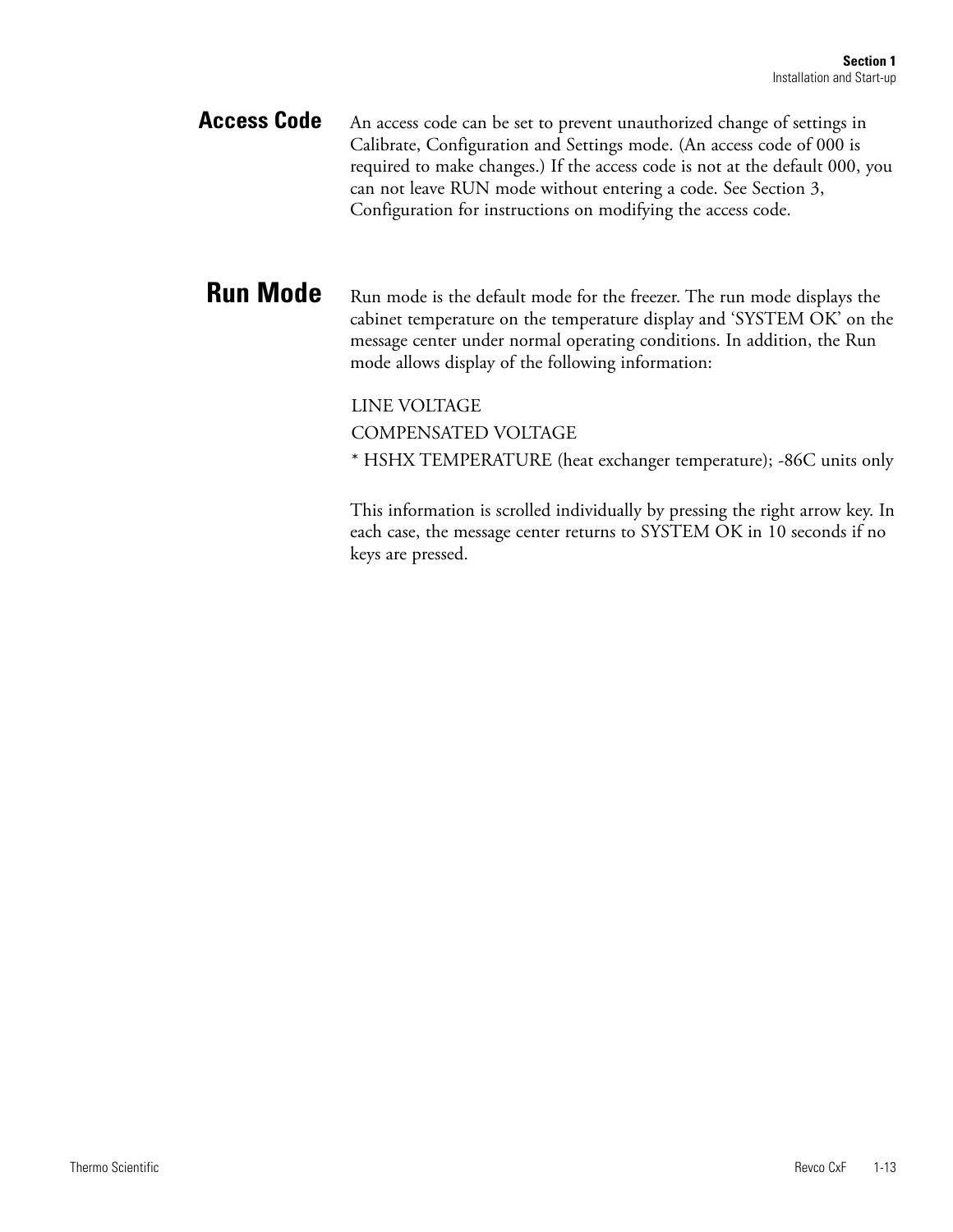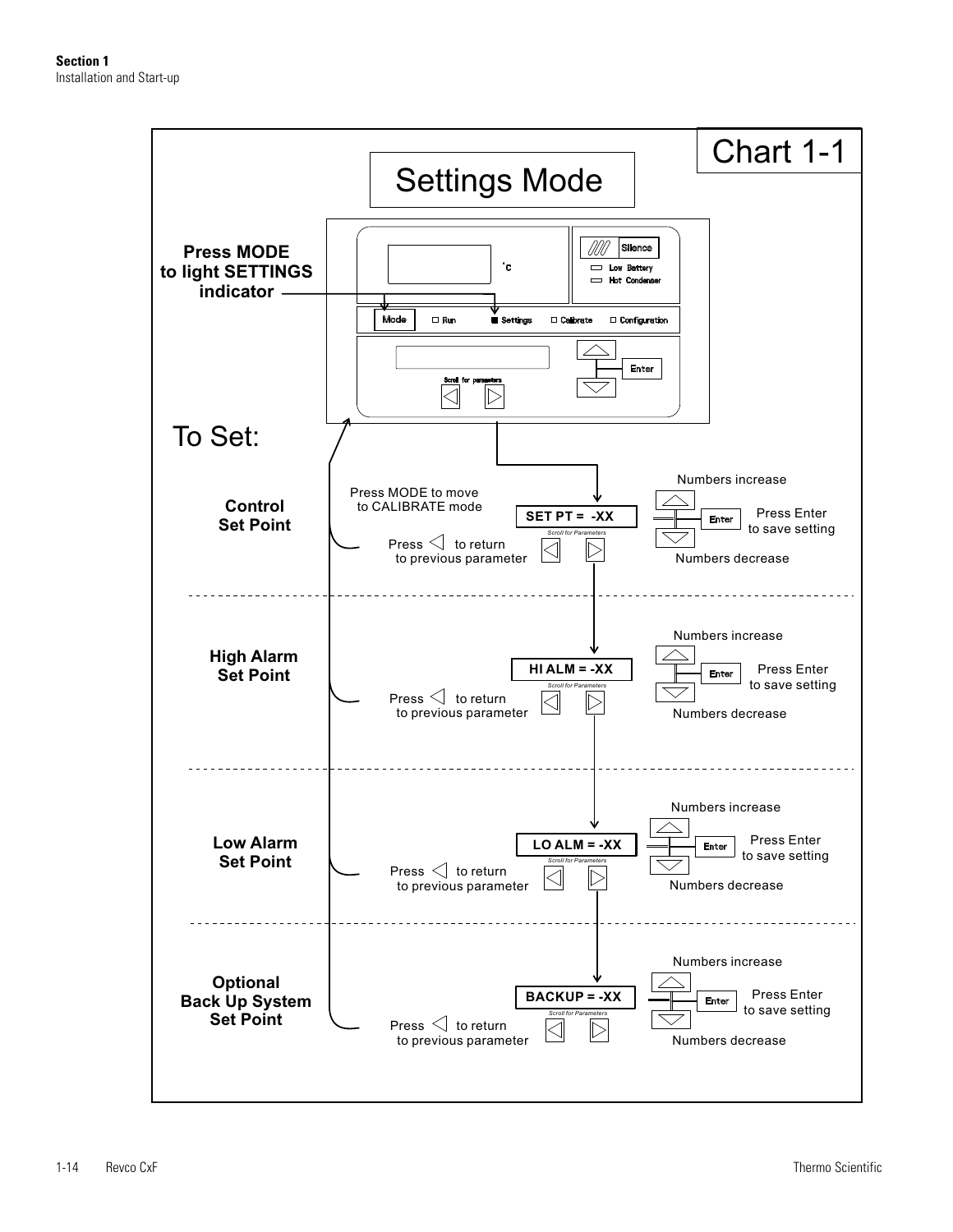# **Section 2 Calibrate**

| <b>Calibrate Mode</b>                    | Once the freezer has stabilized, the control probe may need to be<br>calibrated. Calibration frequency is dependent on use, ambient conditions<br>and accuracy required. A good laboratory practice would require at least an<br>annual calibration check. On new installations, all parameters should be<br>checked after the stabilization period. |
|------------------------------------------|------------------------------------------------------------------------------------------------------------------------------------------------------------------------------------------------------------------------------------------------------------------------------------------------------------------------------------------------------|
|                                          | <b>Note</b> Before making any calibration or adjustments to the unit, it is<br>imperative that all reference instruments be properly calibrated. $\blacktriangle$                                                                                                                                                                                    |
| <b>Calibrate Control Probe</b>           | Plug a type T thermocouple reader into the receptacle located inside the<br>lower door (see Figures 1-4 and 1-6). Compare the control temperature<br>set point to the temperature of the measuring device. See Chart 2-1 at the<br>end of this section for more detail.                                                                              |
|                                          | 1. Press the Mode key until the Calibrate indicator lights.                                                                                                                                                                                                                                                                                          |
|                                          | 2. Press the right arrow until "CONT T = -XX.X" appears in the message<br>center.                                                                                                                                                                                                                                                                    |
|                                          | 3. Press up/down arrow to match the display to calibrated instrument.                                                                                                                                                                                                                                                                                |
|                                          | 4. Press Enter to store calibration.                                                                                                                                                                                                                                                                                                                 |
|                                          | 5. Press the Mode key to return to Run or the right/left arrow to go to<br>next/previous parameter.                                                                                                                                                                                                                                                  |
| <b>Temperature Stabilization Periods</b> | Start-up - Allow 12 hours for the temperature in the cabinet to stabilize<br>before proceeding.                                                                                                                                                                                                                                                      |
|                                          | Already Operating - Allow at least 2 hours after the display reaches set<br>point for temperature to stabilize before proceeding.                                                                                                                                                                                                                    |
|                                          | Note During calibration, the temperature display will not be available.                                                                                                                                                                                                                                                                              |
|                                          | If no keys are pressed for approximately five minutes while in calibration<br>mode, the system will reset to Run mode.                                                                                                                                                                                                                               |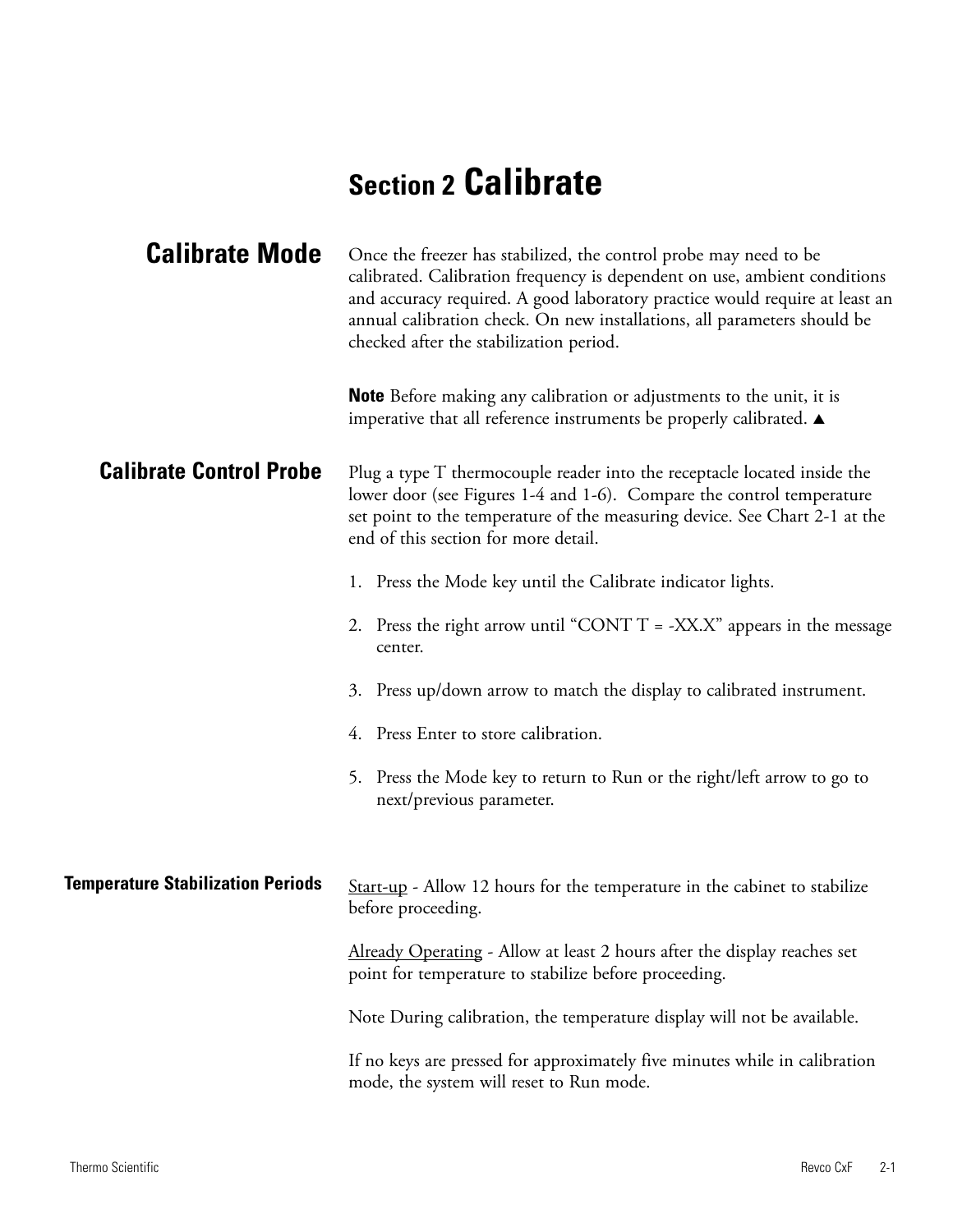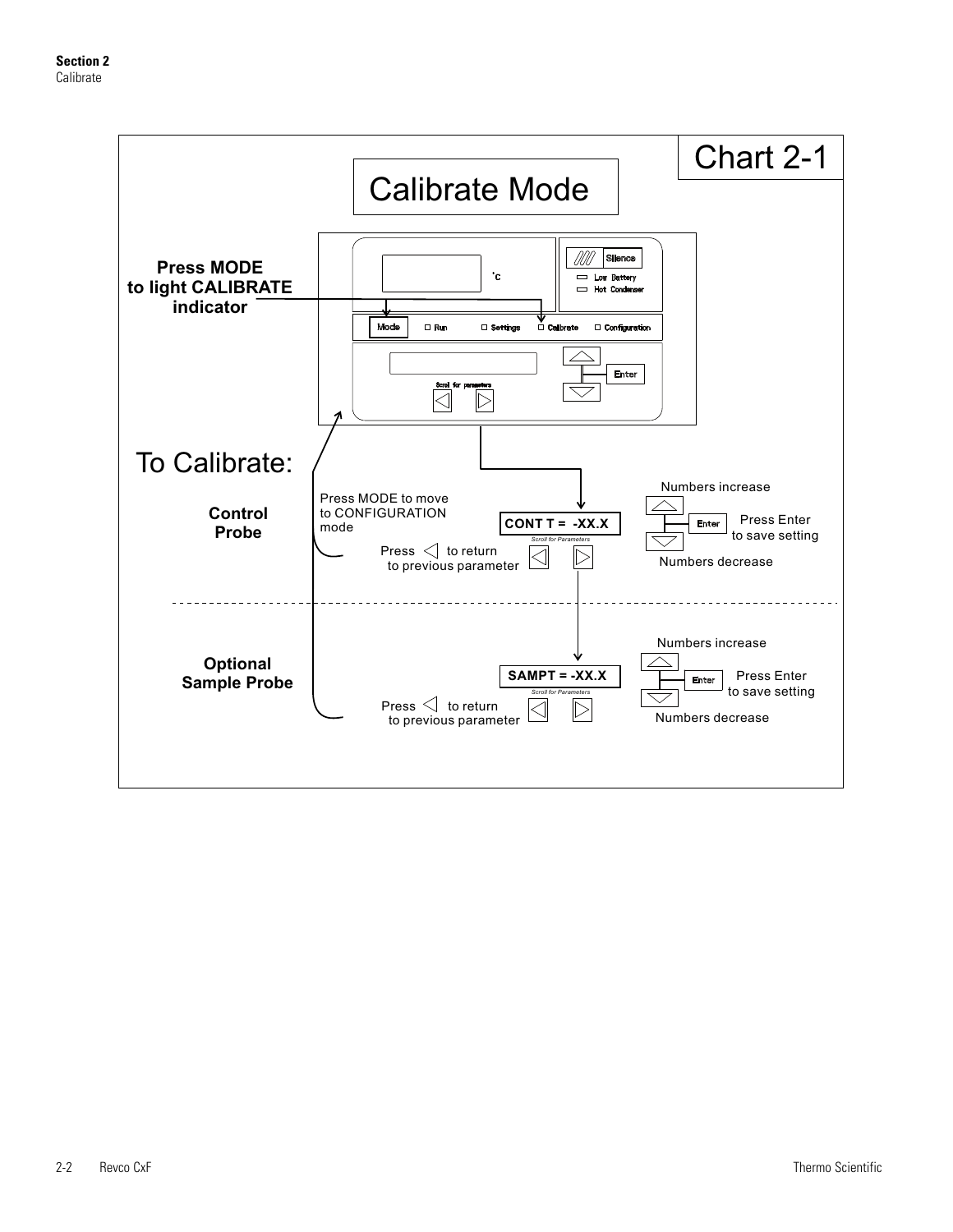# **Section 3 Configuration**

| Configuration Mode is used for testing and custom setup of the freezer.                       |  |
|-----------------------------------------------------------------------------------------------|--|
| The configuration functions listed and described below may not be                             |  |
| necessary in all applications, but are available if needed. See Chart 3-1 for<br>more detail. |  |

| <b>High Alarm Test</b> | The high alarm test is used to verify that the high alarm will activate,<br>should the freezer temperature equal or exceed the high alarm set point.                                                                   |
|------------------------|------------------------------------------------------------------------------------------------------------------------------------------------------------------------------------------------------------------------|
|                        | 1. Press the Mode key until the Configuration indicator lights.                                                                                                                                                        |
|                        | 2. Press the right arrow until HI ALRM TEST is displayed in the<br>message center.                                                                                                                                     |
|                        | 3. Press Enter to initiate the test.                                                                                                                                                                                   |
|                        | The temperature on the display will begin to increase until the high alarm<br>set point has been reached. The audible alarm will sound and the alarm<br>indicator will flash. Press the Silence key to mute the alarm. |
| <b>Low Alarm Test</b>  | The low alarm test is used to verify the that low alarm will activate, should<br>the freezer temperature equal or become less than the low alarm set point.                                                            |
|                        | 1. Press the Mode key until the Configuration indicator lights.                                                                                                                                                        |
|                        | 2. Press the right arrow until LO ALRM TEST is displayed in the<br>message center.                                                                                                                                     |
|                        | 3. Press Enter to initiate the test.                                                                                                                                                                                   |
|                        |                                                                                                                                                                                                                        |

The temperature on the display will begin to decrease until the low alarm set point has been reached. The audible alarm will sound and the alarm indicator will flash. Press the Silence key to mute the alarm.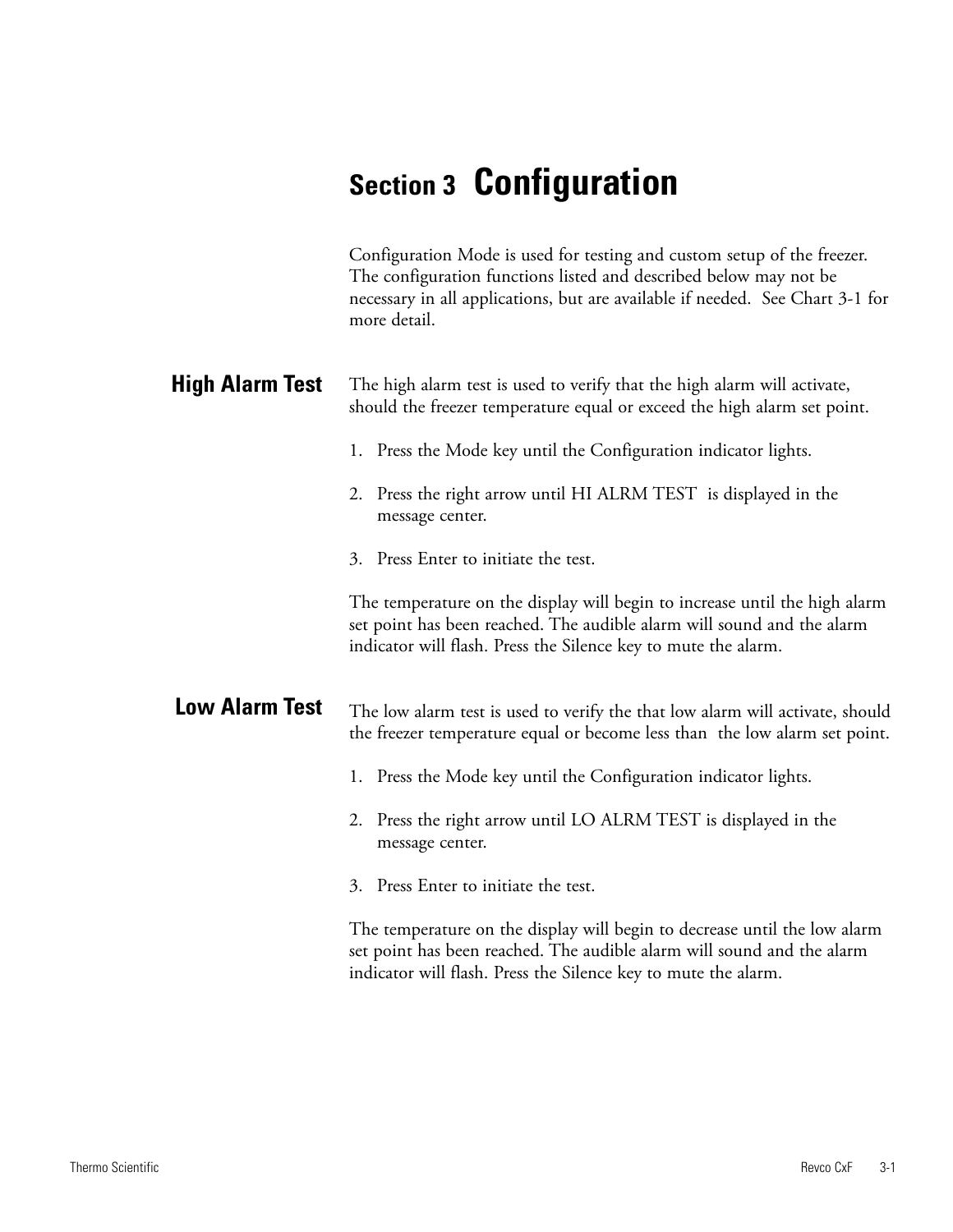| <b>System Battery Test</b> | To test the charge of the freezer battery:                                                                                                                                                                                                                                                                                                                                                                                   |
|----------------------------|------------------------------------------------------------------------------------------------------------------------------------------------------------------------------------------------------------------------------------------------------------------------------------------------------------------------------------------------------------------------------------------------------------------------------|
|                            | 1. Press the Mode key until the Configuration indicator lights.                                                                                                                                                                                                                                                                                                                                                              |
|                            | 2. Press the right arrow until SYS BAT TEST is displayed in the message<br>center.                                                                                                                                                                                                                                                                                                                                           |
|                            | 3. Press Enter to initiate the test.                                                                                                                                                                                                                                                                                                                                                                                         |
|                            | TESTING BATT will display during the testing period. Upon completion<br>of the test the message center will display BATT GOOD or BATT FAIL<br>When a test is failed, the audible alarm will sound, the alarm indicator and<br>the Low Battery indicator will light. Press the Silence key and the alarm<br>indicator will go off. The Low Battery light will stay on until a future<br>battery test is performed and passed. |
| <b>BUS Battery Test</b>    | To test the charge of the BUS battery:                                                                                                                                                                                                                                                                                                                                                                                       |
|                            | 1. Press the Mode key until the Configuration indicator lights.                                                                                                                                                                                                                                                                                                                                                              |
|                            | 2. Press the right arrow until BUS BAT TEST is displayed in the message<br>center.                                                                                                                                                                                                                                                                                                                                           |
|                            | 3. Press Enter to initiate the test.                                                                                                                                                                                                                                                                                                                                                                                         |
|                            | $TECTIMC$ $RATT$ will display during the testing period. Upon completion                                                                                                                                                                                                                                                                                                                                                     |

TESTING BATT will display during the testing period. Upon completion of the test the message center will display BBAT GOOD or BBAT FAIL If this test fails, the audible alarm will sound, the alarm indicator and the Low Battery indicator will light. Press the Silence key. The audible alarm and alarm indicator will go off. The Low Battery light will stay on. If the test fails, it is recommended to replace the BUS battery.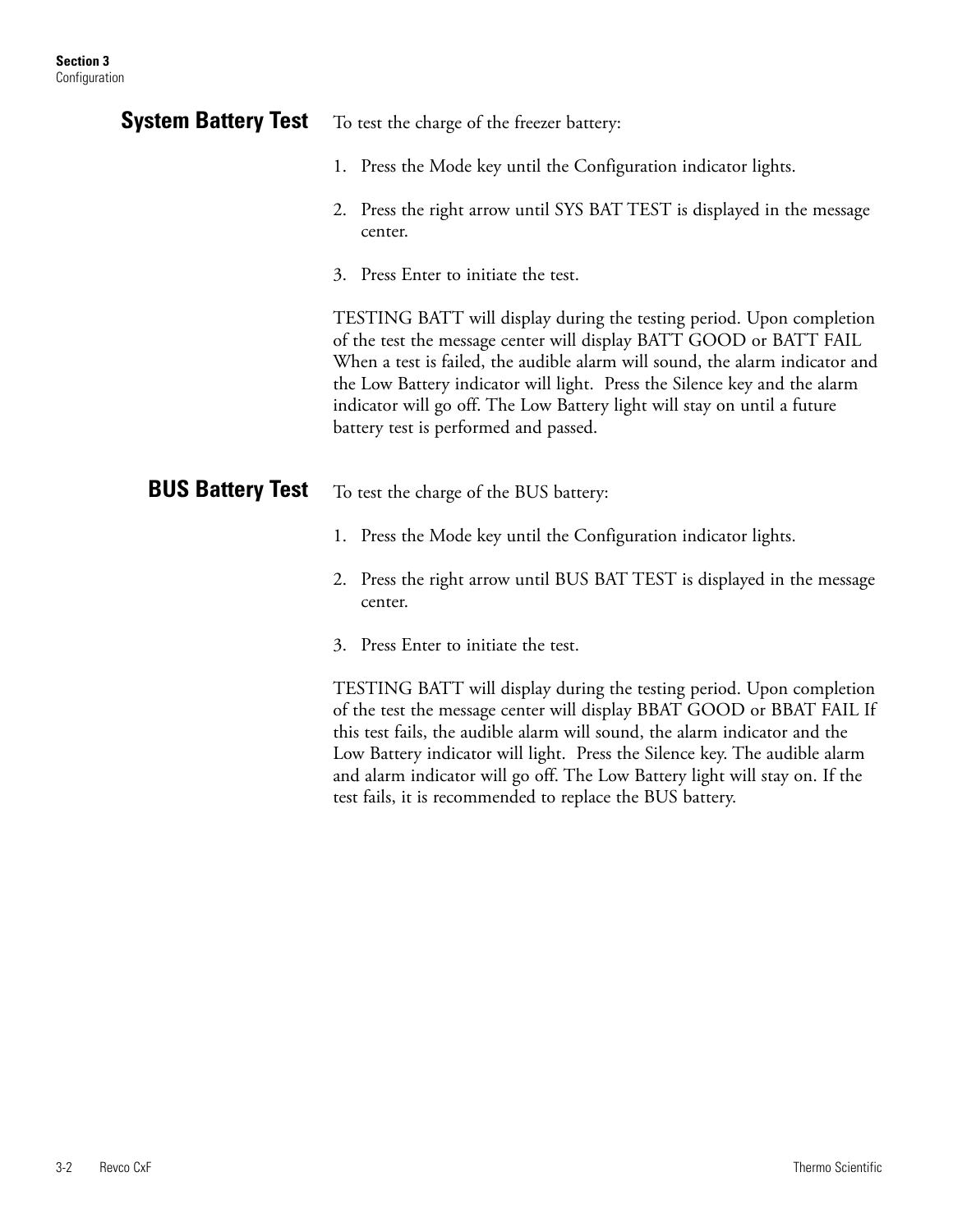| <b>Display Temperature</b>                         | This function, only available on freezers with the optional sample probe,<br>allows the user to select which temperature is displayed in the temperature<br>display window. The options are CONTROL or SAMPLE.                                                               |
|----------------------------------------------------|------------------------------------------------------------------------------------------------------------------------------------------------------------------------------------------------------------------------------------------------------------------------------|
|                                                    | 1. Press the Mode key until the Configuration indicator lights.                                                                                                                                                                                                              |
|                                                    | 2. Press the right arrow until DISP CONTROL or DISP SAMPLE is<br>displayed in the message center.                                                                                                                                                                            |
|                                                    | 3. Press up/down arrow to toggle between the two display selections.                                                                                                                                                                                                         |
|                                                    | 4. Press Enter to save.                                                                                                                                                                                                                                                      |
|                                                    | If control probe is selected, the temperature display will be on<br>continuously. If sample probe is selected, the temperature display will be<br>preceded with a letter 'S'.                                                                                                |
| <b>Clear High Stage Alarm</b><br>(-86C units only) | Should a high stage alarm have occurred, it may become necessary to clear<br>the alarm condition after the condition has been corrected.                                                                                                                                     |
|                                                    | 1. Press the Mode key until the Configuration indicator lights.                                                                                                                                                                                                              |
|                                                    | 2. Press the right arrow until CLR HS ALARM is displayed in the<br>message center.                                                                                                                                                                                           |
|                                                    | Press Enter to clear the alarm.<br>3.                                                                                                                                                                                                                                        |
| <b>Set Access Code</b>                             | To set the Access Code:                                                                                                                                                                                                                                                      |
|                                                    | 1. Press the Mode key until the Configuration indicator lights.                                                                                                                                                                                                              |
|                                                    | Press the right arrow until "SET ACC CODE" is displayed in the<br>2.<br>message center.                                                                                                                                                                                      |
|                                                    | Press Enter.<br>3.                                                                                                                                                                                                                                                           |
|                                                    | 4. The message center will display ACC CODE = 000. Press the up or<br>down arrow key until the desired access code is displayed (000 - 999).<br>Press the left or right arrow key to select digit 1, 2, 3.                                                                   |
|                                                    | <b>Note</b> The left and right arrow keys are used to move from the first through<br>the third digits within the access code. ▲                                                                                                                                              |
|                                                    | Press Enter to save the setting<br>5.                                                                                                                                                                                                                                        |
|                                                    | Press the Mode key until the Run indicator lights.A 3-digit Access<br>6.<br>Code can be entered to avoid unauthorized personnel from changing<br>the set points, calibration, or configuration. A setting of 000 will<br>bypass the access code. The factory setting is 000. |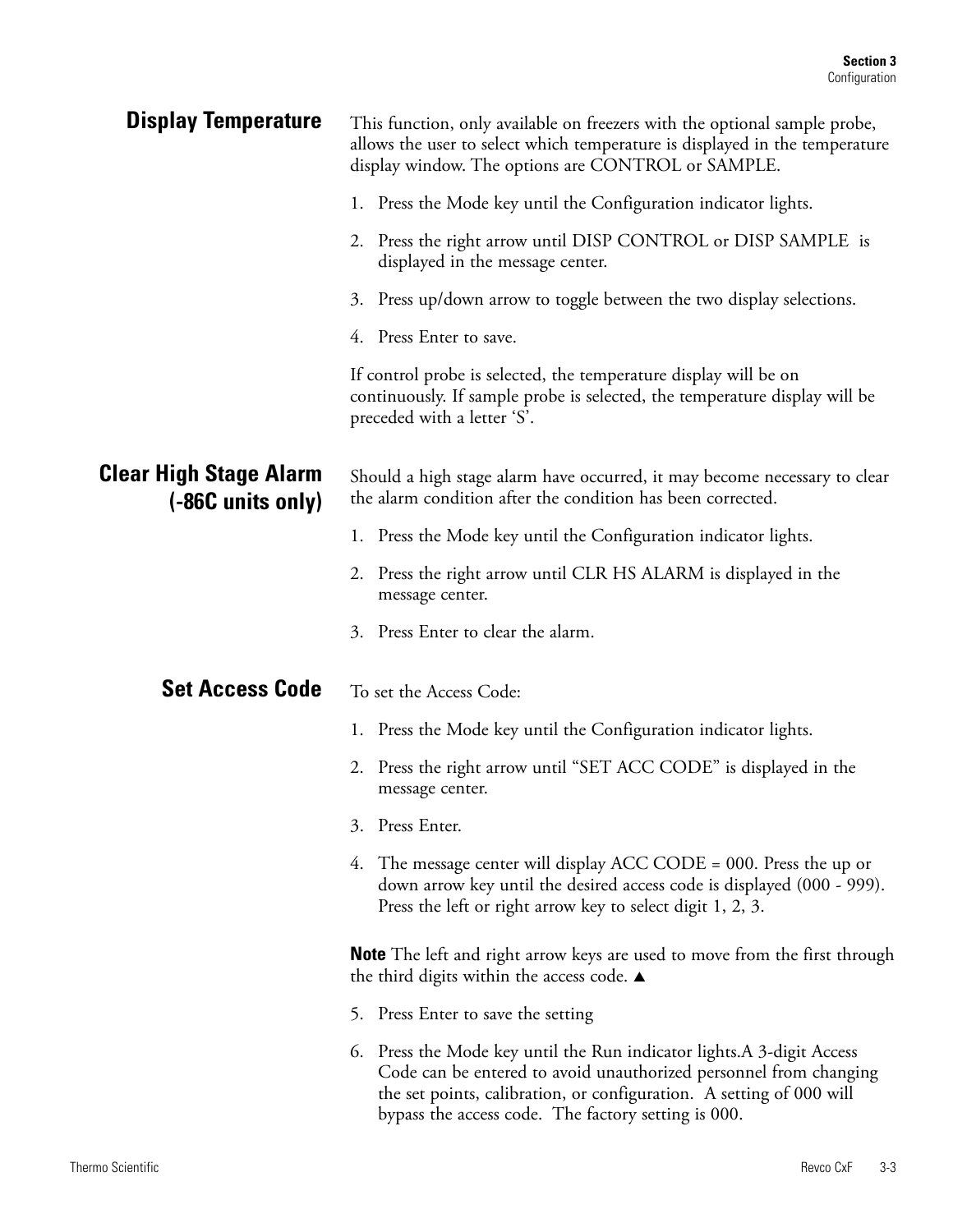| <b>RS485 Address</b>       | If the freezer is configured for RS-485 communications, it will need to<br>have a unique identification address. This address is set through the<br>Configuration mode.                                         |  |
|----------------------------|-----------------------------------------------------------------------------------------------------------------------------------------------------------------------------------------------------------------|--|
|                            | 1. Press the Mode key until the Configuration indicator lights.                                                                                                                                                 |  |
|                            | Press the right arrow until RS485ADDR is displayed in the message<br>2.<br>center.                                                                                                                              |  |
|                            | Press Enter. The message center will display 485 ADDR XX.<br>3.                                                                                                                                                 |  |
|                            | Press up/down arrow to select the appropriate address for the freezer<br>4.<br>$(1 - 24)$ .                                                                                                                     |  |
|                            | Press Enter to save.<br>5.                                                                                                                                                                                      |  |
| <b>Back Up System Type</b> | This function, which is only available on freezers with the optional back up<br>system (BUS), allows the user to select which type of gas is injected into<br>the freezer chamber. The options are CO2 and LN2. |  |
|                            | 1. Press the Mode key until the Configuration indicator lights.                                                                                                                                                 |  |
|                            | 2. Press the right arrow until BUS TYPE CO2 or BUS TYPE LN2 is<br>displayed in the message center.                                                                                                              |  |
|                            | 3. Press up/down arrow to toggle between the two display selections.                                                                                                                                            |  |
|                            | Press Enter to save.<br>4.                                                                                                                                                                                      |  |
| <b>Cold Excursion</b>      | This function displays the coldest temperature recorded by the control<br>probe.                                                                                                                                |  |
| <b>Warm Excursion</b>      | This function displays the warmest temperature recorded by the control<br>probe.                                                                                                                                |  |
| <b>Reset Excursion</b>     | This function resets the cold and warm excursions.                                                                                                                                                              |  |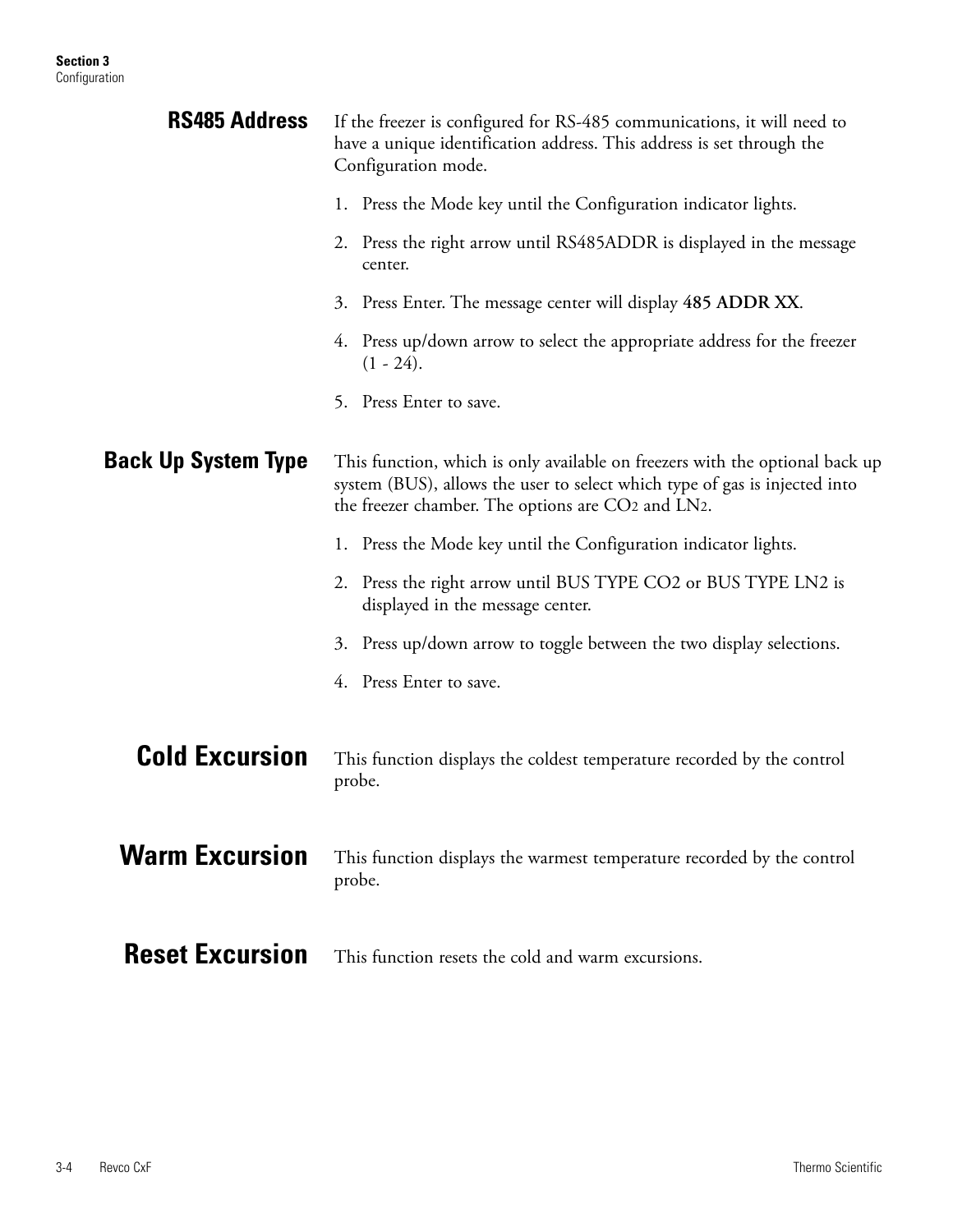#### **Section 3** Configuration

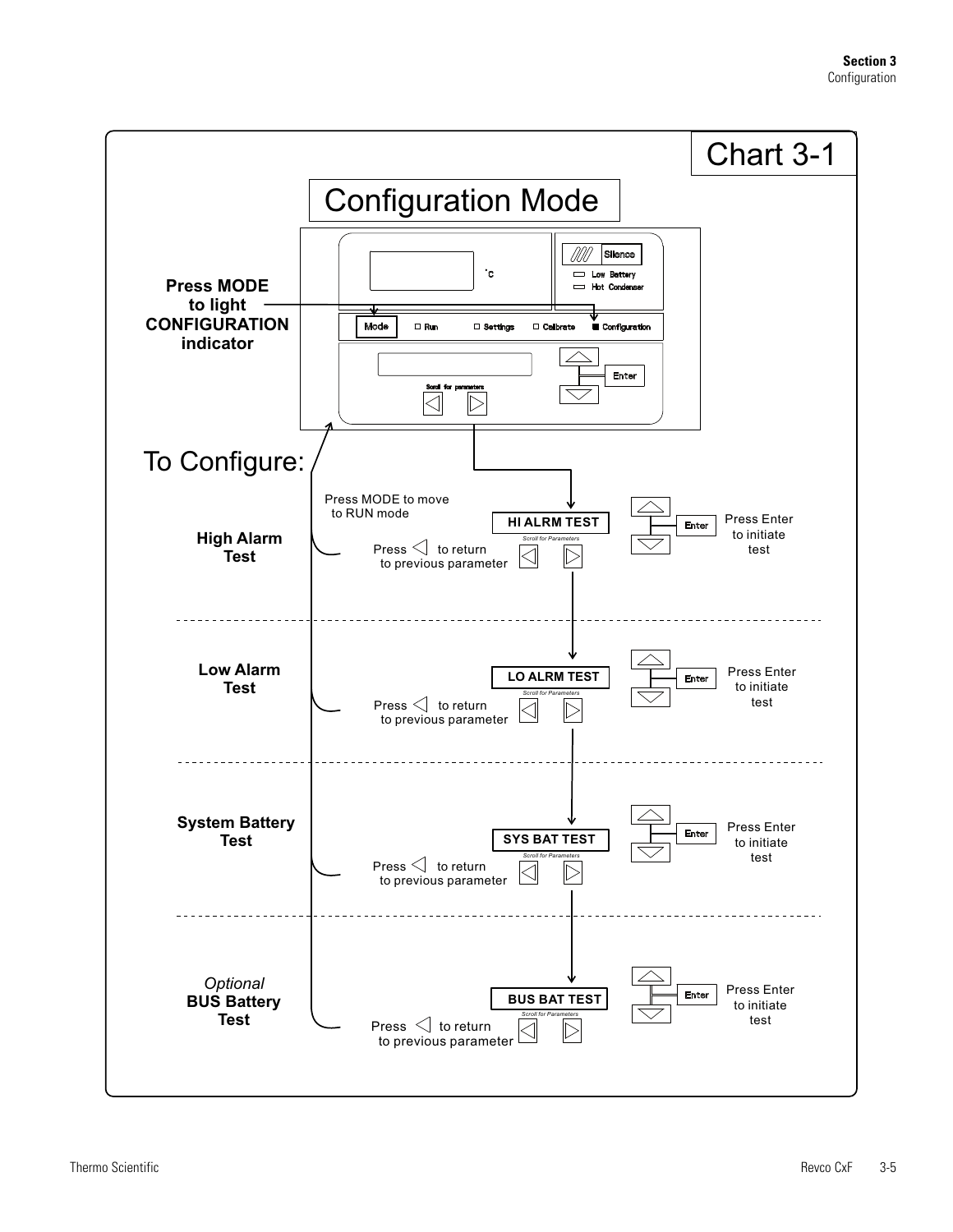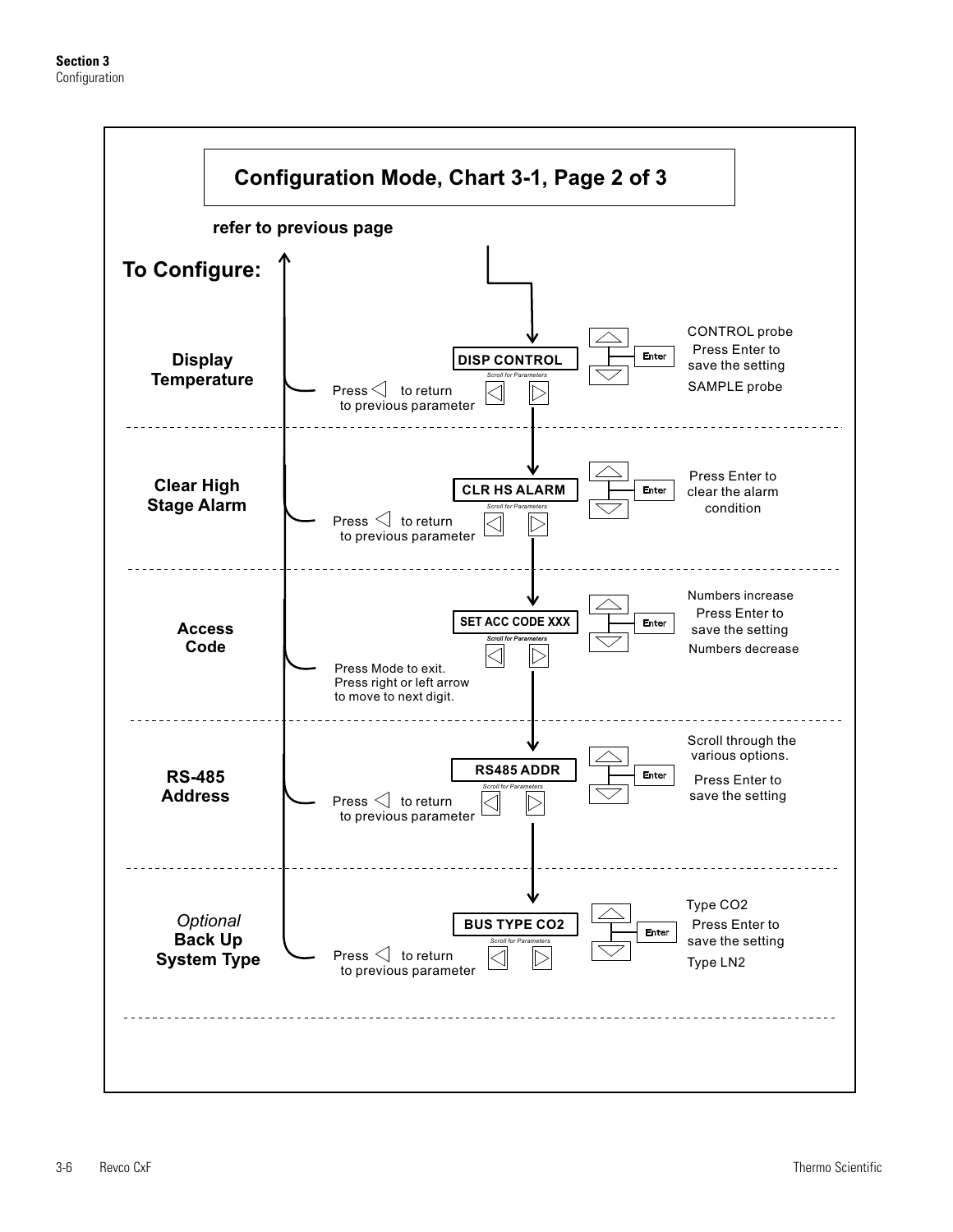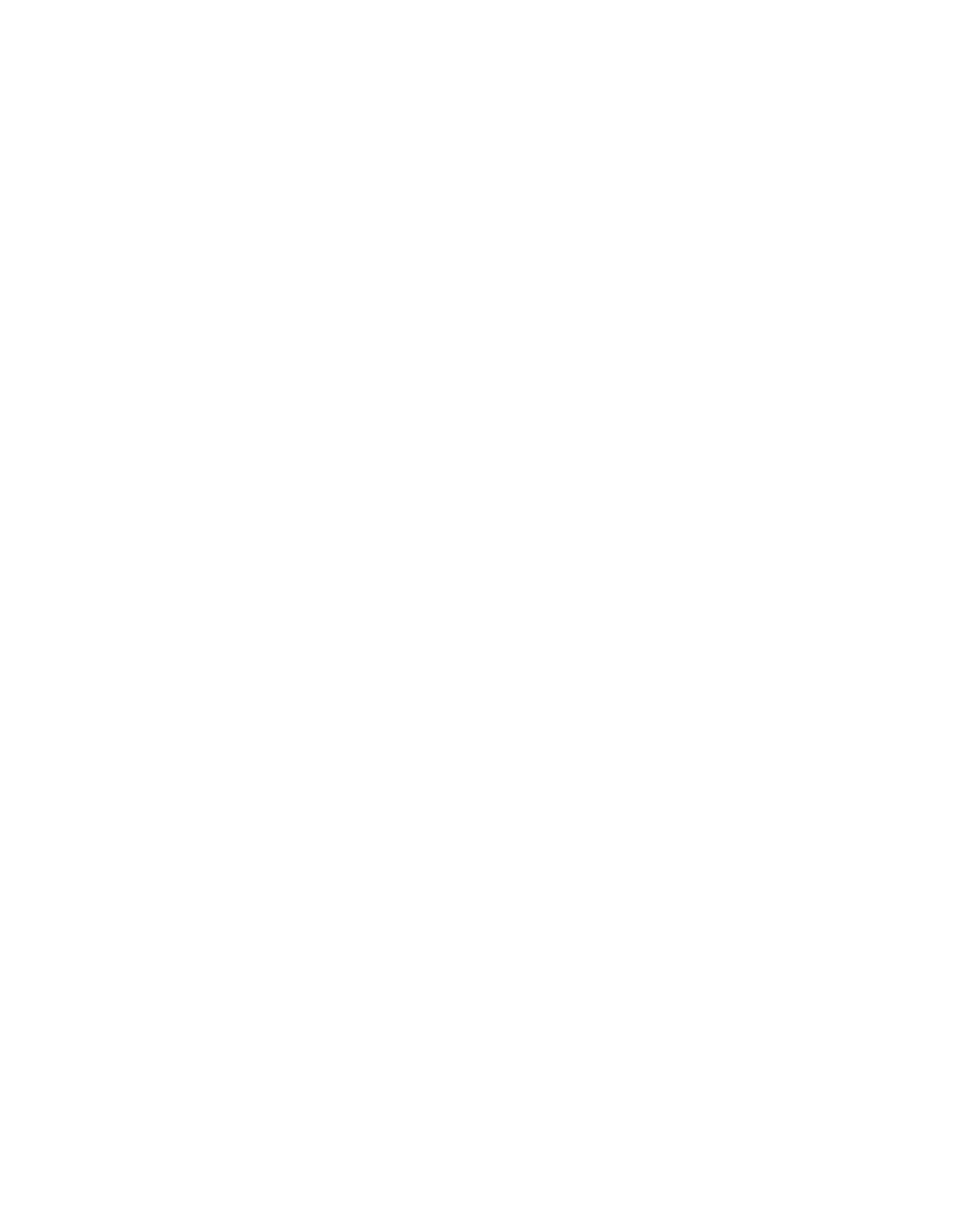# **Section 4 Alarms**

The Revco Revco CxF freezer alarm system is shown below. When an alarm is active, a message appears in the LED message center. Press the Silence key to mute the audible alarm for the ringback period. The visual alarm continues until the freezer returns to a normal condition. The alarms are momentary alarms only. If an alarm condition occurs and then returns to normal, the freezer automatically clears the alarm condition and the message center.

| <b>Description</b>              | <b>Message</b>      | <b>Delay</b>      | <b>Ringback</b>  | Relay      |
|---------------------------------|---------------------|-------------------|------------------|------------|
| No alarm condition exists       | SYSTEM OK           |                   |                  | ----       |
| Power Failure                   | POWER FAIL          | $1$ min.          | $15$ min.        | Yes        |
| High Temperature Alarm          | TEMP IS HIGH        | $1$ min.          | $15$ min.        | Yes        |
| Low Temperature Alarm           | TEMP IS LOW         | $1$ min.          | $15$ min.        | Yes        |
| Door Ajar                       | DOOR IS OPEN        | $1$ min.          | $15$ min.        | No         |
| Low Battery*                    | <b>LOW BATTERY</b>  | $1$ min.          | 8 hours          | No         |
| Low BUS Battery (optional)      | LOW BUS BATT        | $1$ min           | $15$ min.        | No         |
| <b>Control Probe Failure</b>    | CNT PRB FLT         | $1$ min.          | $15 \text{ min}$ | Yes        |
| Heat Exchanger Probe Failure ** | <b>HSHX PRB FLT</b> | $1$ min.          | $15$ min.        | No         |
| <b>Condenser Probe</b>          | COND PRB FLT        | $1$ min.          | $15$ min.        | No         |
| Sample Probe Failure (optional) | SMPL PRB FLT        | $1$ min.          | $15$ min.        | No         |
| High Stage System Failure **    | HS SYST FAIL        | $1$ min.          | 15 min.          | <b>YES</b> |
| <b>Condenser Hot Condition</b>  | HOT CONDENSR        | $1$ min.          | none             | No         |
| Wrong Power                     | WRONG POWER         | $0$ min.          | none             | <b>YES</b> |
| Micro Board Failure             | MICRO FAIL          | $0 \text{ min}$ . | $15$ min.        | <b>YES</b> |

### **Table 4-1.** Alarms

All alarm delays and ringback times are +30 seconds.

\*The automatic battery test runs immediately on power-up, then every 8 hours thereafter.

\*\* -86C units only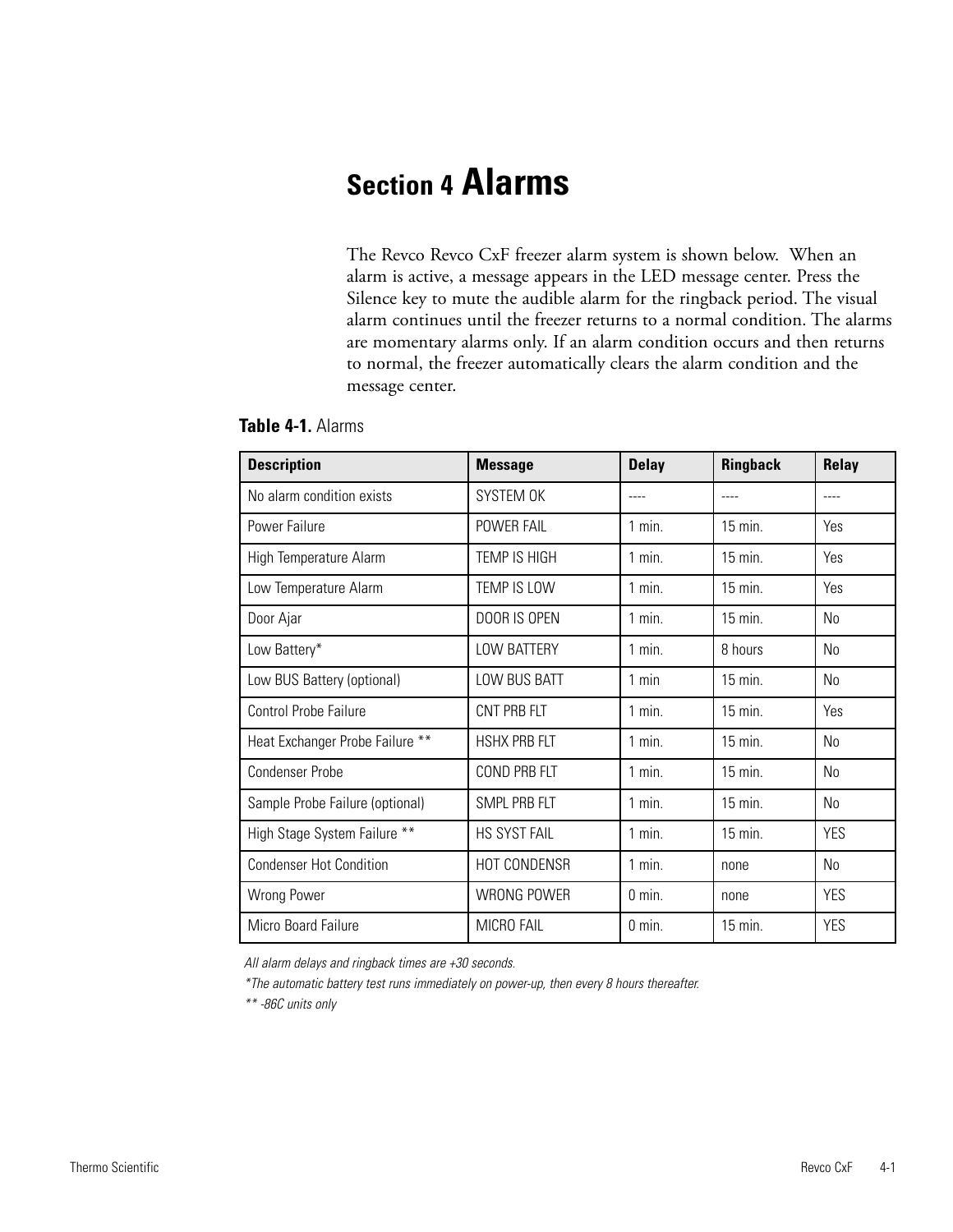| <b>High Stage System Failure</b><br>Alarm (-86C units only) | This condition is created when the high stage compressor and fans run for<br>30 minutes and are not capable of cooling the interstage heat exchanger to<br>the proper temperature. Under this condition, the high stage compressor<br>and fans will turn off after 30 minutes and an audible and visual alarm will<br>occur along with the "HS SYST FAIL" message in the LED message<br>center. |
|-------------------------------------------------------------|-------------------------------------------------------------------------------------------------------------------------------------------------------------------------------------------------------------------------------------------------------------------------------------------------------------------------------------------------------------------------------------------------|
| <b>Multiple Alarms</b>                                      | When multiple alarm conditions occur, active messages are displayed in the<br>message center one at a time, updating at 5 second intervals. Pressing<br>Silence during multiple alarms causes all active alarms to be silenced and to<br>ring back in 15 minutes.                                                                                                                               |
| <b>Micro Board Failure</b><br><b>Alarm</b>                  | An internal communication failure has occurred with the micro board.<br>During this alarm, the compressor(s) attempt to run continuously.<br>However, with this type of failure, freezer operation becomes<br>undependable.                                                                                                                                                                     |
| <b>Lost Communication</b>                                   | Communication between the micro board and the display board has been<br>lost. Under this condition, the visual alarm flashes along with dashes in the<br>temperature display (----). Contact Technical Services.                                                                                                                                                                                |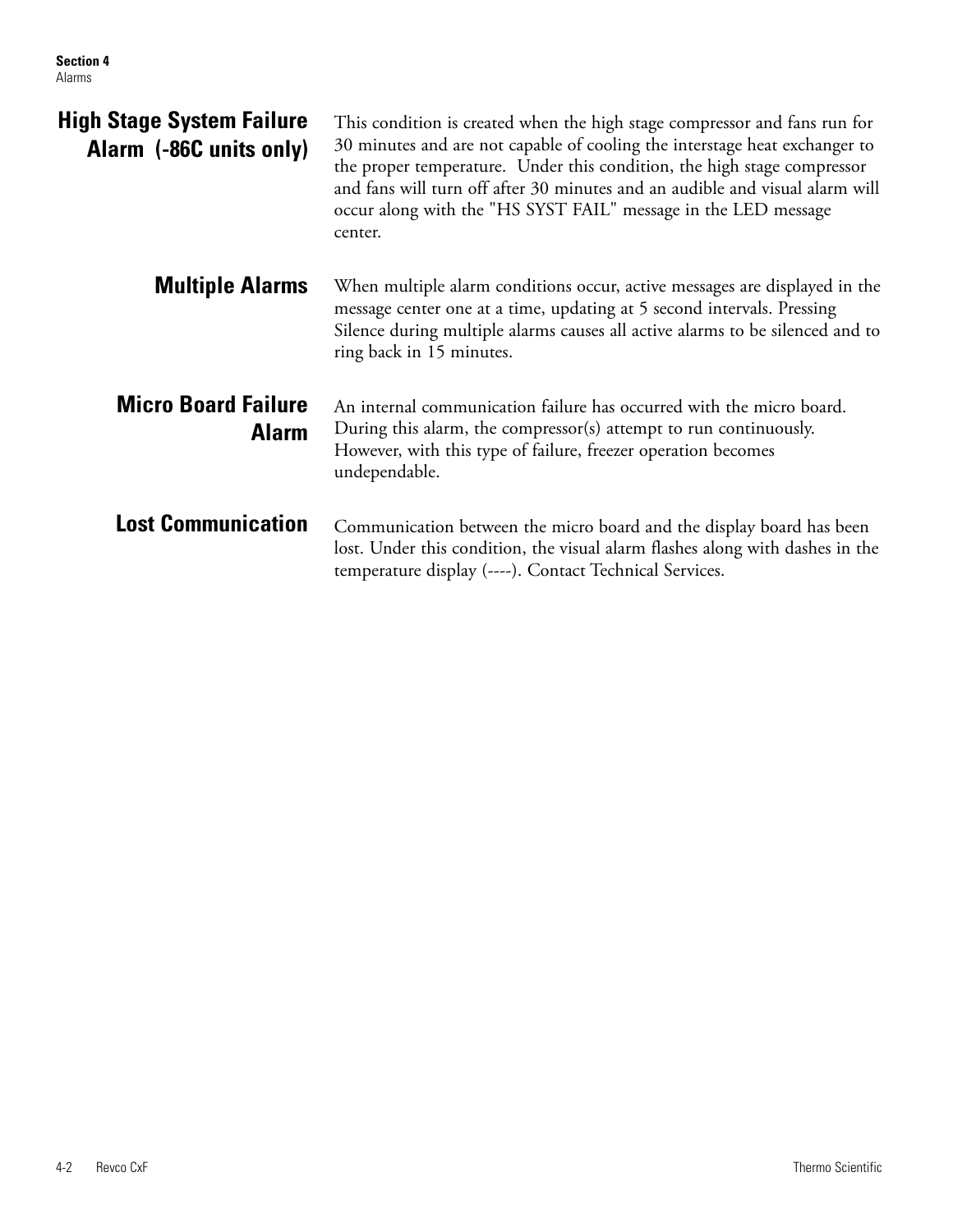| <b>Error</b>     | <b>High End Message</b> | <b>Notes</b>                                                                                                                                                                                                                                                                                                                                                                                                                                                                                                                                                                                                                                                                                                                                                                                                                                                                                                                                                                                                                                                                                                                                                                                                         |
|------------------|-------------------------|----------------------------------------------------------------------------------------------------------------------------------------------------------------------------------------------------------------------------------------------------------------------------------------------------------------------------------------------------------------------------------------------------------------------------------------------------------------------------------------------------------------------------------------------------------------------------------------------------------------------------------------------------------------------------------------------------------------------------------------------------------------------------------------------------------------------------------------------------------------------------------------------------------------------------------------------------------------------------------------------------------------------------------------------------------------------------------------------------------------------------------------------------------------------------------------------------------------------|
| Er <sub>00</sub> | "INV. MODEL"            | <b>Name:</b> Improper model selected.<br><b>Description:</b> Indicates that DIP SW3 has not selected a proper model or can't be accessed properly.<br>Response: Display shows "Er00" and will not start-up until a proper model is selected. Contact Technical<br>Services.                                                                                                                                                                                                                                                                                                                                                                                                                                                                                                                                                                                                                                                                                                                                                                                                                                                                                                                                          |
| ErA1             | " NO FREQUENCY"         | This error condition will prevent peripherals (fans, compressors, etc.) from powering up with the incorrect<br>voltage.                                                                                                                                                                                                                                                                                                                                                                                                                                                                                                                                                                                                                                                                                                                                                                                                                                                                                                                                                                                                                                                                                              |
| Er <sub>C1</sub> | "FREQ <50Hz"            | <b>Name:</b> Voltage/Frequency failure<br>Description: Indicates the measured RMS line voltage did not agree with the logic level sensed by the<br>micros provided by the installed high voltage PCB; or the measured RMS voltage is not within a tolerable                                                                                                                                                                                                                                                                                                                                                                                                                                                                                                                                                                                                                                                                                                                                                                                                                                                                                                                                                          |
| Erd1             | "FREQ $>60$ Hz"         | range (<180VAC < 270 for 230VAC unit / <85 VAC < 160 for 115VAC unit); or the frequency measured over 10<br>cycles was not within a tolerable range (55 Hz < Freq < 70 Hz for 60 Hz units / 40 Hz < Freq < 55 Hz for 50 Hz<br>units)<br><b>Response:</b> This condition is checked at power on reset and if it is active the unit will NOT power up. The<br>unit will indefinitely display "Er_1" in the display and continue to monitor the frequency and voltage.<br>Furthermore, the audible alarm will sound. Other startup error messages may be displayed prior to this mes-<br>sage; however, the system will stop the startup sequence for this condition.<br>ErA1  No pulses (zero crossings) detected to determine frequency (50 / 60 Hz)<br>ErC1  Frequency detected is below 50 Hz<br>Erd1  Frequency detected is above 60 Hz (Possible noise spikes on supply voltage)<br>ErE1  Unit is 230V and the voltage detected is below the low limit (180VRMS)<br>ErF1  Unit is 230V and the voltage detected is above the high limit (260VRMS)<br>Erg1  Unit is 115V and the voltage detected is below the low limit (85VRMS)<br>ErH1  Unit is 115V and the voltage detected is above the high limit (160VRMS) |
| ErE1             | "VAC $<$ 180V"          |                                                                                                                                                                                                                                                                                                                                                                                                                                                                                                                                                                                                                                                                                                                                                                                                                                                                                                                                                                                                                                                                                                                                                                                                                      |
| ErF1             | "VAC $>$ 260V"          |                                                                                                                                                                                                                                                                                                                                                                                                                                                                                                                                                                                                                                                                                                                                                                                                                                                                                                                                                                                                                                                                                                                                                                                                                      |
| Erg1             | "VAC $<$ 85V"           |                                                                                                                                                                                                                                                                                                                                                                                                                                                                                                                                                                                                                                                                                                                                                                                                                                                                                                                                                                                                                                                                                                                                                                                                                      |
| ErH1             | "VAC $> 160V$ "         |                                                                                                                                                                                                                                                                                                                                                                                                                                                                                                                                                                                                                                                                                                                                                                                                                                                                                                                                                                                                                                                                                                                                                                                                                      |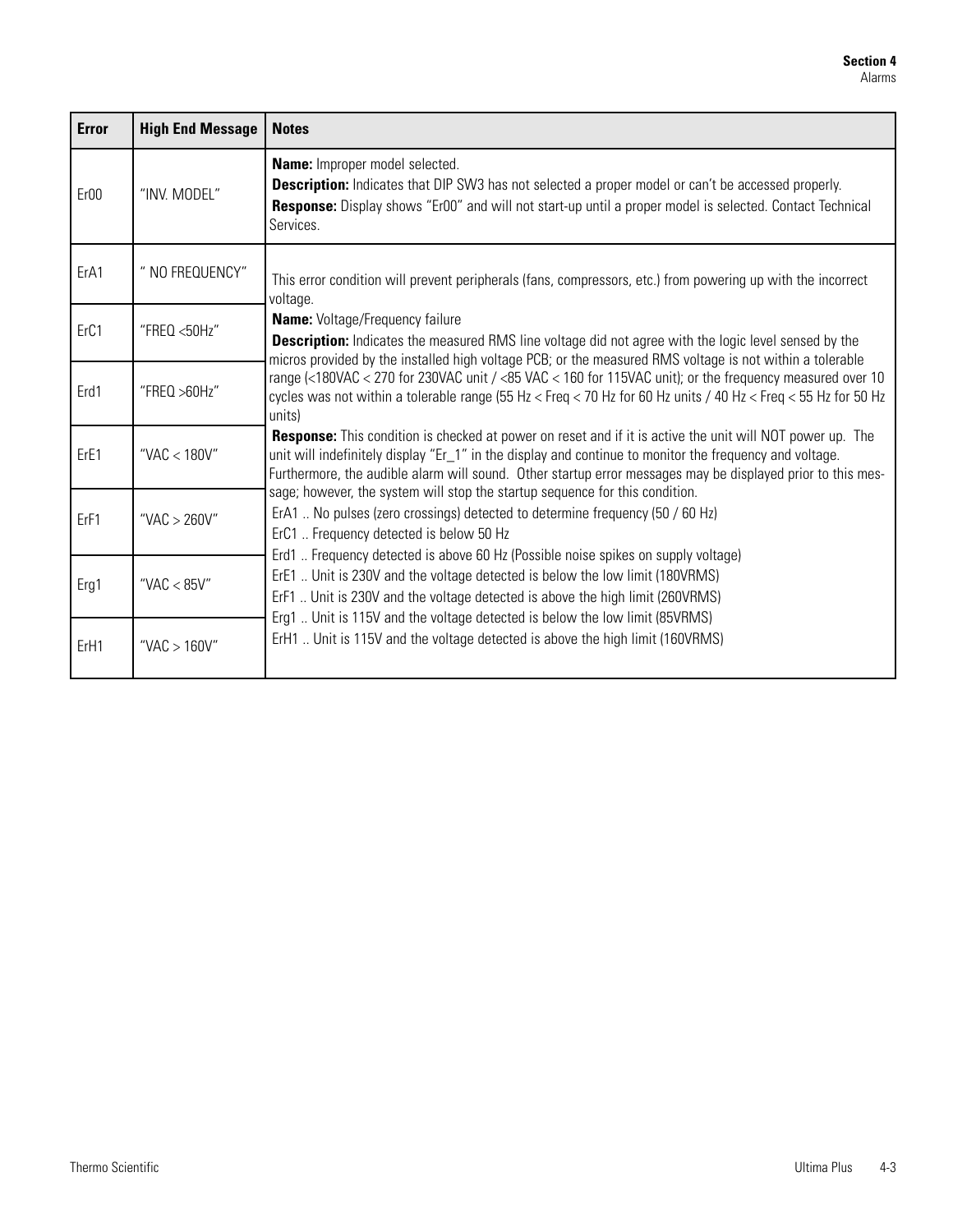| <b>Error</b><br>(cont.) | <b>High End Message</b>           | <b>Notes</b>                                                                                                                                                                                                                                                                                                                                                                                                                                                                                                                                                                                                                                                                                                                                                                                                                                                                                                                           |  |  |
|-------------------------|-----------------------------------|----------------------------------------------------------------------------------------------------------------------------------------------------------------------------------------------------------------------------------------------------------------------------------------------------------------------------------------------------------------------------------------------------------------------------------------------------------------------------------------------------------------------------------------------------------------------------------------------------------------------------------------------------------------------------------------------------------------------------------------------------------------------------------------------------------------------------------------------------------------------------------------------------------------------------------------|--|--|
| Er <sub>02</sub>        | "CNT PRB FLT"                     | <b>Name:</b> Control (Cabinet) Sensor Failure<br><b>Description:</b> This condition indicates that the control sensor has failed to produce a valid reading for $\geq$ 12<br>consecutive reads (~60 seconds).<br>Response: The unit will stage both compressors on (if necessary) and the unit will attempt to head to bot-<br>tom out. If the sensor recovers, the system will begin to operate normally and respond to the temperature<br>feedback. The remote alarm contacts will become active regardless of the key position for this mode of fail-<br>ure. 'Er02' will be added to the main display queue and the last valid cabinet temperature value will not be<br>displayed                                                                                                                                                                                                                                                  |  |  |
| Er <sub>03</sub>        | "HSHX PRB FLT"<br>-86C units only | <b>Name:</b> Heat Exchange Sensor Failure<br>Description: This condition indicates that the heat exchange sensor has failed to produce a valid reading<br>for $\geq$ 12 consecutive reads (~60 seconds).<br><b>Response:</b> The display will show "Er03" only when the button sequence to read the heat exchange sensor<br>is depressed.                                                                                                                                                                                                                                                                                                                                                                                                                                                                                                                                                                                              |  |  |
| Er <sub>05</sub>        | N/A                               | <b>Name:</b> Display Firmware Integrity Failure<br><b>Description:</b> The display firmware has failed to pass its CRC CCITT checksum integrity test.<br>Response: The display performs this check at startup and the display board will fail to startup with out any<br>error indication if it does not pass this at power on.                                                                                                                                                                                                                                                                                                                                                                                                                                                                                                                                                                                                        |  |  |
| Er <sub>06</sub>        | N/A                               | <b>Name:</b> Micro Firmware Integrity Failure<br><b>Description:</b> The micro firmware has failed to pass its CRC CCITT checksum integrity test.<br><b>Response:</b> This is checked at power on reset and the "Er06" will be displayed for ~10 seconds at startup if<br>this condition exists.                                                                                                                                                                                                                                                                                                                                                                                                                                                                                                                                                                                                                                       |  |  |
| Er <sub>07</sub>        | "MICRO FAIL"                      | Name: Micro Fail - CS5521 SPI Failure / UISR Failure<br><b>Description:</b> This condition indicates a micro board failure due to either the SPI bus is unable to communi-<br>cate with the ADC device or a UISR event caused the microcontroller to be in an unstable state.<br><b>Response:</b> The unit will try to recover from this fault three times by a hardware reset of the micro board. In<br>the event that the system couldn't rectify the issue, the following sequence of events will occur:<br>Remote alarm contacts will become active.<br>1.<br>Buzzer will annunciate audibly and will have a ringback of 15 minutes.<br>2.<br>"Seven segment" display will show "Er07".<br>3.<br>The -86C system will have 10 minute staging between the high stage compressor and the low stage<br>4.<br>compressor activation (-40C units will activate the compressor).<br>The system will go to bottom out temperatures.<br>5. |  |  |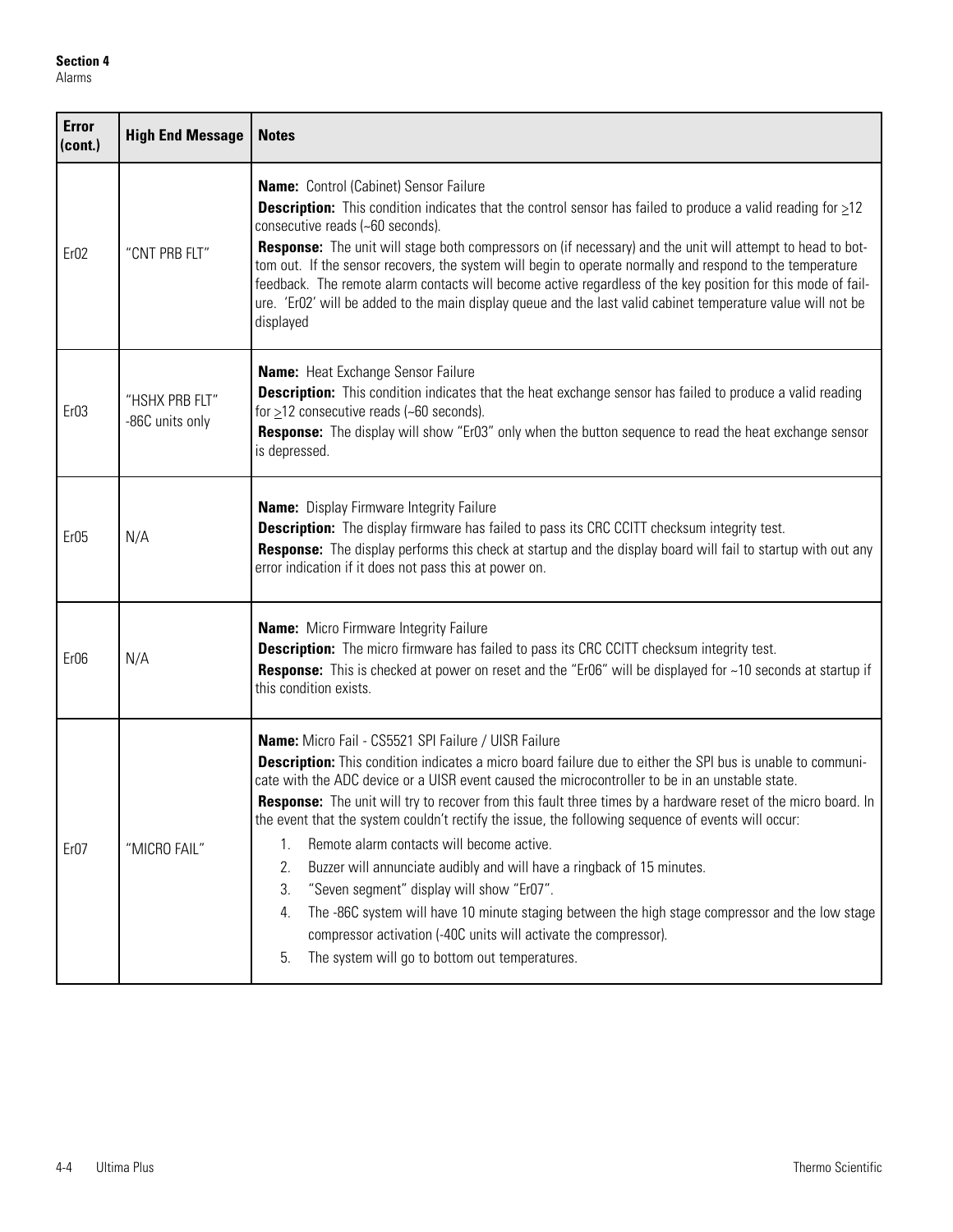| <b>Error</b><br>(cont.)                 | <b>High End Message</b> | <b>Notes</b>                                                                                                                                                                                                                                                              |
|-----------------------------------------|-------------------------|---------------------------------------------------------------------------------------------------------------------------------------------------------------------------------------------------------------------------------------------------------------------------|
| Er <sub>09</sub>                        | N/A                     | <b>Name: Stuck Button</b><br><b>Description:</b> This condition indicates that the display board has a stuck button.<br><b>Response:</b> The Er09 will show on the display periodically.                                                                                  |
| Er11                                    | "COND PRB FLT"          | <b>Name:</b> Condenser Probe Sensor Failure<br><b>Description:</b> This condition indicates that the condenser probe sensor has failed to produce a valid reading<br>for $\geq$ 12 consecutive reads (~60 seconds).<br><b>Response:</b> The display shows "Er11".         |
| N/A                                     | "SMPL PRB FLT"          | <b>Name:</b> Sample Probe Sensor Failure<br><b>Description:</b> This condition indicates that the sample probe sensor has failed to produce a valid reading for<br>$\ge$ 12 consecutive reads (~60 seconds).<br><b>Response:</b> The message center shows "SMPL PRB FLT". |
| dErr                                    | N/A                     | This is a general display error in which the value being displayed can not be represented within<br>the characters provided.                                                                                                                                              |
| (four<br>dashes)<br>$--- in$<br>display | N/A                     | <b>Name:</b> Lost Communication<br>Description: Communication between the micro board and the display board has been lost. Under this con-<br>dition, the visual alarm flashes along with dashes in thetemperature display (----). Contact Technical Services.            |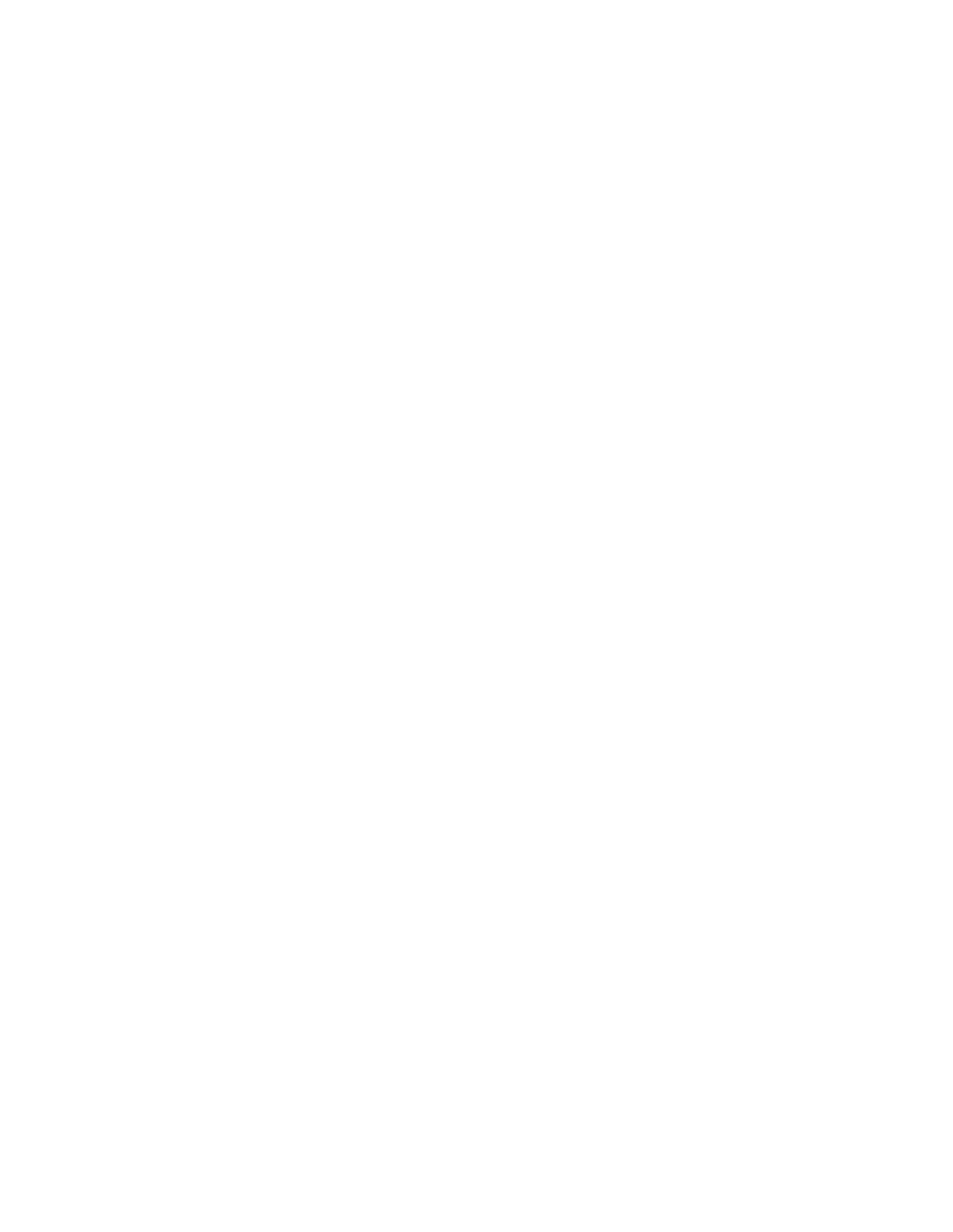# **Section 5 Maintenance**

Wipe down the freezer exterior using soap and water and a general use laboratory disinfectant. Rinse thoroughly with clean water and dry with a soft cloth.

**Caution** Avoid the excessive use of water around the control area due to the risk of electrical shock. Damage to the controls may also result.  $\blacktriangle$ 

#### The air filter should be cleaned a minimum of four times per year. **Clean Air Filter**

- 1. Open the lower panel door by grasping the handle.
- 2. Locate the grille on the door. See Figures 5-1 and 5-2. Grasp the middle of the grille material and gently pull out to remove.
- 3. Wash the filter material using water and a mild detergent.
- 4. Dry by pressing between two towels.
- 5. Install the filter back into the grille and close the door.

Depending upon environmental conditions, the filter may need to be cleaned or replaced more frequently. If the filter becomes torn or excessively dirty, a replacement can be purchased from Thermo. Order part number 398216 for 3 cu. ft. units, or 398217 for 13, 17, and 20 cu. ft. units.

#### The condenser should be cleaned a minimum of once per year. **Clean Condenser**

- 1. Open the lower panel door by grasping the handle. See Figures 5-1 and 5-2.
- 2. Using a vacuum cleaner, exercising care to not damage the condenser fins, clean the condenser.

Depending upon environmental conditions, the condenser may need to be cleaned more frequently.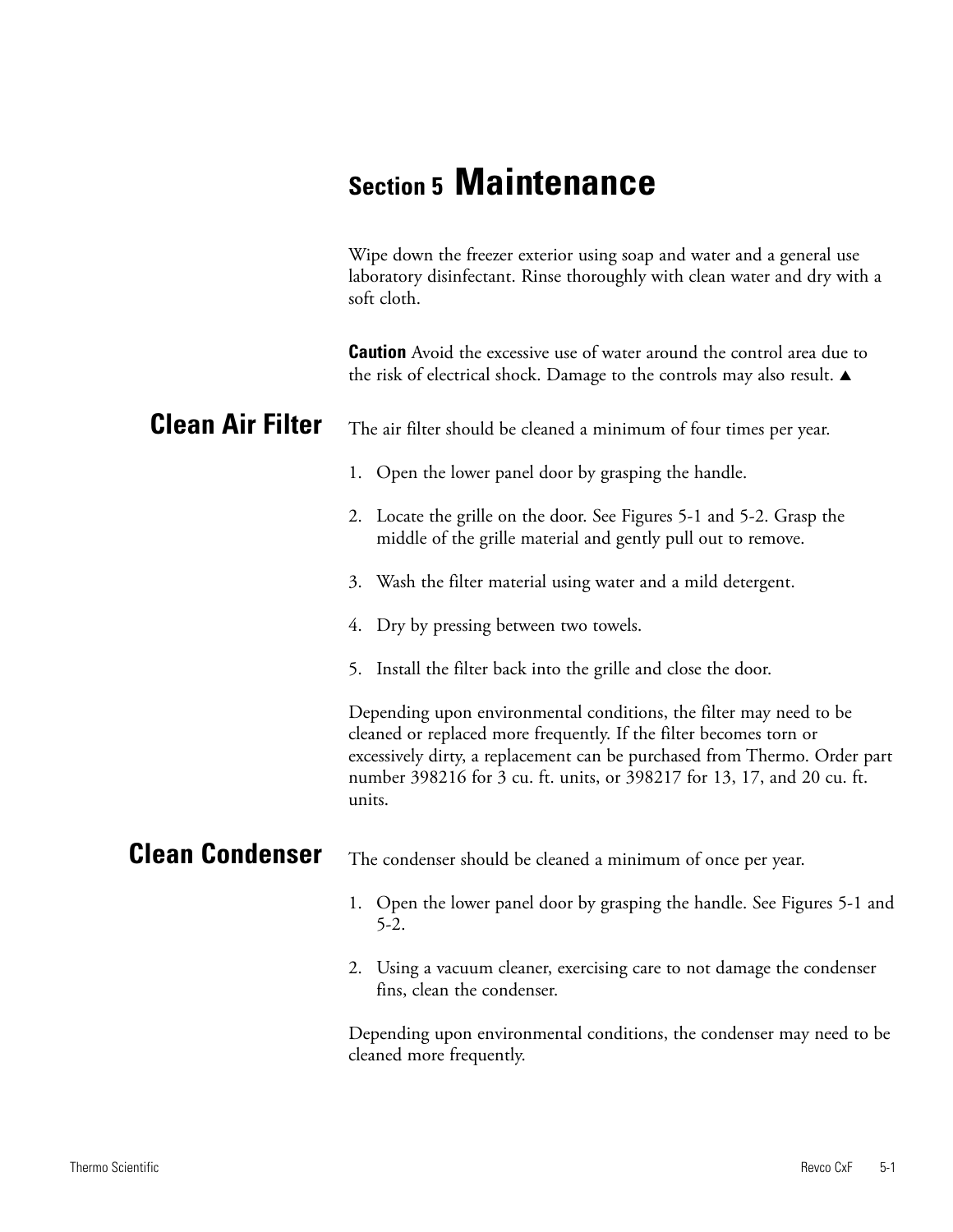# **Defrost Chamber**

- 1. Remove all product and place it in another freezer.
- 2. Turn the unit off and disconnect it from the power source.
- 3. Turn off the battery switch (O). See Figures 5-1 and 5-2.



- 5. Allow the frost to melt and become loose. Remove with a soft cloth.
- 7. After defrosting is complete, clean the interior with a non-chloride detergent. Rinse thoroughly with clean water and dry with a soft cloth.
- 8. Plug unit in and turn power switch on.
- 9. Turn the battery power switch to Standby mode  $(\circlearrowleft)$ .
- 10. Allow the freezer to operate empty overnight before reloading the product.

# **Prepare the Unit for Storage**

Defrost the unit as previously described. This prepares the unit for storage. Turn Off the battery power switch (O). Turn Off the freezer power switch.

**Note** If the unit has been in service, turn it off and disconnect the power cord connector before proceeding with any maintenance.  $\triangle$ 

# **Clean Lid Gasket**

The lid gasket should be cleaned a minimum of once per month. Using a soft cloth, remove any frost build-up from the gasket, sub-lids and lids. The clean gasket alarm occurs every three months as a reminder to remove frost build-up from the gasket and doors. Press the Silence key to mute the audible alarm. The lid gasket may need to be cleaned more frequently if dirt or excessive frost build-up prevents the door from closing properly.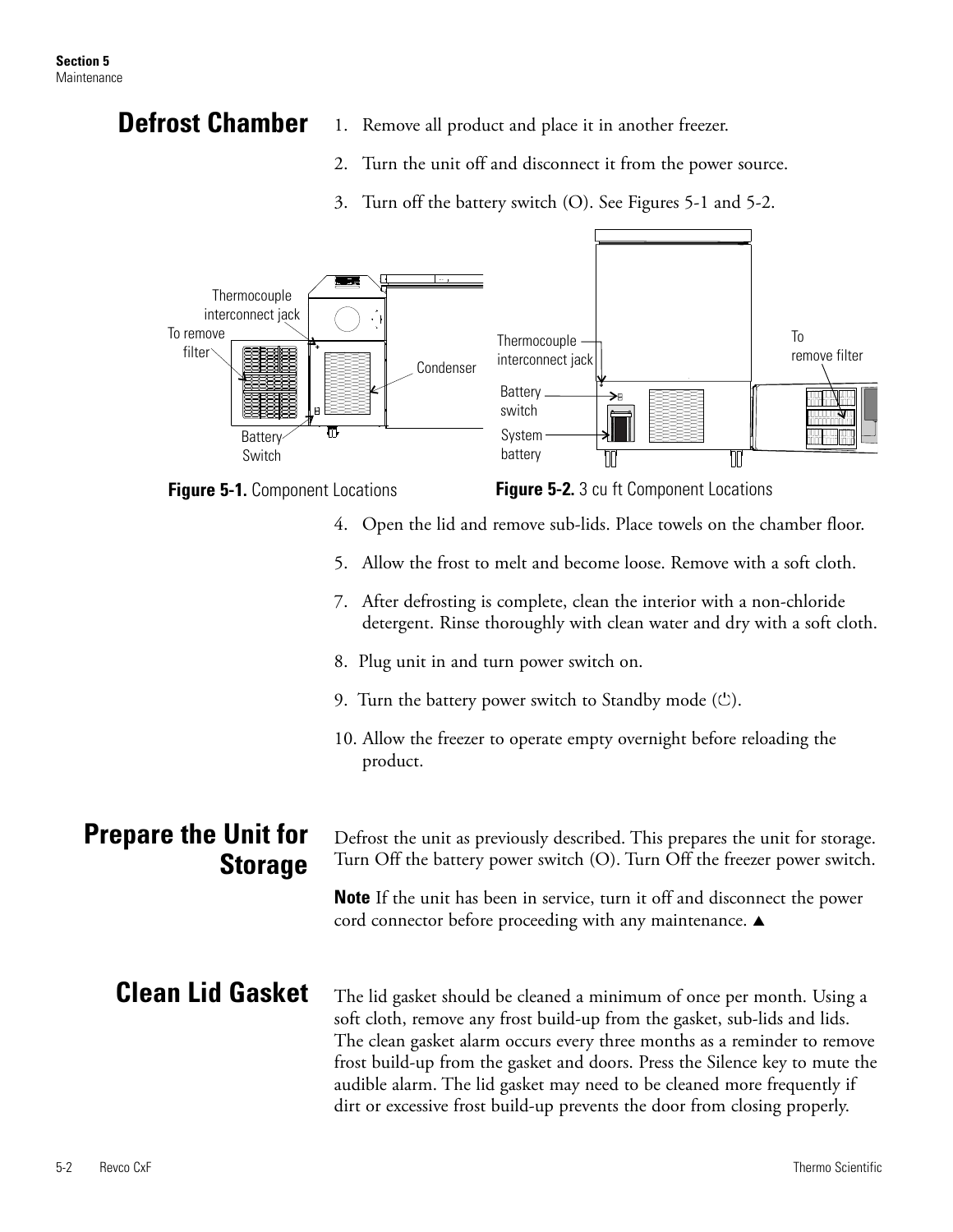# **Replace Battery(s)**

## **All Models Except 3 cu ft**

The following instructions describe the battery replacement procedure for specific models.

- 1. Open the lower panel door by grasping the handle and pulling.
- 2. Locate the battery power switch (Figure 5-1). Turn the battery power switch to the Off position (O).
- 3. Remove the four screws holding the recorder bezel to gain access to the battery.
- 4. Remove the three nuts securing the battery bracket. See Figure 5-1.
- 5. Remove the bracket and old battery. Discard properly. Install the new battery and secure.
- 6. Reconnect the battery (red to positive and black to negative).
- 7. Replace the recorder bezel.
- 8. Turn the battery power switch to Standby mode  $(\circlearrowleft)$ .
- 9. Close lower panel door.

#### 1. Open the lower panel door by locating the handle on the underside of the door and pulling. **3 cu ft Models**

- 2. Locate the battery power switch (Figure 5-2). Turn the battery power switch to the Off position (O).
- 3. Remove the two nuts securing the battery bracket. See Figure 5-2.
- 5. Remove the bracket and old battery. Discard properly. Install the new battery and secure.
- 6. Reconnect the battery (red to positive and black to negative).
- 7. Replace the recorder bezel.
- 8. Turn the battery power switch to Standby mode  $(\circlearrowleft)$ .
- 9. Close lower panel door.

**Note** For a consistent and dependable charge, replace the battery every 2 years. Replacement batteries must be rechargeable and are available from Thermo. Refer to the parts list for stock number and description of the replacement batteries (P/N 400159). Dispose of the used batteries in a safe manner and in accordance with good environmental practices.  $\blacktriangle$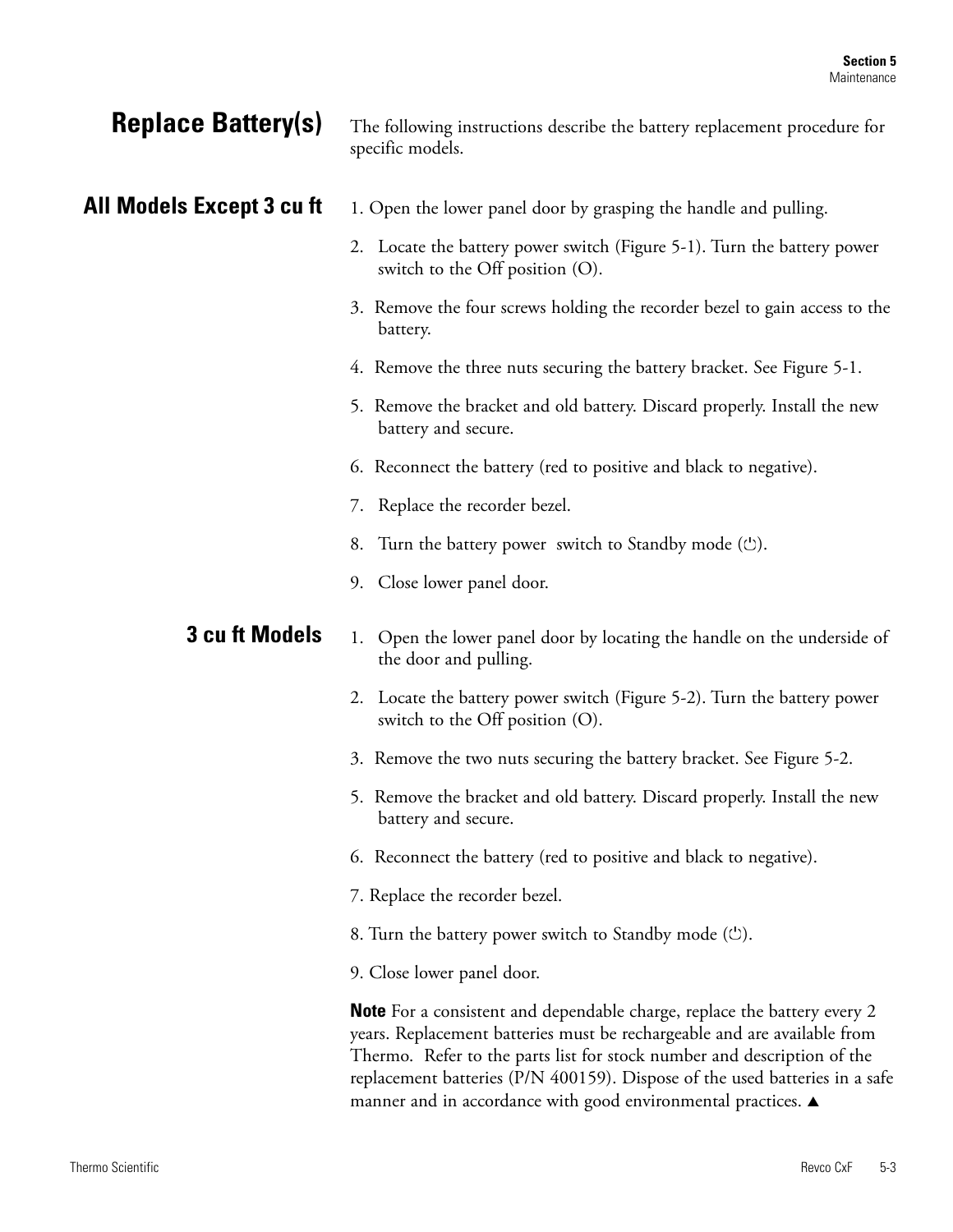## **Check Battery(s)**

**All Models except 3 cu ft (Figure 5-1):** 

- 1. Locate the power switch on the back of the unit. Turn the switch off. (O).
- 2. Open the lower door on the front left corner of the sidecar. Turn off the battery switch (O).
- 3. Remove all the screws from the side panel, except the lower ones. Just loosen these and lift the panel off.
- 4. The battery is rectangular in shape, located above the compressor compartment, to the right and behind the relay box. Remove the three wingnuts that secure the cover on the battery. Remove the cover.
- 5. Remove the battery from the mounting bracket.
- 6. Disconnect the red and black wires from the battery.
- 7. Use a voltmeter set to DC volts. Matching the wire colors, connect the meter to the battery.
- 8. If the voltage reads less than 10.8 volts, replace the battery. If above 10.8, re-install as previously.
- 9. Re-install side panel. Turn the battery power switch to Standby mode  $($ C $)$ , then close lower door. Turn power switch On.

## **3 cu ft Models (Figure 5-2):**

- 1. To gain access to the battery, open the lower door by grasping the bottom left corner. The battery is rectangular in shape, located on the left sideof the filter compartment.
- 2. Directly above the battery(s) is the battery power switch. Turn the battery power switch to the off position (O).
- 3. Remove the three wingnuts that secure the cover on the battery. Remove the cover.
- 4. Remove the battery from the mounting bracket.
- 5. Disconnect the red and black wires from the battery.
- 5. Use a voltmeter set to DC volts. Matching the wire colors, connect the meter to the battery.
- 6. If the voltage reads less than 10.8 volts, replace the battery. If above 10.8, re-install as previously.
- 7. Turn the battery power switch to Standby mode  $(\circlearrowleft)$ .
- 8. Close lower door.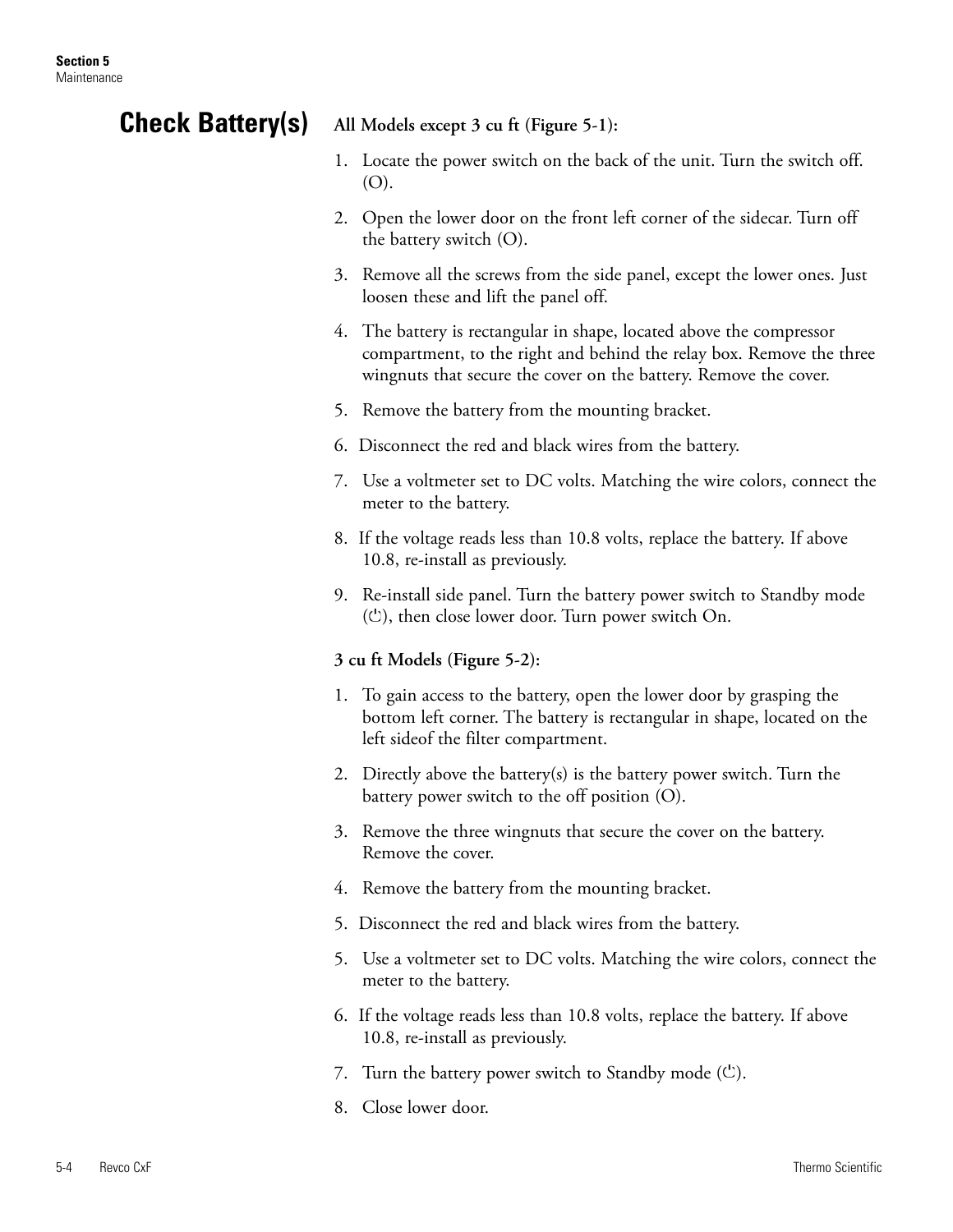### **PREVENTIVE MAINTENANCE**

#### **Freezers**

Your equipment has been thoroughly tested and calibrated before shipment. Regular preventive maintenance is important to keep your unit functioning properly. The operator should perform routine cleaning and maintenance on a regular basis. For maximum performance and efficiency, it is recommended that the unit be checked and calibrated periodically by a qualified service technician.

The following is a condensed list of preventive maintenance requirements. See the specified section of the instruction manual for further details.

We have qualified service technicians, using NIST traceable instruments, available in many areas. For more information on Preventive Maintenance or Extended Warranties, please contact the Technical Services Department.

Cleaning and calibration adjustment intervals are dependent upon use, environmental conditions and accuracy required.

Tips:

- Fill an upright by starting at the bottom near the probe and add racks to one shelf at a time. Allow freezer to recover to set point between shelves.
- Fill a chest by starting at the left side near the probe. Filling with room temperature racks will result in a long pull-down time.
- Fill unit with frozen product to help overall performance; frozen water jugs, for example.
- Always make certain the vacuum relief port is free of frost and ice, to allow for timely re-entry into the freezer after a door opening.

| <b>Action</b>                                                                                                                          | <b>Monthly</b>                                                                                    | Yearly    | <b>Every</b><br>2 Years |
|----------------------------------------------------------------------------------------------------------------------------------------|---------------------------------------------------------------------------------------------------|-----------|-------------------------|
| Verify ambient temperature, <90°F                                                                                                      | V                                                                                                 |           |                         |
| Check and clean probe cover, gaskets, hinges and lid(s) of ice and snow. See<br>Figure 1-5 for probe location. See "Clean Lid Gasket". | V<br>More frequent cleaning may be<br>required, depending on use and<br>environmental conditions. |           |                         |
| Check air filter. Clean or replace as needed. See "Clean Air Filter".                                                                  |                                                                                                   | $\vee$ 4X |                         |
| Check alarm back-up battery. See "Connect Unit to Electrical Power" in<br>Section 1 and "Replace Battery" in Section 5.                | V                                                                                                 |           | **Replace               |
| Check condenser fan motor for unusual motor noise or vibration.                                                                        |                                                                                                   | ✓         |                         |
| * Verify and document calibration, at the minimum, annually. See Section 2<br>Calibration.                                             |                                                                                                   | ✔         |                         |
| * Clean condenser compartment and wipe off condenser. See "Clean<br>Condenser" in Section 5.                                           |                                                                                                   | ✔         |                         |

\* Qualified service technicians only

\*\* Dispose of properly, according to all state and federal regulations.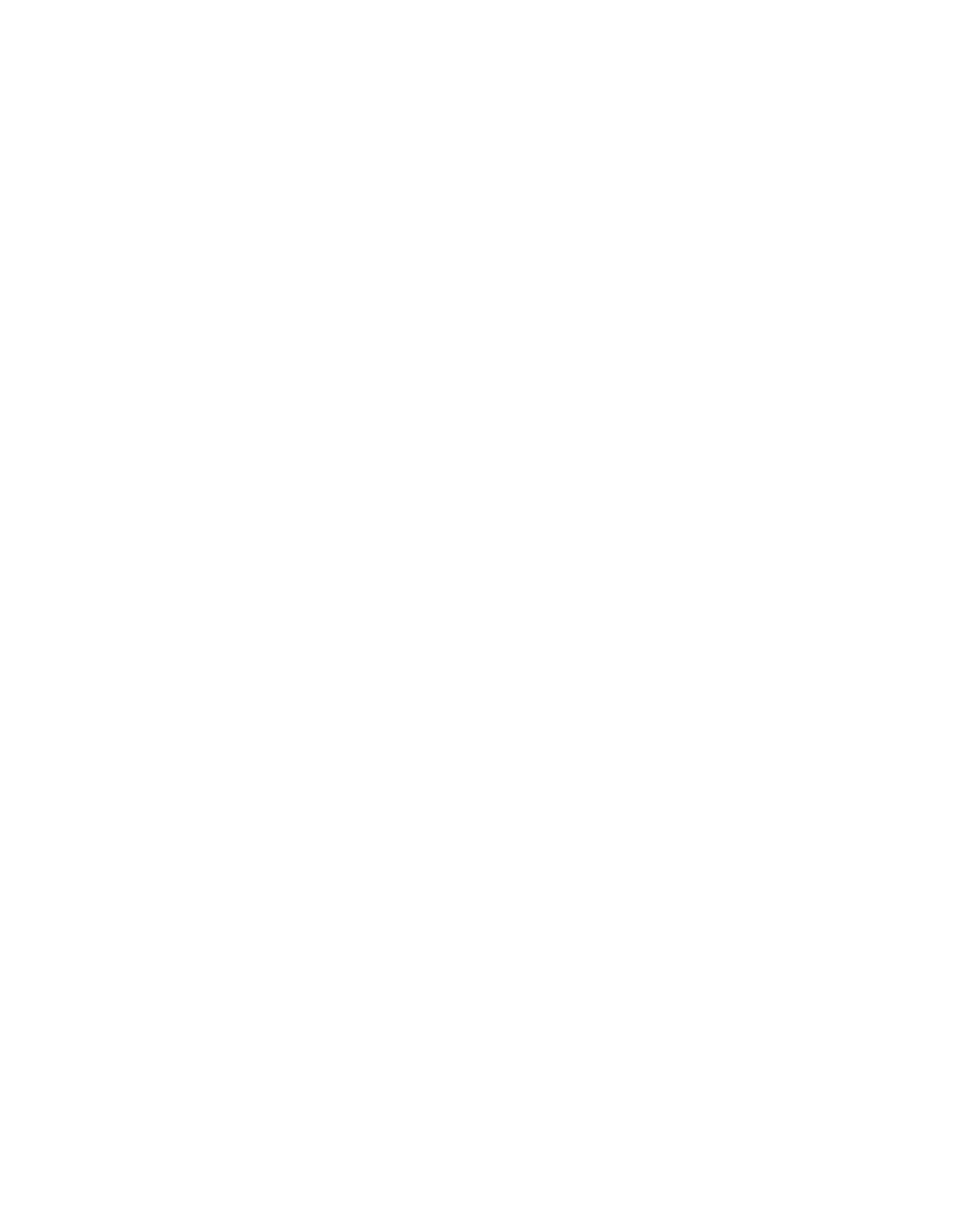# **Section 6 Factory Installed Options**

# **Back Up System (BUS) - P/N 1950533, 1950535**

**Note** Before installation of BUS components, make sure the power to the freezer is disconnected, the battery switch is turned off (O) and the freezer has warmed to ambient temperature.  $\blacktriangle$ 

The built-in BUS (back up system) will keep the freezer chamber temperature below the critical level in the event of a power or equipment failure. If power to the freezer fails, or temperature increases to the back up alarm set point, the BUS injects liquefied gas into the chamber to keep the chamber temperature within the specified range.

## **Install Injection Assembly**

The BUS operates on an internal 12-volt, rechargeable battery which is kept charged during normal operation by the integral battery charger.



**Figure 6-1. Mounting location** 

1. Locate the mounting hole for installing the injection tee assembly. See Figure 6-1.

**Note** Cover open end of injection assembly with tape to keep insulation from entering the nipple.  $\blacktriangle$ 

- 2. Slide 3/8" flatwasher over open end of nipple.
- 3. Insert the covered end of the injection assembly through exterior hole.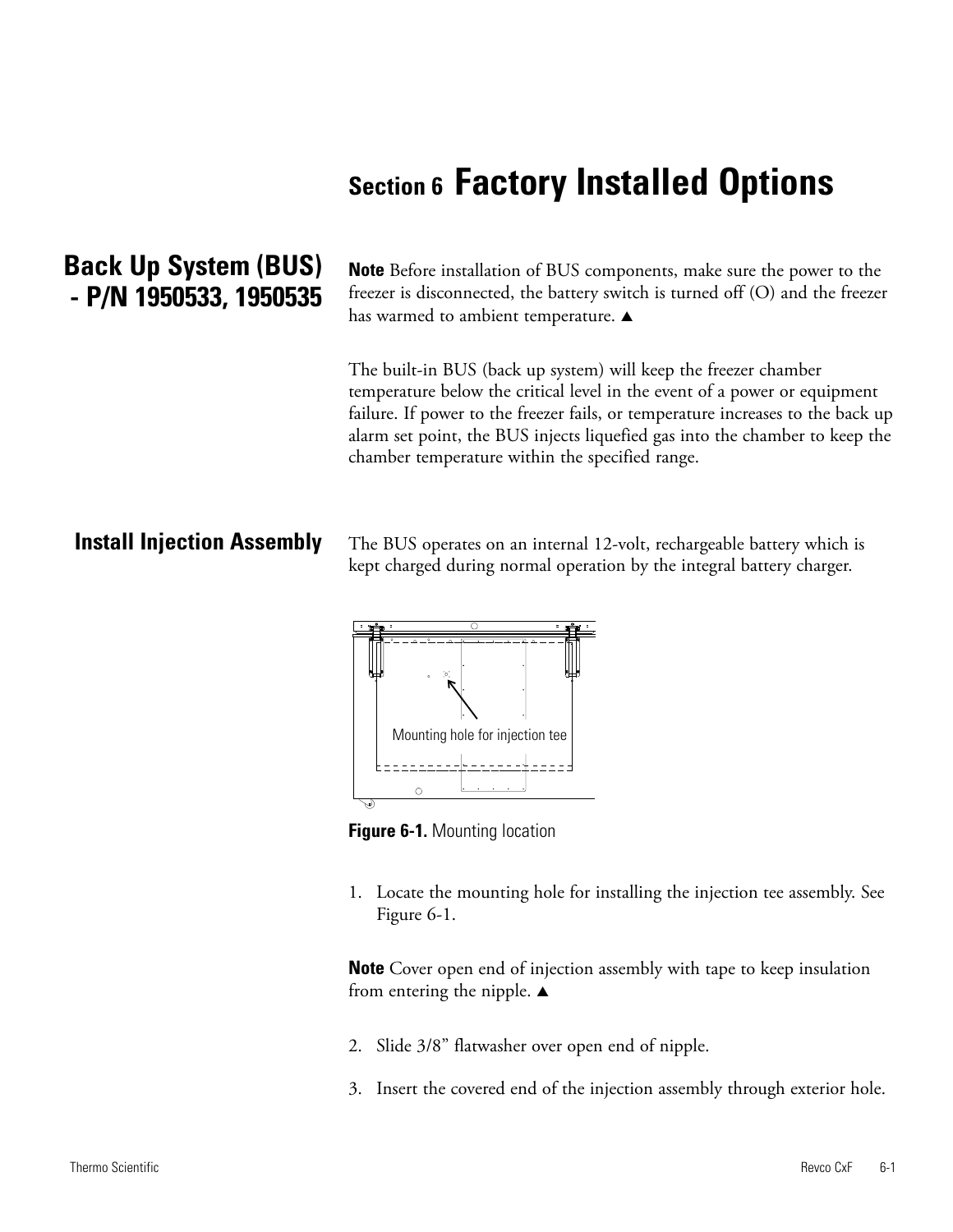# **Install Injection Assembly (continued)**

- 4. Remove the tape covering the end of the nipple and install the 1/8" NPT brass tee on the open end of the nipple. Place Permagum sealant between the brass tee and the interior top.
- 5. Go to the interior and seal around injection assembly with Permagum.



**Figure 6-2.** Injection Assembly

6. Install the transfer hose connecting one end to the injection assembly, the other end to the solenoid valve. Install the solenoid valve to the supply source. The solenoid mounting bracket is not required and may be discarded.

**Note** When selecting a CO<sub>2</sub> supply cylinder, it must be equipped with a siphon tube.  $\blacktriangle$ 

- 1. Plug the solenoid/probe connector into the BUS connection. Loop the probe wire back into the base/side car. Secure the connector with a screw on the ends of the connector. The connector is keyed.
- 2. Route the temperature probe through the probe port. The probe port is located in the upper right corner (viewed from the side) of 12.7 and 20 cu. ft. models, and in the lower right corner (viewed from the back) of 3.0 cu. ft. models.



**Figure 6-3.** Probe and Solenoid Connections

**Install Temperature Probe**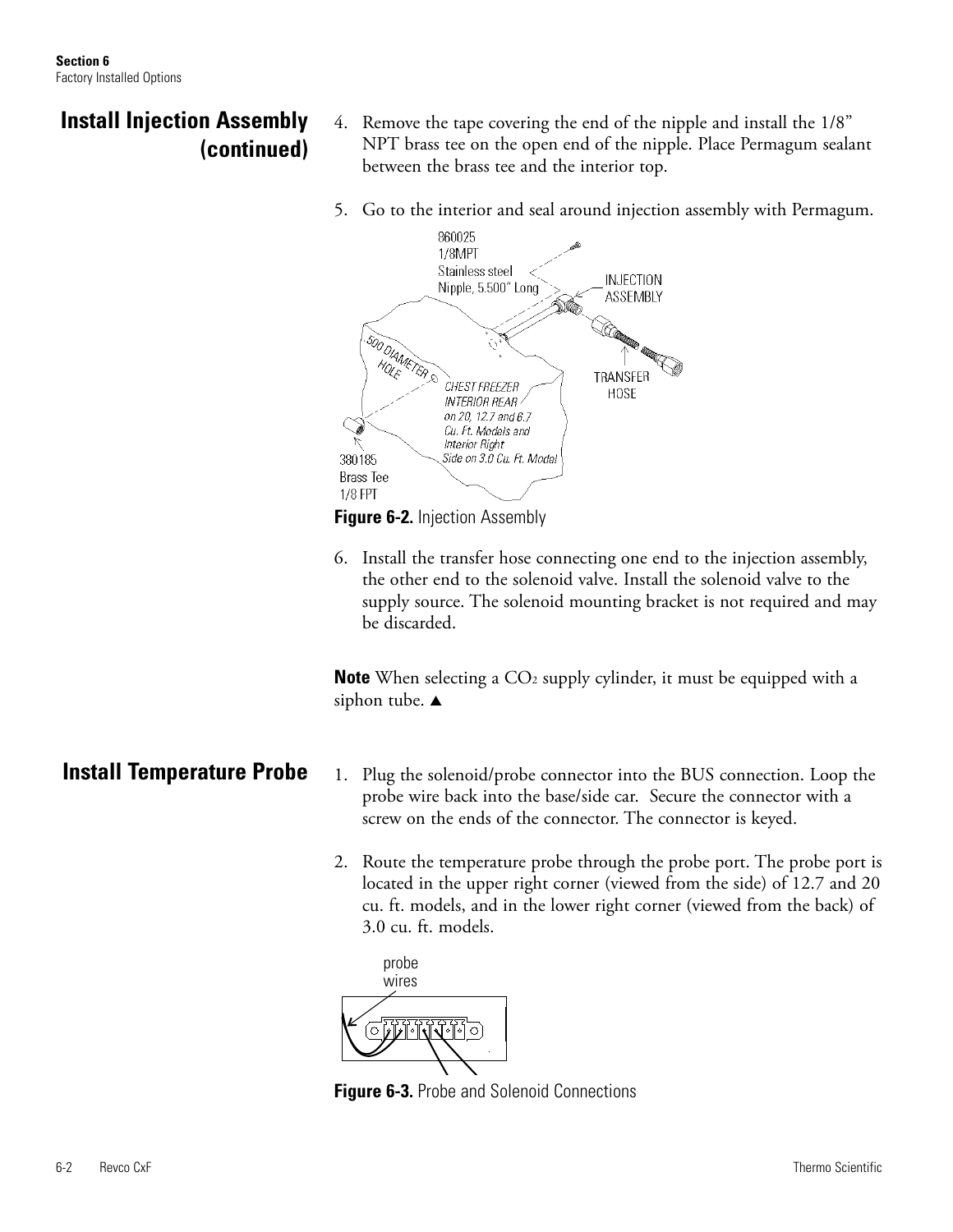## **Install Temperature Probe (continued)**

- 3. Carefully remove the existing Permagum sealant from around the probe port opening.
- 4. Open the freezer lid and locate the probe cover on the upper front left wall. Remove the two Phillips head screws securing the probe cover (see Figure 6-5).





5. Route the BUS probe through the probe port, approximately 12". Secure the back-up probe to the temperature probe using a small tie wrap (Figure 6-5).



**Figure 6-5.** Probe location

- 6. Seal around the interior and exterior opening of the probe port with Permagum sealant.
- 7. Reinstall the probe cover (Figure 6-5).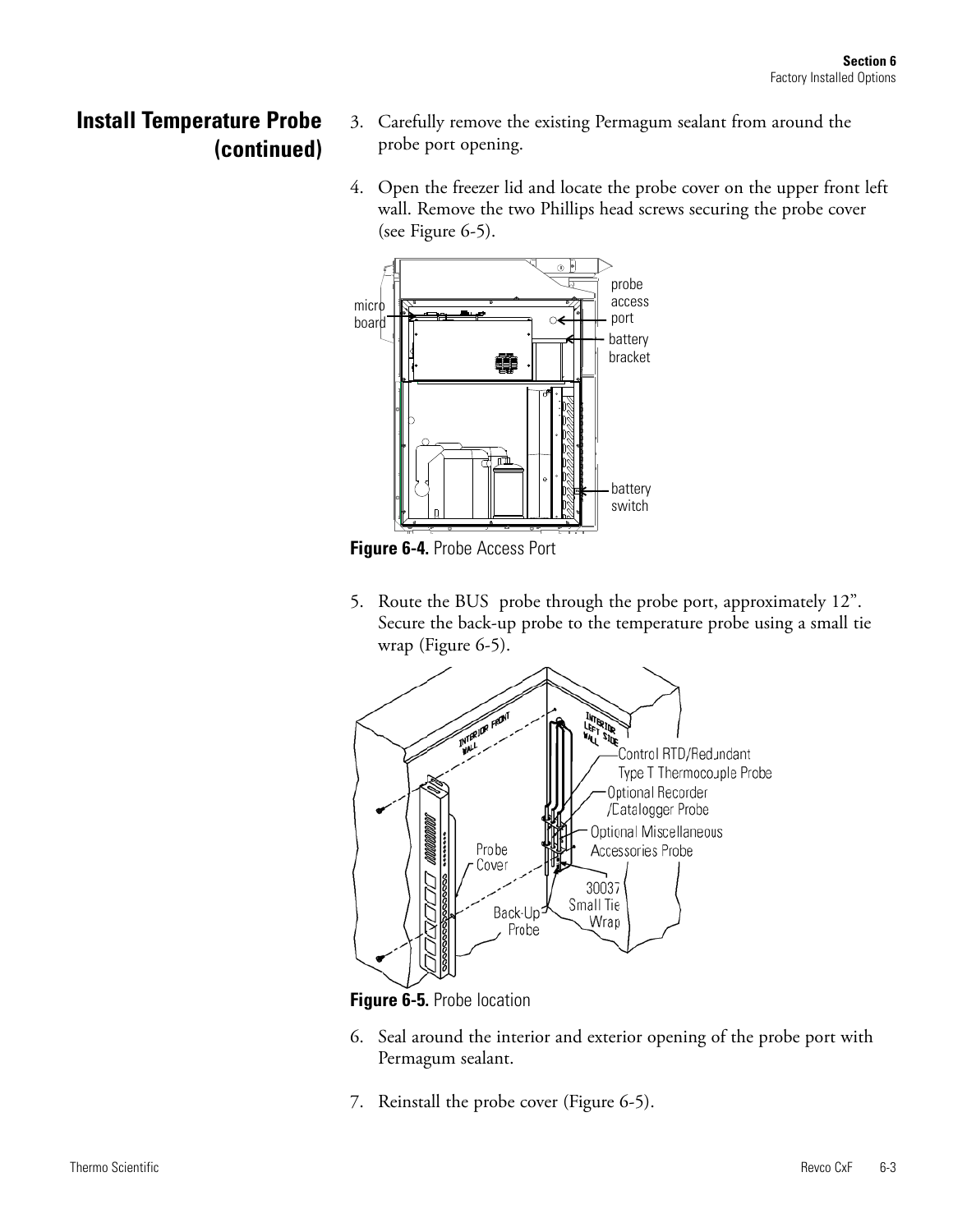## 1. Carefully coil the extra probe lead in the compressor compartment, and secure it to the compartment wall with a tie wrap and tie wrap anchor provided. Additional tie wraps and anchors may be used to secure the probe lead to the exterior back wall of the freezer. 2. Loosen the terminal screws on the solenoid. Slide the spade lug connectors under the screws and tighten to secure. 3. Connect power to the freezer. Turn the freezer On, with battery switch  $\mathrm{Off}\,(\mathrm{O}).$ a. The Solenoid Engaged light on the BUS control panel illuminates (no injection occurs). This light stays on until the unit is below BUS setpoint. b. The Low Battery indicator may also illuminate. 4. Turn the battery switch to Standby mode  $(\circlearrowleft)$  to charge both batteries. The following section describes the configuration and operation of the **Connect Probe/Solenoid Harness BUS Control Panel**

BUS. **Warning** When activated, this unit injects liquid nitrogen or carbon

dioxide. Liquid nitrogen can cause serious freezing (frostbite) if it comes in contact with unprotected skin or eyes. Nitrogen suppresses oxygen levels and may cause suffocation if area is not well ventilated. Refer to Appendix A for the proper handling of liquid LN2.  $\blacktriangle$ 

**Caution** Make sure the pressure relief valve on any LN<sub>2</sub> tank is adjusted to 30 PSI maximum blow-off.  $\triangle$ 

**Warning** Carbon dioxide gas suppresses oxygen levels and may cause suffocation if area is not well ventilated. Refer to "Handling Liquid CO2 in Appendix B of this manual.  $\blacktriangle$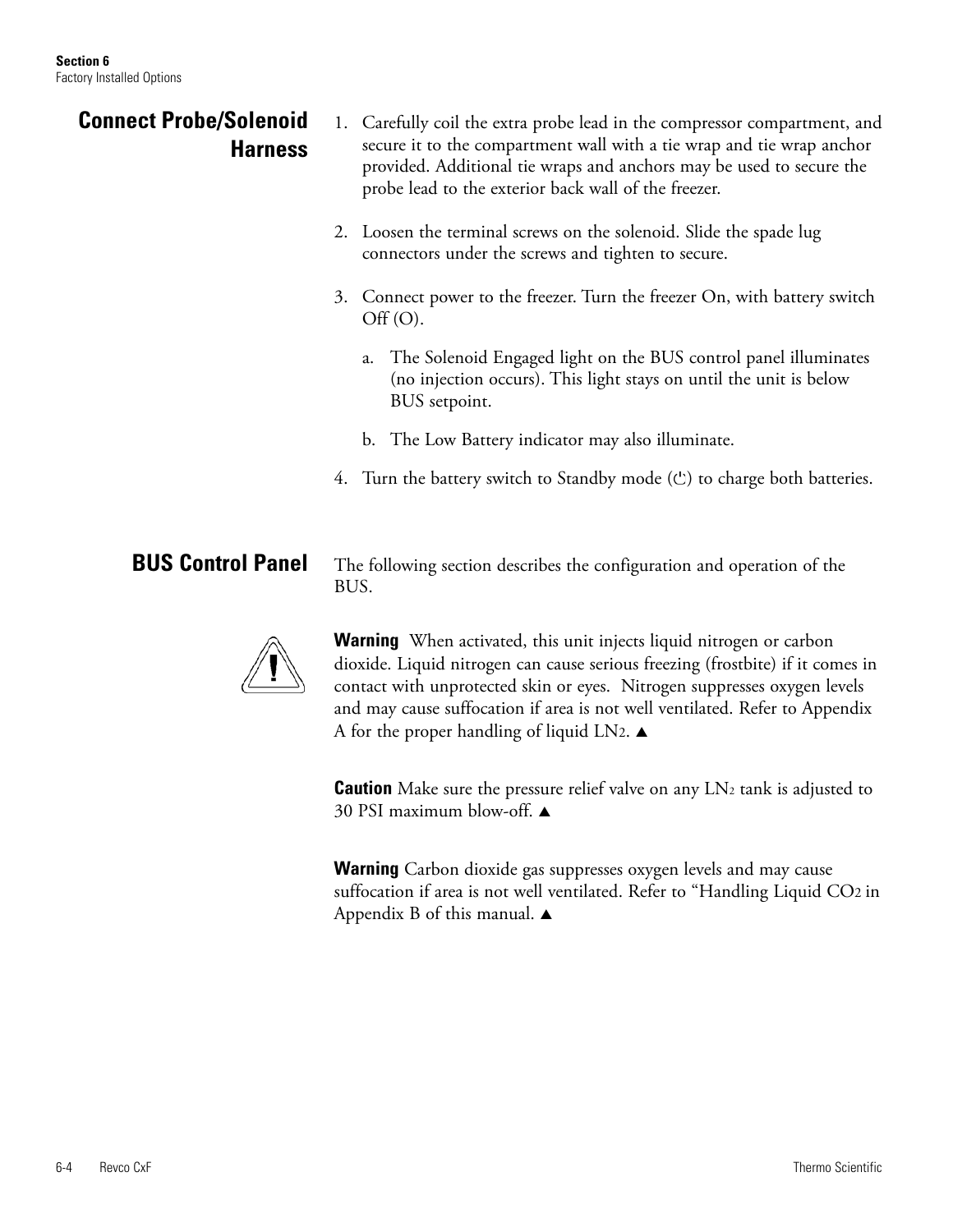| <b>BUS Control Panel</b><br>(continued)                  | Backup System<br>Solenoid Engaged<br>Low Battery<br>Press to test<br>$\implies$ Power                                                                                                                                                                          |
|----------------------------------------------------------|----------------------------------------------------------------------------------------------------------------------------------------------------------------------------------------------------------------------------------------------------------------|
|                                                          | Figure 6-6. BUS Control Panel                                                                                                                                                                                                                                  |
|                                                          | <b>Power</b> - indicates the unit has AC power.                                                                                                                                                                                                                |
|                                                          | Low Battery - battery charge is low. The battery needs replaced or<br>recharged.                                                                                                                                                                               |
|                                                          | <b>Solenoid Engaged</b> - BUS has opened the solenoid so it can inject gas $(CO2)$<br>or $LN2$ ).                                                                                                                                                              |
|                                                          | Press-To-Test - Activates the solenoid and injects LN2 or CO2 into the<br>freezer chamber as long as the button is depressed. The solenoid engaged<br>indicator should light. If the Low Battery indicator lights during the test,<br>replace the BUS battery. |
|                                                          | <b>Note</b> The solenoid will not engage if lid is open. $\triangle$                                                                                                                                                                                           |
| <b>Configure Optional Back Up</b><br><b>System (BUS)</b> | The optional BUS can be configured for LN2 or CO2 supply. Section 3 -<br>Configuration contains instructions for setting the BUS type.                                                                                                                         |
| <b>Set Optional BUS Set</b><br><b>Point</b>              | The optional back up system is designed to inject CO2 or LN2 into the<br>freezer compartment if the temperature rises above back up system set<br>point. To set the BUS set point:                                                                             |
|                                                          | 1. Press the Mode key until the Settings indicator lights.                                                                                                                                                                                                     |
|                                                          | 2. Press right arrow until "BACKUP = -XX" displays in message center.                                                                                                                                                                                          |
|                                                          | Press up or down arrow key until desired BUS set point is displayed.<br>3.                                                                                                                                                                                     |
|                                                          | Press Enter to save the setting.<br>4.                                                                                                                                                                                                                         |
|                                                          | 5. Press the Mode key until the Run indicator lights, or press the right or<br>left arrow to go to the next or previous parameter.                                                                                                                             |
|                                                          | If no control keys are pressed, the freezer will automatically return to<br>RUN mode after 5 minutes.                                                                                                                                                          |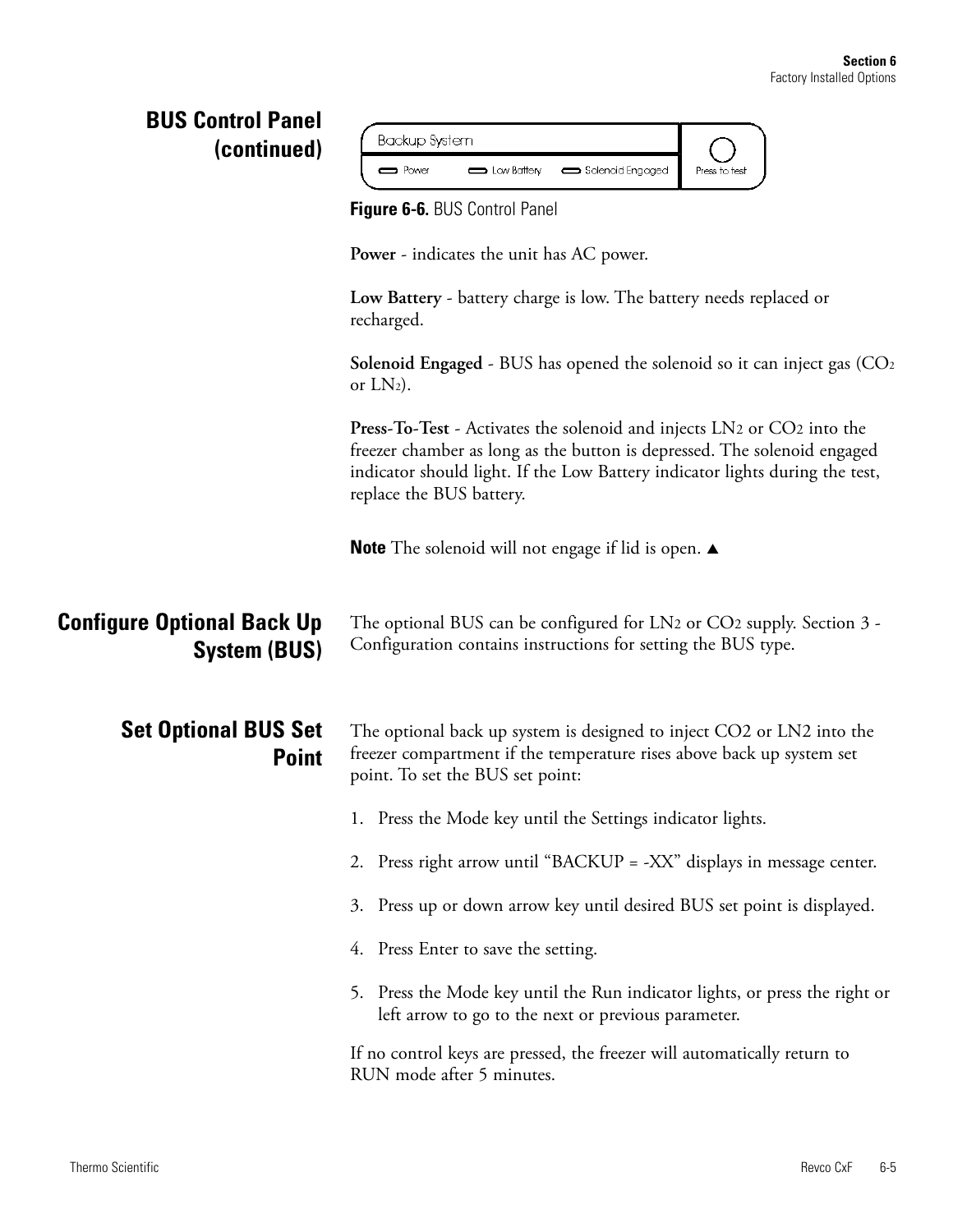## **Set Optional BUS Set Point (continued)**

**Warning** Changing operating temp set point can affect BUS set point. BUS set point self adjusts to maintain a temp of at least 10°C above the operating temp set point.  $\blacktriangle$ 

**Note** The BUS set point cannot be set any colder than the high temperature alarm set point. (See Section 1 - Setting the High Temperature Alarm). If the back-up system is installed with  $CO<sub>2</sub>$ , then -65 $\degree$ C is the coldest BUS set point that can be used (if the cabinet set point is -75°C or colder).  $\triangle$ 

#### After the freezer has stabilized and both batteries are fully charged, the BUS can be tested to verify proper operation. **Test the BUS**

- 1. Disconnect the AC power to the freezer by turning power switch off.
- 2. As the freezer warms up, verify the BUS injects at the desired temperature. Displayed temperature may vary by a few degrees from inject temperature due to the differences in probe locations.

# **Disconnect Fitting Assembly, Transfer Hose**

- To disconnect the freezer back-up from the gas supply:
- 1. Close the supply valve.
- 2. Depress the test button on the Back-Up System control box to remove the gas from the line.
- 3. Slowly disconnect the fitting assembly from the supply (in the event that any gas remains in the line).

9-volt battery

# **Chart Recorder**



**Figure 6-7.** Recorder Details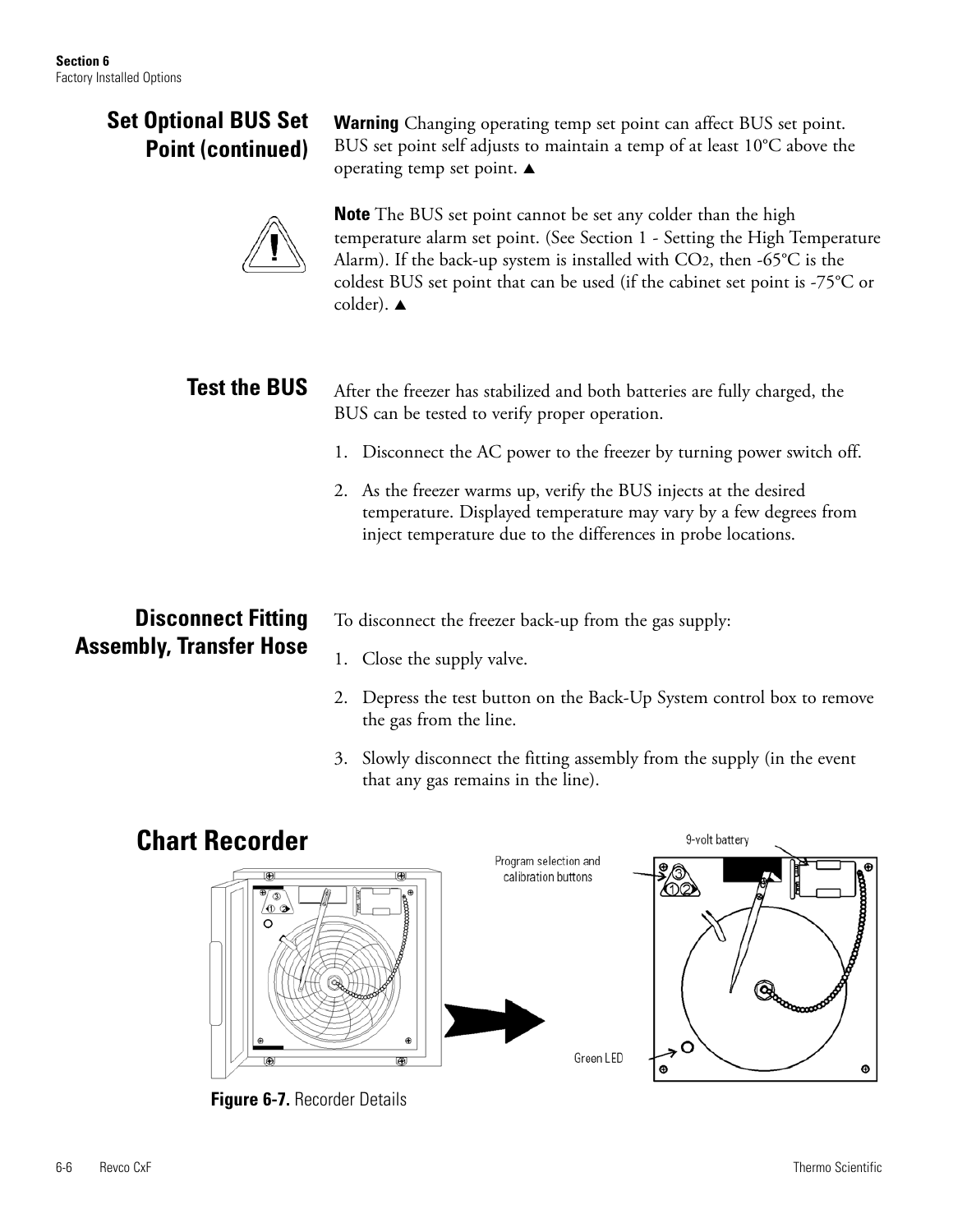| <b>Install Chart Paper</b>                                                                                                                                                                                                                                                                                                                                                                                                                                                                                                                                                                                                                                                                                                                         | The following section describes the set up and operation of the optional<br>chart recorder.                                                                                                      |                                                                                                                                                                                                                                                                                                                          |                         |               |                      |
|----------------------------------------------------------------------------------------------------------------------------------------------------------------------------------------------------------------------------------------------------------------------------------------------------------------------------------------------------------------------------------------------------------------------------------------------------------------------------------------------------------------------------------------------------------------------------------------------------------------------------------------------------------------------------------------------------------------------------------------------------|--------------------------------------------------------------------------------------------------------------------------------------------------------------------------------------------------|--------------------------------------------------------------------------------------------------------------------------------------------------------------------------------------------------------------------------------------------------------------------------------------------------------------------------|-------------------------|---------------|----------------------|
|                                                                                                                                                                                                                                                                                                                                                                                                                                                                                                                                                                                                                                                                                                                                                    | 1.                                                                                                                                                                                               | pen begins to move outward.                                                                                                                                                                                                                                                                                              |                         |               |                      |
|                                                                                                                                                                                                                                                                                                                                                                                                                                                                                                                                                                                                                                                                                                                                                    | 2.                                                                                                                                                                                               |                                                                                                                                                                                                                                                                                                                          |                         |               |                      |
|                                                                                                                                                                                                                                                                                                                                                                                                                                                                                                                                                                                                                                                                                                                                                    | 3.                                                                                                                                                                                               | and replace the knob.                                                                                                                                                                                                                                                                                                    |                         |               |                      |
|                                                                                                                                                                                                                                                                                                                                                                                                                                                                                                                                                                                                                                                                                                                                                    | 4. Remove the cap from the felt pen and press button $#3$ .<br>The chart recorder contains eight temperature ranges and is factory-<br>programmed for the freezer. To change the recorder range: |                                                                                                                                                                                                                                                                                                                          |                         |               |                      |
| <b>Change Program</b>                                                                                                                                                                                                                                                                                                                                                                                                                                                                                                                                                                                                                                                                                                                              |                                                                                                                                                                                                  |                                                                                                                                                                                                                                                                                                                          |                         |               |                      |
|                                                                                                                                                                                                                                                                                                                                                                                                                                                                                                                                                                                                                                                                                                                                                    | 1. Press and hold button #3 for one second, then let the pen move off the<br>chart paper.                                                                                                        |                                                                                                                                                                                                                                                                                                                          |                         |               |                      |
|                                                                                                                                                                                                                                                                                                                                                                                                                                                                                                                                                                                                                                                                                                                                                    | Press and hold for five seconds either button #1 or button #2.<br>2.                                                                                                                             |                                                                                                                                                                                                                                                                                                                          |                         |               |                      |
| Open the plastic door of the recorder and press button $#3$ until the<br>Unscrew the knob at the center of the chart and remove the paper.<br>Install the new chart paper, position the paper to the correct time line<br>3. Release the button and the green LED will<br>begin to flash. Count the number of flashes<br>to determine the present program setting.<br>4. To change the program setting, press the<br>left or right arrows to increase or decrease<br>the count.<br>5. When the desired program number is<br>flashing, press button $#3$ to bring the pen<br>arm back onto the chart. Recording will<br>begin in the new program.<br>following calibration procedure.<br>1.<br>probe.<br>2.<br>of the freezer chamber (Figure 1-4). |                                                                                                                                                                                                  |                                                                                                                                                                                                                                                                                                                          | Program<br>$\mathbf{1}$ | From<br>$-40$ | To<br>$30^{\circ}$ C |
|                                                                                                                                                                                                                                                                                                                                                                                                                                                                                                                                                                                                                                                                                                                                                    |                                                                                                                                                                                                  |                                                                                                                                                                                                                                                                                                                          | $\mathbf{2}$            | 0             | $60^{\circ}$ C       |
|                                                                                                                                                                                                                                                                                                                                                                                                                                                                                                                                                                                                                                                                                                                                                    | 3                                                                                                                                                                                                | $-100$                                                                                                                                                                                                                                                                                                                   | $38^{\circ}$ C          |               |                      |
|                                                                                                                                                                                                                                                                                                                                                                                                                                                                                                                                                                                                                                                                                                                                                    | $\overline{4}$                                                                                                                                                                                   | $-5$                                                                                                                                                                                                                                                                                                                     | $50^{\circ}$ C          |               |                      |
|                                                                                                                                                                                                                                                                                                                                                                                                                                                                                                                                                                                                                                                                                                                                                    |                                                                                                                                                                                                  |                                                                                                                                                                                                                                                                                                                          | 5                       | $\pmb{0}$     | 100°C                |
|                                                                                                                                                                                                                                                                                                                                                                                                                                                                                                                                                                                                                                                                                                                                                    |                                                                                                                                                                                                  |                                                                                                                                                                                                                                                                                                                          | $6\,$                   | $-100$        | 200°C                |
|                                                                                                                                                                                                                                                                                                                                                                                                                                                                                                                                                                                                                                                                                                                                                    |                                                                                                                                                                                                  |                                                                                                                                                                                                                                                                                                                          | $\overline{7}$          | $-115$        | $50^{\circ}$ C       |
|                                                                                                                                                                                                                                                                                                                                                                                                                                                                                                                                                                                                                                                                                                                                                    |                                                                                                                                                                                                  |                                                                                                                                                                                                                                                                                                                          | 8                       | $-10$         | 70°C                 |
| <b>Calibrate Chart Recorder</b>                                                                                                                                                                                                                                                                                                                                                                                                                                                                                                                                                                                                                                                                                                                    |                                                                                                                                                                                                  | The recorder must be in service for 24 hours before performing the<br>Place an accurate thermometer in the chamber next to the recorder<br>Temperature probes for the recorder are located in the left front corner<br>3. After about three minutes, compare the thermometer reading with the<br>chart recorder reading. |                         |               |                      |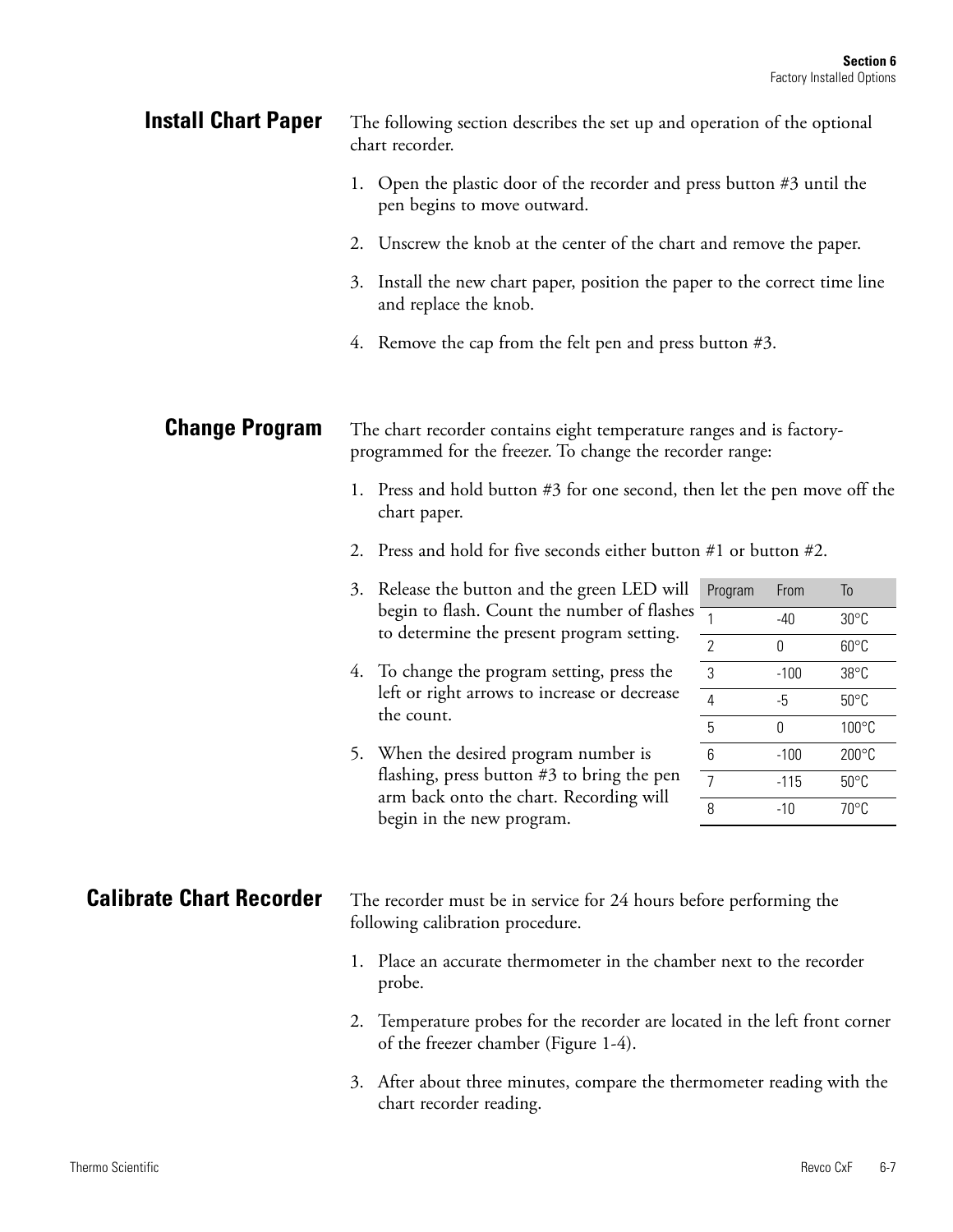# **Calibrate Chart Recorder (continued)**

4. If an adjustment is necessary, press the #1 button to move the pen to the left or the #2 to move the pen to the right. The button must be held about five seconds before the pen begins to move. Release the button when the pen position matches the thermometer.

**Note** The felt-tip pen on the recorder requires periodic replacement. Usually the ink will appear to fade before replacement becomes necessary. Additional pen tips may be purchased from Thermo.  $\blacktriangle$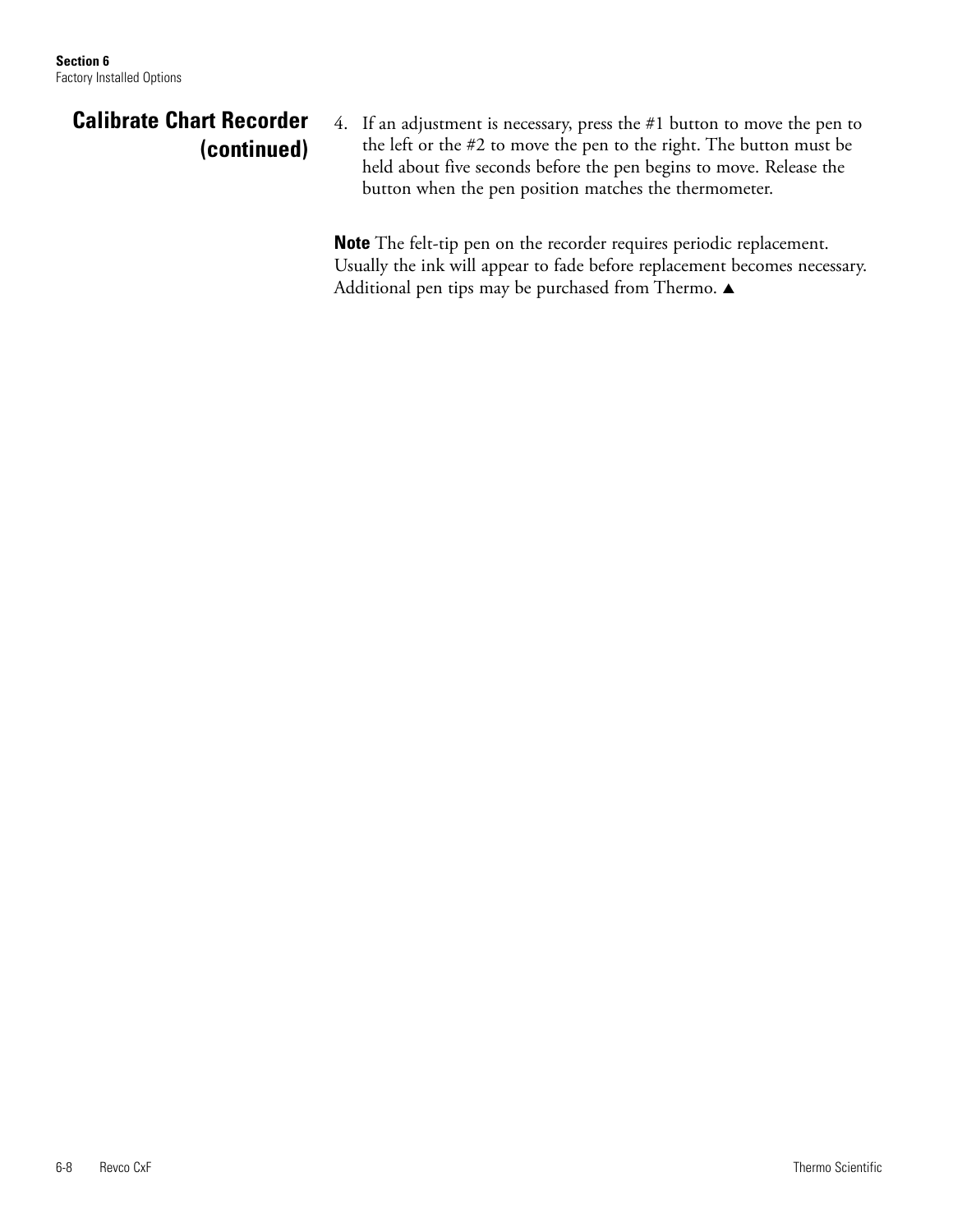# **Section 7 Specifications**

| <b>Number (Model)</b>                             | ULT-390-10-A (5808)                                                                                                | ULT-390-10-V (5809)                                                                                          |  |  |
|---------------------------------------------------|--------------------------------------------------------------------------------------------------------------------|--------------------------------------------------------------------------------------------------------------|--|--|
| <b>Temperature Range</b>                          | -50 °C (-58 °F) to -86 °C (-123 °F) in an 18C to 32C $*$ (64.4F to 89.6F) ambient                                  |                                                                                                              |  |  |
| <b>Exterior Dimensions</b>                        |                                                                                                                    | 28.5"W x 43.8" H x 29.9" F-B (72.4cm x 111.3cm x 75.9cm)<br>Add 7.9" (20.1cm) to F-B for wall spacer/handle. |  |  |
| <b>Interior Dimensions</b>                        | 18.5"W x 16.5"H x 18.5" F-B (47.0cm x 41.9cm x 47.0cm)                                                             |                                                                                                              |  |  |
| <b>Capacity</b>                                   | 3.0 cu. ft. (84.9 liters)                                                                                          |                                                                                                              |  |  |
| <b>Refrigeration</b>                              | Cascade system, (2) hermetically-sealed compressors                                                                |                                                                                                              |  |  |
| <b>Insulation</b>                                 | $1.0$ " (12.5cm) sub-lids                                                                                          | Non CFC, foamed-in-place urethane: 5.0" (12.7cm) cabinet; 2.0" (5.0cm) lid;                                  |  |  |
| <b>Electrical</b> -<br>nominal voltage $\pm 10\%$ | 120VAC, 1 PH, 60 Hz, 10.5 FLA<br>Operating Range: 108-130VAC                                                       | 230VAC, 1 PH, 50 Hz, 5.4 FLA<br>Operating Range: 208-240VAC                                                  |  |  |
| <b>Breaker Requirements</b>                       | 15 Amp, Dedicated Circuit,<br>15 Amp, Dedicated Circuit,<br>15 Amp Time Delay Breaker<br>15 Amp Time Delay Breaker |                                                                                                              |  |  |
| <b>Shipping Weight</b>                            | 432 lbs. (196kg)                                                                                                   |                                                                                                              |  |  |

| <b>Number (Model)</b>                          | ULT-1390-10-A (5815)                                                                                          | ULT-1390-10-D (5812)                                                                               | ULT-1390-10-V (5813)                                         |  |
|------------------------------------------------|---------------------------------------------------------------------------------------------------------------|----------------------------------------------------------------------------------------------------|--------------------------------------------------------------|--|
| <b>Temperature Range</b>                       | -50 °C (-58 °F) to -86 °C (-123 °F) in an 18C to 32C $*$ (64.4F to 89.6F) ambient                             |                                                                                                    |                                                              |  |
| <b>Exterior Dimensions</b>                     | 72.0"W x 40.5" H x 33.4" F-B (182.9cm x 102.9cm x 84.8cm)<br>Add 7.9" (20.1cm) to F-B for wall spacer/handle. |                                                                                                    |                                                              |  |
| <b>Interior Dimensions</b>                     | 42.5"W x 28.0"H x 18.5" F-B (108.0cm x 71.1cm x 47.0cm)                                                       |                                                                                                    |                                                              |  |
| <b>Capacity</b>                                | 12.7 cu. ft. (360 liters)                                                                                     |                                                                                                    |                                                              |  |
| <b>Refrigeration</b>                           |                                                                                                               | Cascade system, (2) hermetically-sealed compressors                                                |                                                              |  |
| <b>Insulation</b>                              |                                                                                                               | Non CFC, foamed-in-place urethane: 5.0" (12.7cm) cabinet; 2.0" (5.0cm) lid; 1.0" (12.5cm) sub-lids |                                                              |  |
| <b>Electrical</b> -<br>nominal voltage $±10\%$ | 120VAC, 1 PH, 60 Hz, 16.0 FLA<br>Operating Range: 108-130VAC                                                  | 230VAC, 1 PH, 50 Hz, 12.0 FLA<br>Operating Range: 208-240VAC                                       | 230VAC, 1 PH, 60 Hz, 12.0 FLA<br>Operating Range: 208-240VAC |  |
| <b>Breaker Requirements</b>                    | 20 Amp, Dedicated Circuit,<br>20 Amp Time Delay Breaker                                                       | 15 Amp, 230VAC, Dedicated Circuit,<br>15 Amp Time Delay Breaker                                    | 15 Amp, Dedicated Circuit,<br>15 Amp Time Delay Breaker      |  |
| <b>Shipping Weight</b>                         | 716 lbs. (325kg)                                                                                              |                                                                                                    |                                                              |  |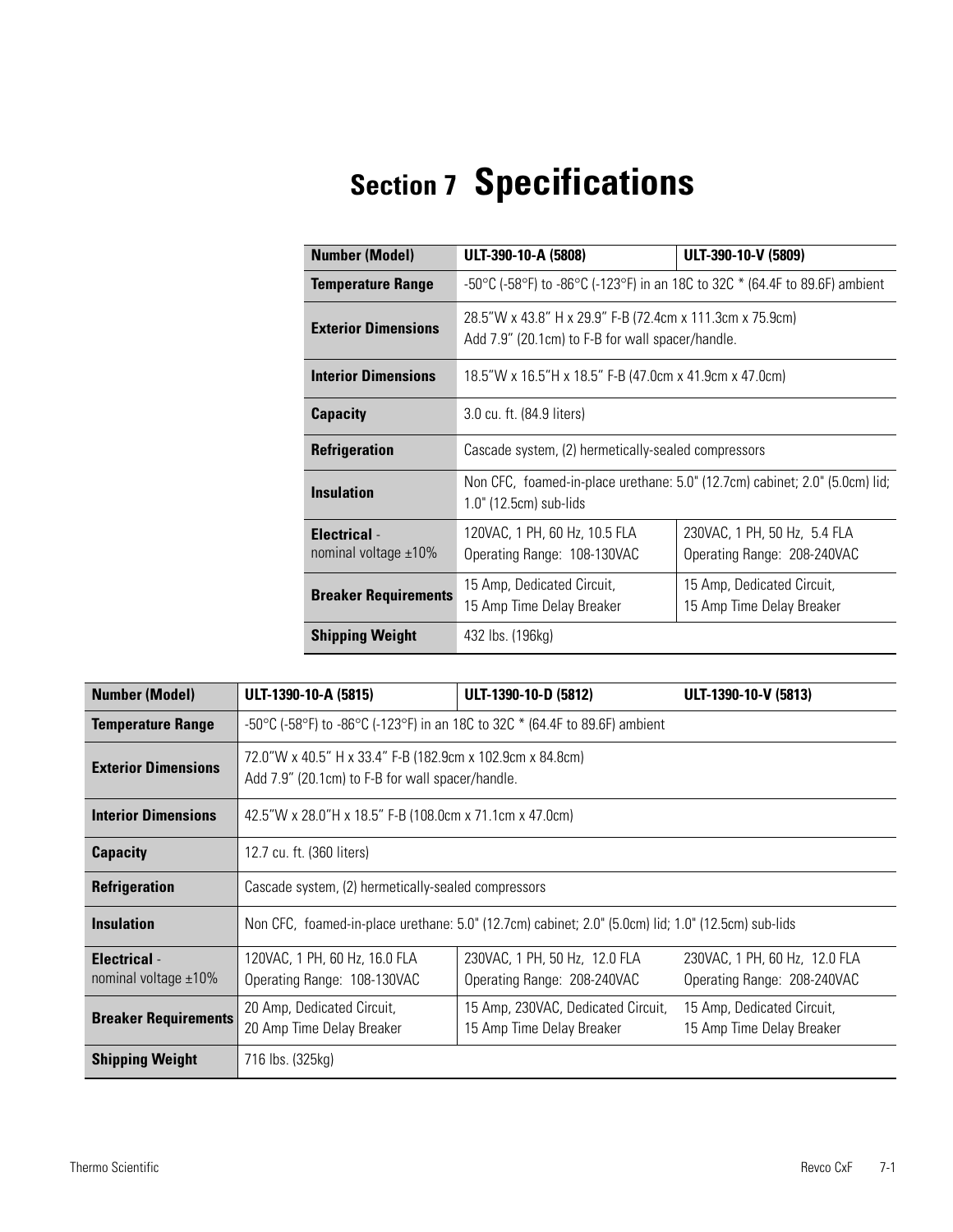| <b>Number (Model)</b>                          | ULT-1790-10-A (5818)                                                                                          | ULT-1790-10-V (5819)                                                                               | ULT-1790-10-D (5822)                                         |  |  |
|------------------------------------------------|---------------------------------------------------------------------------------------------------------------|----------------------------------------------------------------------------------------------------|--------------------------------------------------------------|--|--|
| <b>Temperature Range</b>                       |                                                                                                               | -50°C(-58°F) to -86°C(-123°F) in an 18C to 32C $*$ (64.4F to 89.6F) ambient                        |                                                              |  |  |
| <b>Exterior Dimensions</b>                     | 87.6"W x 40.5" H x 33.8" F-B (222.5cm x 102.9cm x 85.9cm)<br>Add 7.9" (20.1cm) to F-B for wall spacer/handle. |                                                                                                    |                                                              |  |  |
| <b>Interior Dimensions</b>                     |                                                                                                               | 58.8"W x 28.0"H x 18.5" F-B (149.4cm x 71.1cm x 47.0cm)                                            |                                                              |  |  |
| <b>Capacity</b>                                | 17.0 cu. ft. (481.4 liters)                                                                                   |                                                                                                    |                                                              |  |  |
| <b>Refrigeration</b>                           | Cascade system, (2) hermetically-sealed compressors                                                           |                                                                                                    |                                                              |  |  |
| <b>Insulation</b>                              |                                                                                                               | Non CFC, foamed-in-place urethane: 5.0" (12.7cm) cabinet; 2.0" (5.0cm) lid; 1.0" (12.5cm) sub-lids |                                                              |  |  |
| <b>Electrical</b> -<br>nominal voltage $±10\%$ | 120VAC, 1 PH, 60 Hz, 16.0 FLA<br>Operating Range: 108-130VAC                                                  | 230VAC, 1 PH, 50 Hz, 12.0 FLA<br>Operating Range: 208-240VAC                                       | 230VAC, 1 PH, 60 Hz, 12.0 FLA<br>Operating Range: 208-240VAC |  |  |
| <b>Breaker Requirements</b>                    | 20 Amp, Dedicated Circuit,<br>20 Amp Time Delay Breaker                                                       | 15 Amp, Dedicated Circuit,<br>15 Amp Time Delay Breaker                                            | 15 Amp, Dedicated Circuit,<br>15 Amp Time Delay Breaker      |  |  |
| <b>Shipping Weight</b>                         | 821 lbs. (372kg)                                                                                              |                                                                                                    |                                                              |  |  |

| <b>Number (Model)</b>                       | ULT-2090-10-A (5821)                                                                                          | ULT-2090-10-V (5820)                                                                               | ULT-2090-10-D (5823)                                         |  |
|---------------------------------------------|---------------------------------------------------------------------------------------------------------------|----------------------------------------------------------------------------------------------------|--------------------------------------------------------------|--|
| <b>Temperature Range</b>                    | -50°C(-58°F) to -86°C(-123°F) in an 18C to 32C $*$ (64.4F to 89.6F) ambient                                   |                                                                                                    |                                                              |  |
| <b>Exterior Dimensions</b>                  | 96.0"W x 40.5" H x 33.4" F-B (243.8cm x 102.9cm x 84.8cm)<br>Add 7.9" (20.1cm) to F-B for wall spacer/handle. |                                                                                                    |                                                              |  |
| <b>Interior Dimensions</b>                  | 66.5"W x 28.0"H x 18.5" F-B (168.9cm x 71.1cm x 47.0cm)                                                       |                                                                                                    |                                                              |  |
| <b>Capacity</b>                             | 20.0 cu. ft. (566.3 liters)                                                                                   |                                                                                                    |                                                              |  |
| <b>Refrigeration</b>                        |                                                                                                               | Cascade system, (2) hermetically-sealed compressors                                                |                                                              |  |
| <b>Insulation</b>                           |                                                                                                               | Non CFC, foamed-in-place urethane: 5.0" (12.7cm) cabinet; 2.0" (5.0cm) lid; 1.0" (12.5cm) sub-lids |                                                              |  |
| <b>Electrical</b> -<br>nominal voltage ±10% | 120VAC, 1 PH, 60 Hz, 16.0 FLA<br>Operating Range: 108-130VAC                                                  | 230VAC, 1 PH, 50 Hz, 12.0 FLA<br>Operating Range: 208-240VAC                                       | 230VAC, 1 PH, 60 Hz, 12.0 FLA<br>Operating Range: 208-240VAC |  |
| <b>Breaker Requirements</b>                 | 20 Amp, Dedicated Circuit,<br>20 Amp Time Delay Breaker                                                       | 15 Amp, Dedicated Circuit,<br>15 Amp Time Delay Breaker                                            | 15 Amp, Dedicated Circuit,<br>15 Amp Time Delay Breaker      |  |
| <b>Shipping Weight</b>                      | 833 lbs. (378kg)                                                                                              |                                                                                                    |                                                              |  |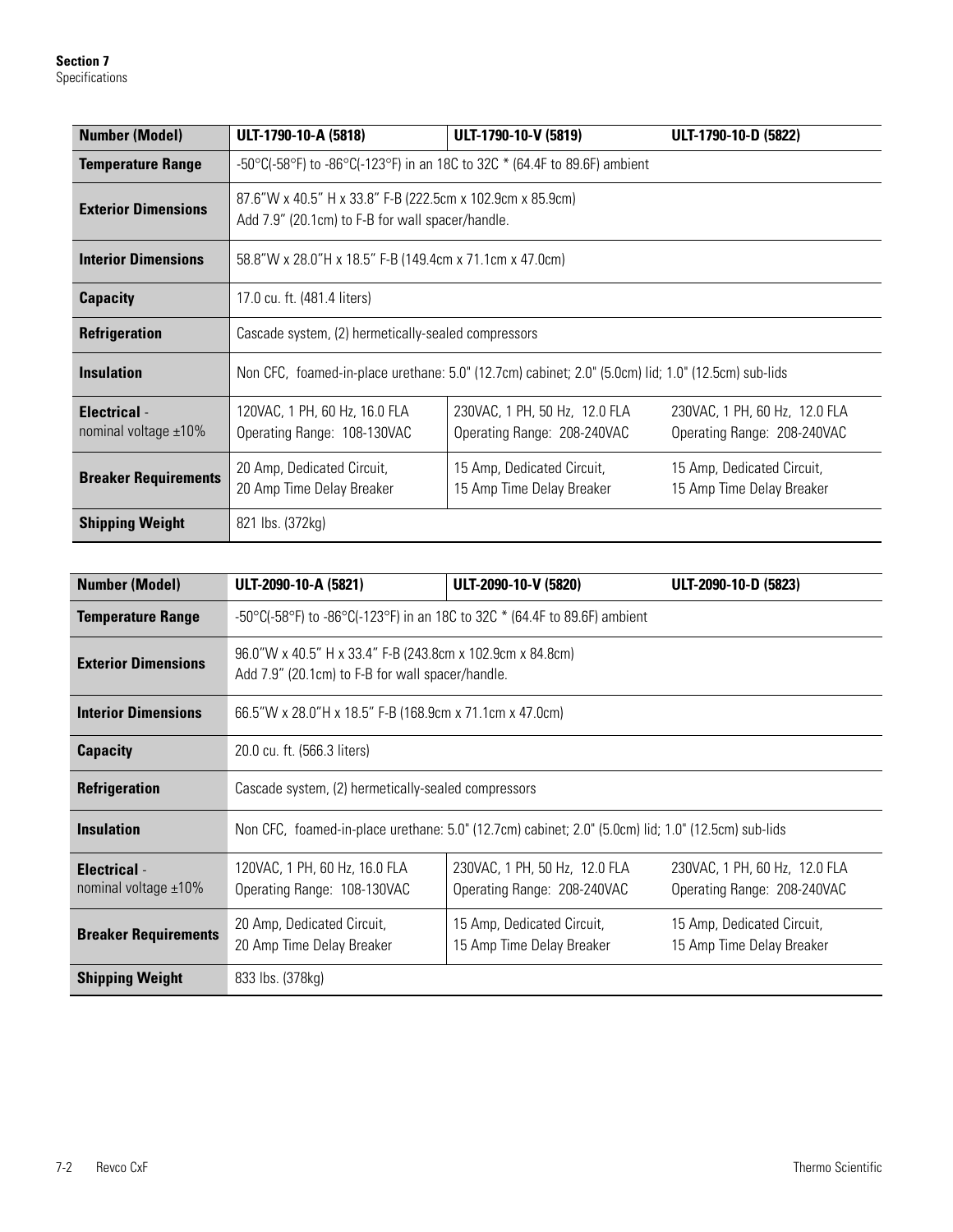| <b>Number (Model)</b>                             | ULT350-10-A (5308)                                                                                              | ULT350-10-V (5309)                                                          |  |  |
|---------------------------------------------------|-----------------------------------------------------------------------------------------------------------------|-----------------------------------------------------------------------------|--|--|
| <b>Temperature Range</b>                          | -10 °C (-14 °F) to -40 °C (-40 °F) in an 18C to 32C $*$ (64.4F to 89.6F) ambient                                |                                                                             |  |  |
| <b>Exterior Dimensions</b>                        | 28.5"W x 43.8" H x 29.9" F-B<br>(72.4cm x 111.3cm x 75.9cm)<br>Add 7.9" (20.1cm) to F-B for wall spacer/handle. |                                                                             |  |  |
| <b>Interior Dimensions</b>                        | 18.5"W x 16.5"H x 18.5" F-B<br>(47.0cm x 41.9cm x 47.0cm)                                                       |                                                                             |  |  |
| <b>Capacity</b>                                   | 3.0 cu. ft. (84.9 liters)                                                                                       |                                                                             |  |  |
| <b>Refrigeration</b>                              | Hermetically-sealed compressor                                                                                  |                                                                             |  |  |
| <b>Insulation</b>                                 | $1.0$ " (12.5cm) sub-lids                                                                                       | Non CFC, foamed-in-place urethane: 5.0" (12.7cm) cabinet; 2.0" (5.0cm) lid; |  |  |
| <b>Electrical</b> -<br>nominal voltage $\pm 10\%$ | 120VAC, 1 PH, 60 Hz, 6.0 FLA<br>Operating Range: 108-130VAC                                                     | 230VAC, 1 PH, 50 Hz, 3.0 FLA<br>Operating Range: 208-240VAC                 |  |  |
| <b>Breaker Requirements</b>                       | 15 Amp, Dedicated Circuit,<br>15 Amp Time Delay Breaker                                                         | 15 Amp, Dedicated Circuit,<br>15 Amp Time Delay Breaker                     |  |  |
| <b>Shipping Weight</b>                            | 395 lbs (179kg)                                                                                                 |                                                                             |  |  |

| <b>Number (Model)</b>                          | ULT1350-10-A (5315)                                                                                                          | ULT1350-10-D (5312)                                                                                | ULT1350-10-V (5313)                                         |
|------------------------------------------------|------------------------------------------------------------------------------------------------------------------------------|----------------------------------------------------------------------------------------------------|-------------------------------------------------------------|
| <b>Temperature Range</b>                       | -10°C (-14°F) to -40°C (-40°F) in an 18C to 32C $*$ (64.4F to 89.6F) ambient                                                 |                                                                                                    |                                                             |
| <b>Exterior Dimensions</b>                     | 72.0"W x 40.5" H x 33.4" F-B<br>$(182.9cm \times 102.9cm \times 84.8cm)$<br>Add 7.9" (20.1cm) to F-B for wall spacer/handle. |                                                                                                    |                                                             |
| <b>Interior Dimensions</b>                     | 42.5"W x 28.0"H x 18.5" F-B<br>(108.0cm x 71.1cm x 47.0cm)                                                                   |                                                                                                    |                                                             |
| <b>Capacity</b>                                | 12.7 cu. ft. (360 liters)                                                                                                    |                                                                                                    |                                                             |
| <b>Refrigeration</b>                           | Hermetically-sealed compressor                                                                                               |                                                                                                    |                                                             |
| <b>Insulation</b>                              |                                                                                                                              | Non CFC, foamed-in-place urethane: 5.0" (12.7cm) cabinet; 2.0" (5.0cm) lid; 1.0" (12.5cm) sub-lids |                                                             |
| <b>Electrical</b> -<br>nominal voltage $±10\%$ | 120VAC, 1 PH, 60 Hz, 6.0 FLA<br>Operating Range: 108-130VAC                                                                  | 230VAC, 1 PH, 60 Hz, 3.0 FLA<br>Operating Range: 208-240VAC                                        | 230VAC, 1 PH, 50 Hz, 3.0 FLA<br>Operating Range: 208-240VAC |
| <b>Breaker Requirements</b>                    | 20 Amp, Dedicated Circuit,<br>20 Amp Time Delay Breaker                                                                      | 15 Amp, Dedicated Circuit,<br>15 Amp Time Delay Breaker                                            | 15 Amp, Dedicated Circuit,<br>15 Amp Time Delay Breaker     |
| <b>Shipping Weight</b>                         | 659 lbs. (299kg)                                                                                                             |                                                                                                    |                                                             |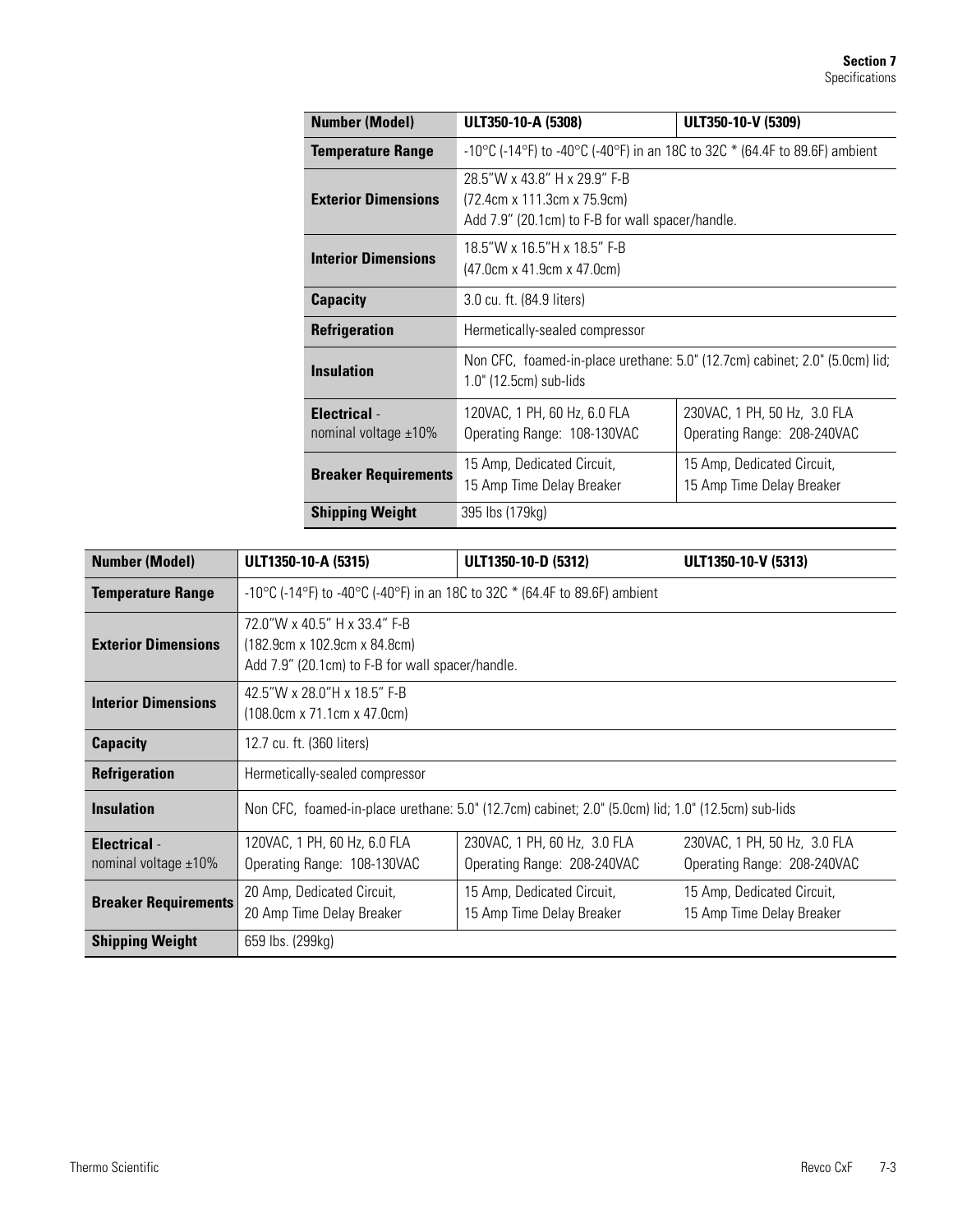**Section 7** Specifications

| <b>Number (Model)</b>                          | ULT1750-10-A (5318)                                                          | ULT1750-10-D (5319)                                                                                             | ULT1750-10-V (5322)                                         |  |
|------------------------------------------------|------------------------------------------------------------------------------|-----------------------------------------------------------------------------------------------------------------|-------------------------------------------------------------|--|
| <b>Temperature Range</b>                       | -10°C (-14°F) to -40°C (-40°F) in an 18C to 32C $*$ (64.4F to 89.6F) ambient |                                                                                                                 |                                                             |  |
| <b>Exterior Dimensions</b>                     |                                                                              | 87.6.0"W x 40.5" H x 33.8" F-B (222.5cm x 102.9cm x 85.9cm)<br>Add 7.9" (20.1cm) to F-B for wall spacer/handle. |                                                             |  |
| <b>Interior Dimensions</b>                     | 58.8"W x 28.0"H x 18.5" F-B (149.4cm x 71.1cm x 47.0cm)                      |                                                                                                                 |                                                             |  |
| <b>Capacity</b>                                | 17.0 cu. ft. (481.4 liters)                                                  |                                                                                                                 |                                                             |  |
| <b>Refrigeration</b>                           | Hermetically-sealed compressor                                               |                                                                                                                 |                                                             |  |
| <b>Insulation</b>                              |                                                                              | Non CFC, foamed-in-place urethane: 5.0" (12.7cm) cabinet; 2.0" (5.0cm) lid; 1.0" (12.5cm) sub-lids              |                                                             |  |
| <b>Electrical</b> -<br>nominal voltage $±10\%$ | 120VAC, 1 PH, 60 Hz, 9.0 FLA<br>Operating Range: 108-130VAC                  | 230VAC, 1 PH, 60 Hz, 7.0 FLA<br>Operating Range: 208-240VAC                                                     | 230VAC, 1 PH, 50 Hz, 7.0 FLA<br>Operating Range: 208-240VAC |  |
| <b>Breaker Requirements</b>                    | 20 Amp, Dedicated Circuit,<br>20 Amp Time Delay Breaker                      | 15 Amp, Dedicated Circuit,<br>15 Amp Time Delay Breaker                                                         | 15 Amp, Dedicated Circuit,<br>15 Amp Time Delay Breaker     |  |
| <b>Shipping Weight</b>                         | 764 lbs. (347kg)                                                             |                                                                                                                 |                                                             |  |

| <b>Number (Model)</b>                          | ULT2050-10-A (5321)                                                                                              | ULT2050-10-D (5320)                                                         | ULT2050-10-V (5323)                                         |
|------------------------------------------------|------------------------------------------------------------------------------------------------------------------|-----------------------------------------------------------------------------|-------------------------------------------------------------|
| <b>Temperature Range</b>                       | -10°C (-14°F) to -40°C (-40°F) in an 18C to 32C $*$ (64.4F to 89.6F) ambient                                     |                                                                             |                                                             |
| <b>Exterior Dimensions</b>                     | 96.0"W x 40.5" H x 33.4" F-B<br>(243.8cm x 102.9cm x 84.8cm)<br>Add 7.9" (20.1cm) to F-B for wall spacer/handle. |                                                                             |                                                             |
| <b>Interior Dimensions</b>                     | 66.5"W x 28.0"H x 18.5" F-B<br>(168.9cm x 71.1cm x 47.0cm)                                                       |                                                                             |                                                             |
| <b>Capacity</b>                                | 20.0 cu. ft. (566.3 liters)                                                                                      |                                                                             |                                                             |
| <b>Refrigeration</b>                           | Hermetically-sealed compressor                                                                                   |                                                                             |                                                             |
| <b>Insulation</b>                              | 1.0" (12.5cm) sub-lids                                                                                           | Non CFC, foamed-in-place urethane: 5.0" (12.7cm) cabinet; 2.0" (5.0cm) lid; |                                                             |
| <b>Electrical</b> -<br>nominal voltage $±10\%$ | 120VAC, 1 PH, 60 Hz, 10.0 FLA<br>Operating Range: 108-130VAC                                                     | 230VAC, 1 PH, 60 Hz, 6.5 FLA<br>Operating Range: 208-240VAC                 | 230VAC, 1 PH, 50 Hz, 6.5 FLA<br>Operating Range: 208-240VAC |
| <b>Breaker Requirements</b>                    | 20 Amp, Dedicated Circuit,<br>20 Amp Time Delay Breaker                                                          | 15 Amp, Dedicated Circuit,<br>15 Amp Time Delay Breaker                     | 15 Amp, Dedicated Circuit,<br>15 Amp Time Delay Breaker     |
| <b>Shipping Weight</b>                         | 776 lbs. (352kg)                                                                                                 |                                                                             |                                                             |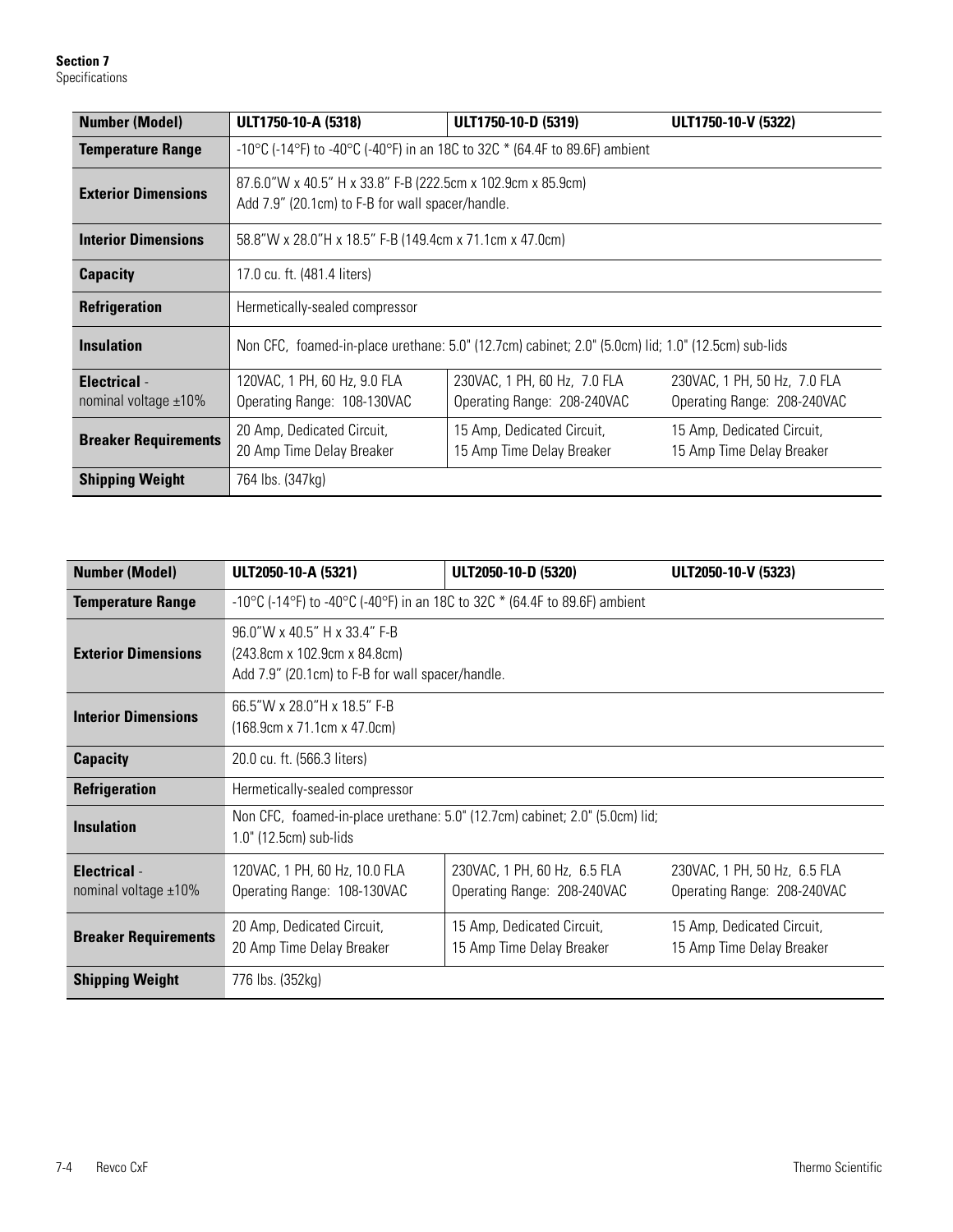#### **Certifications**

Declaration of Conformity is available from the factory

#### **Safety Specifications**

Indoor Use Only Altitude - up to 2,000 meters Temperature - 5°C to 43°C Humidity - Maximum RH 80% for temperatures up to 31°C, decreasing linearly to 50% RH at 40°C Mains Supply Fluctuations - Mains supply voltage fluctuations not to exceed  $\pm 10\%$  of the nominal voltage Installation Category II 1 Pollution Degree 2 2 Class of Equipment I

#### **Intended Use**

This product is intended for use as a General Purpose Laboratory Freezer for storing samples or inventory between -40 and -86C.

This unit is not intended for use in an explosive environment, nor to be used for the storage of flammable inventory. This unit is not intended for use in a Class II medical application as defined by Title 21 of the Federal Code of Regulations.

\_\_\_\_\_\_\_\_\_\_\_\_\_\_\_\_\_\_\_\_\_\_\_\_\_\_\_\_\_\_\_\_\_\_\_\_\_\_\_\_\_\_\_\_\_\_\_\_\_\_\_\_\_\_\_\_\_\_\_\_\_\_\_\_\_\_\_\_\_\_

 $1$  Installation category (overvoltage category) defines the level of transient overvoltage which the instrument is designed to withstand safely. It depends on the nature of the electricity supply and its overvoltage protection means. For example, in CAT II which is the category used for instruments in installations supplied from a supply comparable to public mains such as hospital and research laboratories and most industrial laboratories, the expected transient overvoltage is 2500V for a 230V supply and 1500V for a 120V supply.

<sup>2</sup> Pollution degree describes the amount of conductive pollution present in the operating environment. Pollution degree 2 assumes that normally only non-conductive pollution such as dust occurs with the exception of occasional conductivity caused by condensation.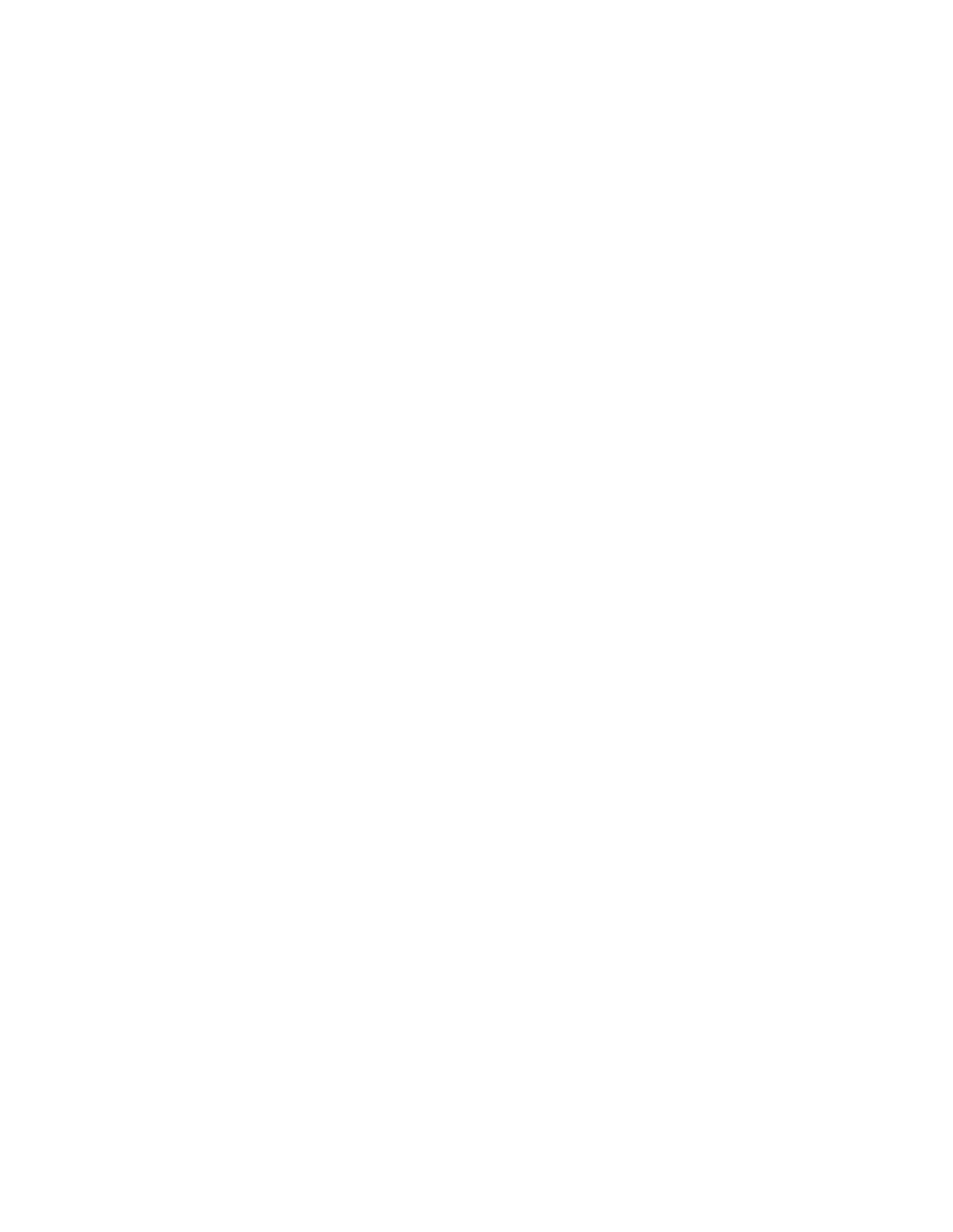| <b>REGISTERED</b><br>9001<br>Rev. 0 6/11 |
|------------------------------------------|
|------------------------------------------|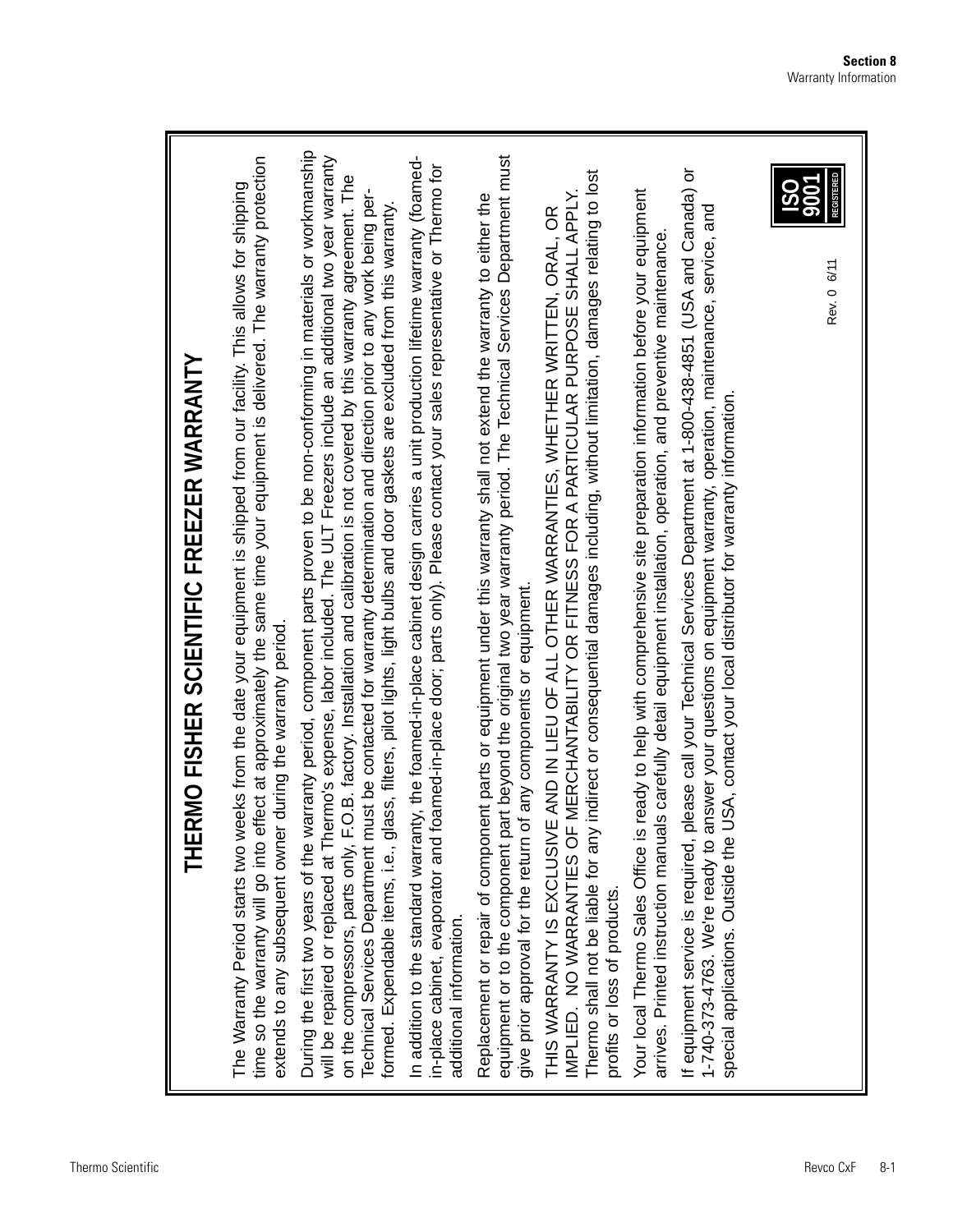| THERMO FISHER SCIENTIFIC FREEZER INTERNATIONAL DEALER WARRANTY                                                                                                                                                                                                                                                                                                                                                                                                                                                                                                                                                                                |
|-----------------------------------------------------------------------------------------------------------------------------------------------------------------------------------------------------------------------------------------------------------------------------------------------------------------------------------------------------------------------------------------------------------------------------------------------------------------------------------------------------------------------------------------------------------------------------------------------------------------------------------------------|
| The Warranty Period starts two months from the date your equipment is shipped from our facility. This allows for shipping time<br>extends to any subsequent owner during the warranty period. Dealers who stock our equipment are allowed an additional four<br>so the warranty will go into effect at approximately the same time your equipment is delivered. The warranty protection<br>months for delivery and installation, providing the warranty card is completed and returned to the Technical Services<br>Department.                                                                                                               |
| Technical Services Department must be contacted for warranty determination and direction prior to any work being performed.<br>During the first two years of the warranty period, component parts proven to be non-conforming in materials or workmanship<br>will be repaired or replaced at Thermo's expense, labor excluded. The ULT Freezers include an additional two year warranty<br>on the compressors, parts only, F.O.B. factory. Installation and calibration is not covered by this warranty agreement. The<br>Expendable items, i.e., glass, filters, pilot lights, light bulbs and door gaskets are excluded from this warranty. |
| In addition to the standard warranty, the foamed-in-place cabinet design carries a unit production lifetime warranty (foamed-in-<br>place cabinet, evaporator and foamed-in-place door; parts only). Please contact your sales representative or Thermo for addi-<br>tional information.                                                                                                                                                                                                                                                                                                                                                      |
| Replacement or repair of component parts or equipment under this warranty shall not extend the warranty to either the equip-<br>ment or to the component part beyond the original two year warranty period. The Technical Services Department must give<br>prior approval for the return of any components or equipment.                                                                                                                                                                                                                                                                                                                      |
| Thermo shall not be liable for any indirect or consequential damages including, without limitation, damages relating to lost<br>IMPLIED. NO WARRANTIES OF MERCHANTABILITY OR FITNESS FOR A PARTICULAR PURPOSE SHALL APPLY<br>AND IN LIEU OF ALL OTHER WARRANTIES, WHETHER WRITTEN, ORAL, OR<br>THIS WARRANTY IS EXCLUSIVE<br>profits or loss of products.                                                                                                                                                                                                                                                                                     |
| Your local Thermo Sales Office is ready to help with comprehensive site preparation information before your equipment<br>arrives. Printed instruction manuals carefully detail equipment installation, operation, and preventive maintenance                                                                                                                                                                                                                                                                                                                                                                                                  |
| 1-740-373-4763). We're ready to answer your questions on equipment warranty, operation, maintenance, service, and special<br>If equipment service is required, please contact your local distributor or Thermo (1-800-438-4851 in USA and Canada, or<br>applications. Outside the USA, contact your local distributor for warranty information.                                                                                                                                                                                                                                                                                               |
| REGISTERED<br><b>POOT</b><br>Rev. 0 6/11                                                                                                                                                                                                                                                                                                                                                                                                                                                                                                                                                                                                      |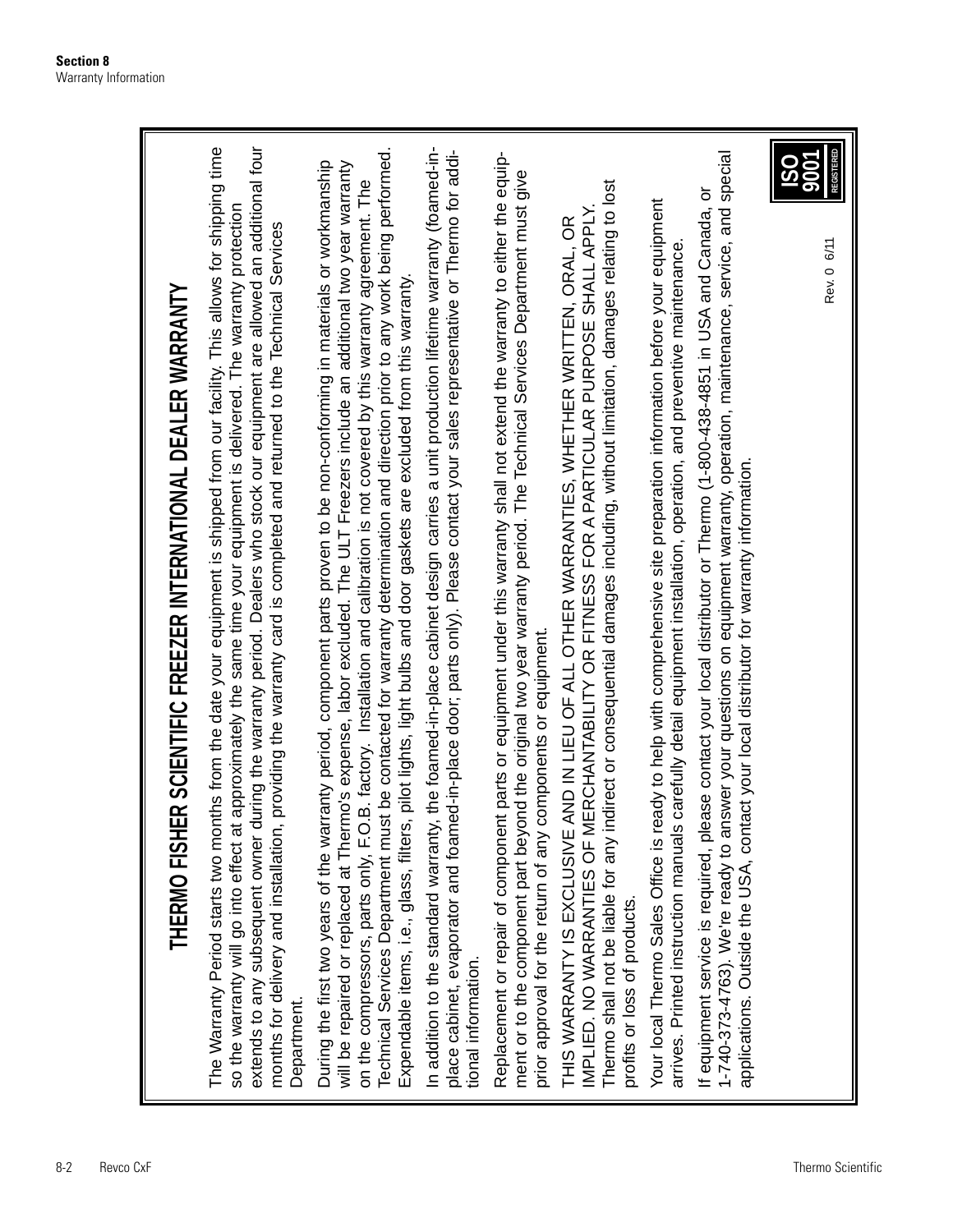# **Appendix A Handling Liquid Nitrogen**



**Warning** Contact of liquid nitrogen or cold gas with the skin or eyes may cause serious freezing (frostbite) injury.  $\blacktriangle$ 

## **Handle liquid nitrogen carefully.**

The extremely low temperature can freeze human flesh very rapidly. When spilled on a surface the liquid tends to cover it completely and intimately, cooling a large area. The gas issuing from the liquid is also extremely cold. Delicate tissue, such as that of the eyes, can be damaged by an exposure to the cold gas which would be too brief to affect the skin of the hands or face.

**Never allow any unprotected part of your body to touch objects cooled by liquid nitrogen.** 

Such objects may stick fast to the skin and tear the flesh when you attempt to free yourself. Use tongs to withdraw objects immersed in the liquid, and handle the object carefully.

## **Wear protective clothing.**

Protect your eyes with a face shield or safety goggles (safety glasses without side shields do not give adequate protection). Always wear gloves when handling anything that is, or may have been, in immediate contact with liquid nitrogen. Insulated gloves are recommended, but heavy leather gloves may also be used. The gloves should fit loosely, so that they can be thrown off quickly if liquid should splash into them. When handling liquid in open containers, it is advisable to wear high-top shoes. Trousers (which should be cuffless if possible) should be worn outside the shoes.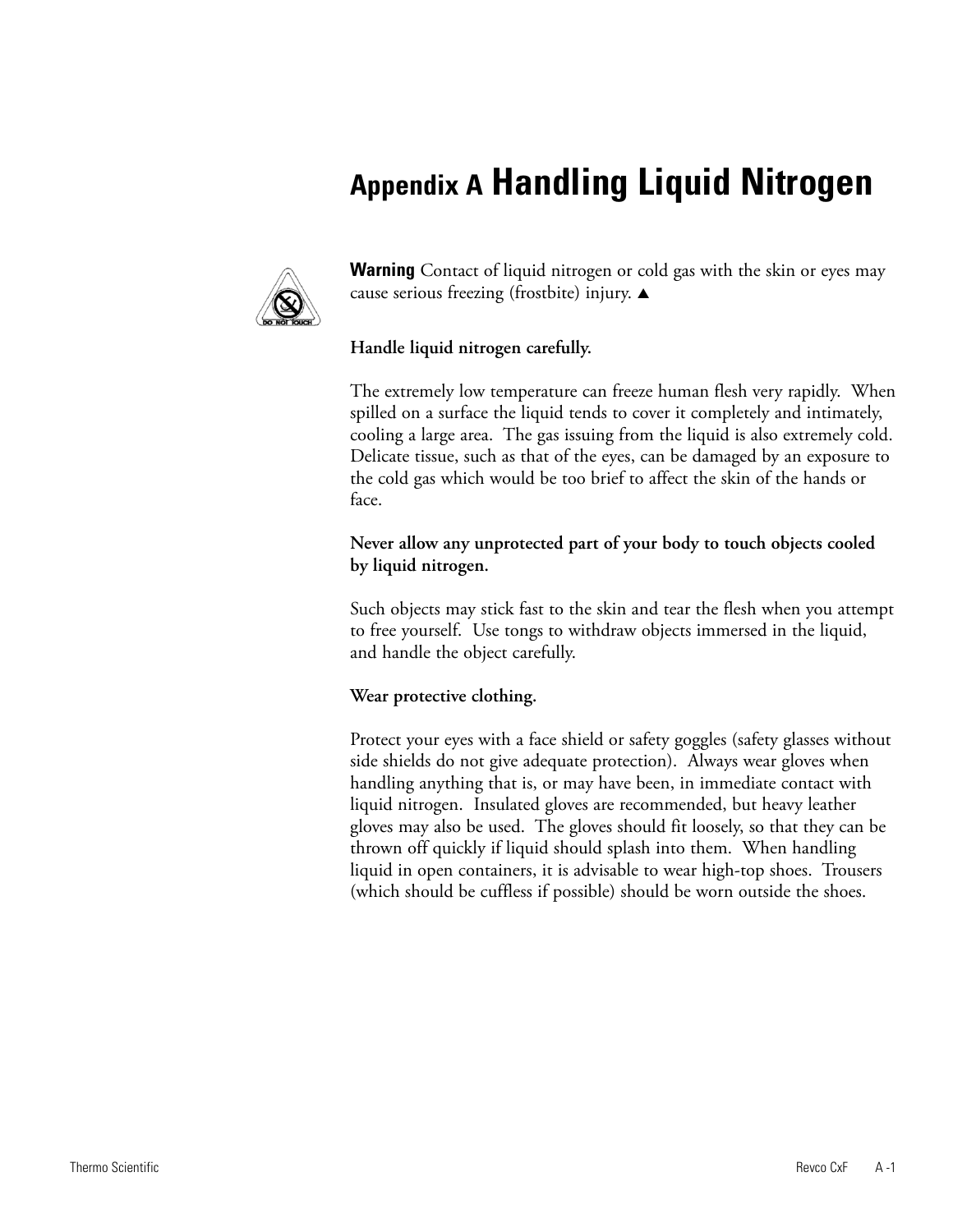## **Introduction**

The safe handling and use of liquid nitrogen in cryogenic refrigerators and dewar flasks is largely a matter of knowing the potential hazards and using common-sense procedures based on that knowledge. There are two important properties of liquid nitrogen that present potential hazards:

- 1. It is extremely cold. At atmospheric pressure, liquid nitrogen boils at -320°F (-196°C).
- 2. Very small amounts of liquid vaporize into large amounts of gas. One liter of liquid nitrogen becomes 24.6 cu. ft. (700l) of gas.

The safety precautions in this booklet must be followed to avoid potential injury or damage which could result from these two characteristics. Do not attempt to handle liquid nitrogen until you read and fully understand the potential hazards, their consequences, and the related safety precautions. Keep this booklet handy for ready reference and review.

**Note** Because argon is an inert gas whose physical properties are very similar to those of nitrogen, precautions and safe practices for the handling and use of liquid argon are the same as those for liquid nitrogen.  $\blacktriangle$ 

## **Use only containers designed for low temperature liquids.**

Cryogenic containers are specifically designed and made of materials that can withstand the rapid changes and extreme temperature differences encountered in working with liquid nitrogen. Even these special containers should be filled SLOWLY to minimize the internal stresses that occur when any material is cooled. Excessive internal stresses can damage the container.

## **Do not cover or plug the entrance opening of any liquid nitrogen refrigerator or dewar. Do not use any stopper or other device that would interfere with venting of gas.**

These cryogenic liquid containers are generally designed to operate with little or no internal pressure. Inadequate venting can result in excessive gas pressure which could damage or burst the container. Use only the loosefitting necktube core supplied or one of the approved accessories for closing the necktube. Check the unit periodically to be sure that venting is not restricted by accumulated ice or frost.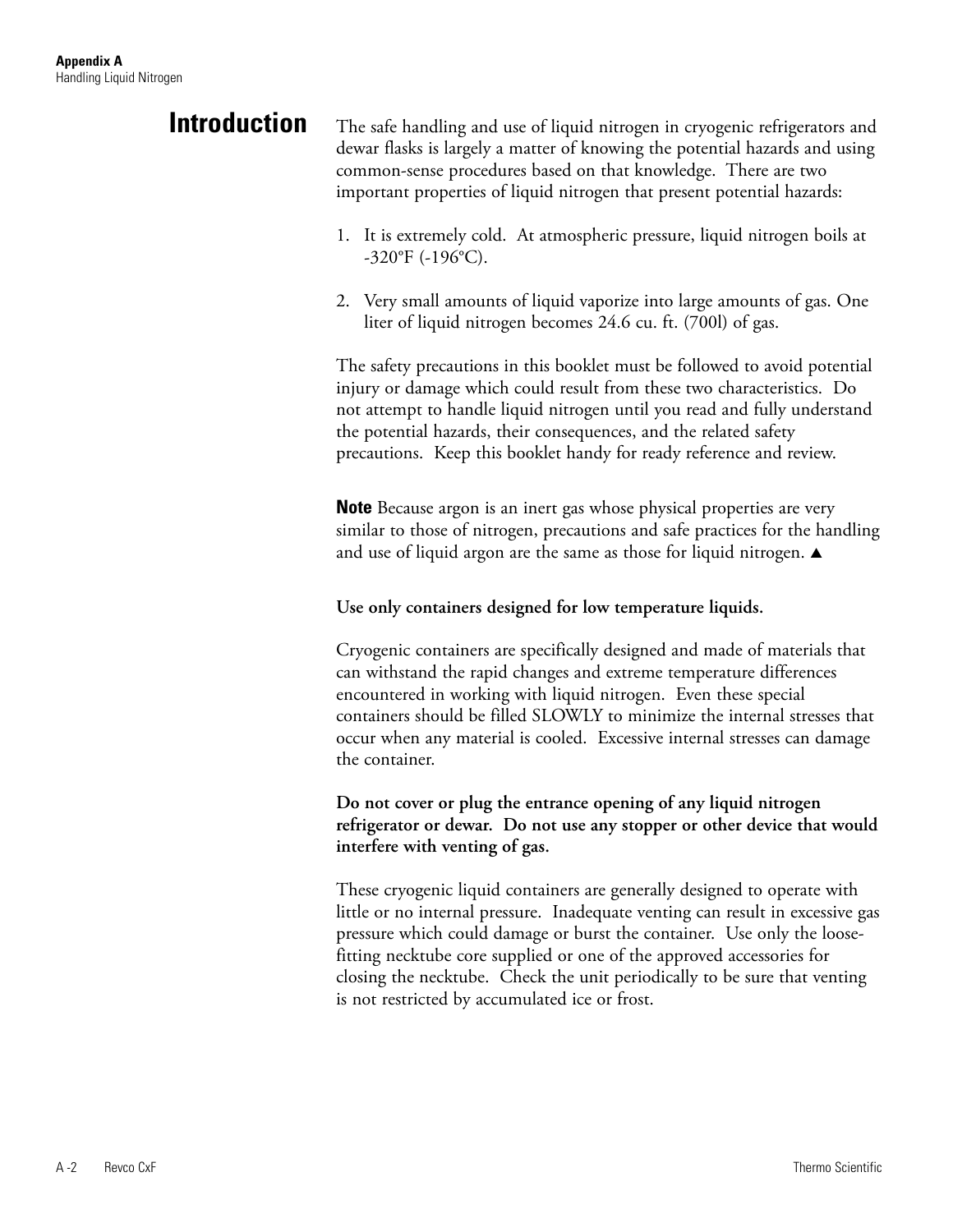## **Use proper transfer equipment.**

Use a phase separator or special filling funnel to prevent splashing and spilling when transferring liquid nitrogen into or from a dewar or refrigerator. The top of the funnel should be partly covered to reduce splashing. Use only small, easily-handled dewars for pouring liquid. For the larger, heavier containers, use a cryogenic liquid withdrawal device to transfer liquid from one container to another. Be sure to follow instructions supplied with the withdrawal device. When liquid cylinders or other large storage containers are used for filling, follow the instructions supplied with those units and their accessories.

## **Do not overfill containers.**

Filling above the bottom of the necktube (or specified maximum level) can result in overflow and spillage of liquid when the necktube core or cover is placed in the opening.

## **Never use hollow rods or tubes as dipsticks.**

When a warm tube is inserted into liquid nitrogen, liquid will spout from the top of the tube due to gasification and rapid expansion of liquid inside the tube.



Warning Nitrogen gas can cause suffocation without warning!  $\blacktriangle$ 

## **Store and use liquid nitrogen only in a well-ventilated place.**

As the liquid evaporates, the resulting gas tends to displace the normal air from the area. In closed areas, excessive amounts of nitrogen gas reduce the concentration of oxygen and can result in asphyxiation. Because nitrogen gas is colorless, odorless and tasteless, it cannot be detected by the human senses and will be breathed as if it were air. Breathing an atmosphere that contains less than 18% oxygen can cause dizziness and quickly result in unconsciousness and death.

**Note** The cloudy vapor that appears when liquid nitrogen is exposed to the air is condensed moisture; not the gas itself. The issuing gas is invisible.  $\blacktriangle$ 

## **Never dispose of liquid nitrogen in confined areas or places where others may enter.**

Disposal of liquid nitrogen should be performed outdoors in a safe place. Pour the liquid slowly on gravel or bare earth where it can evaporate without causing damage. Do not pour the liquid on pavement.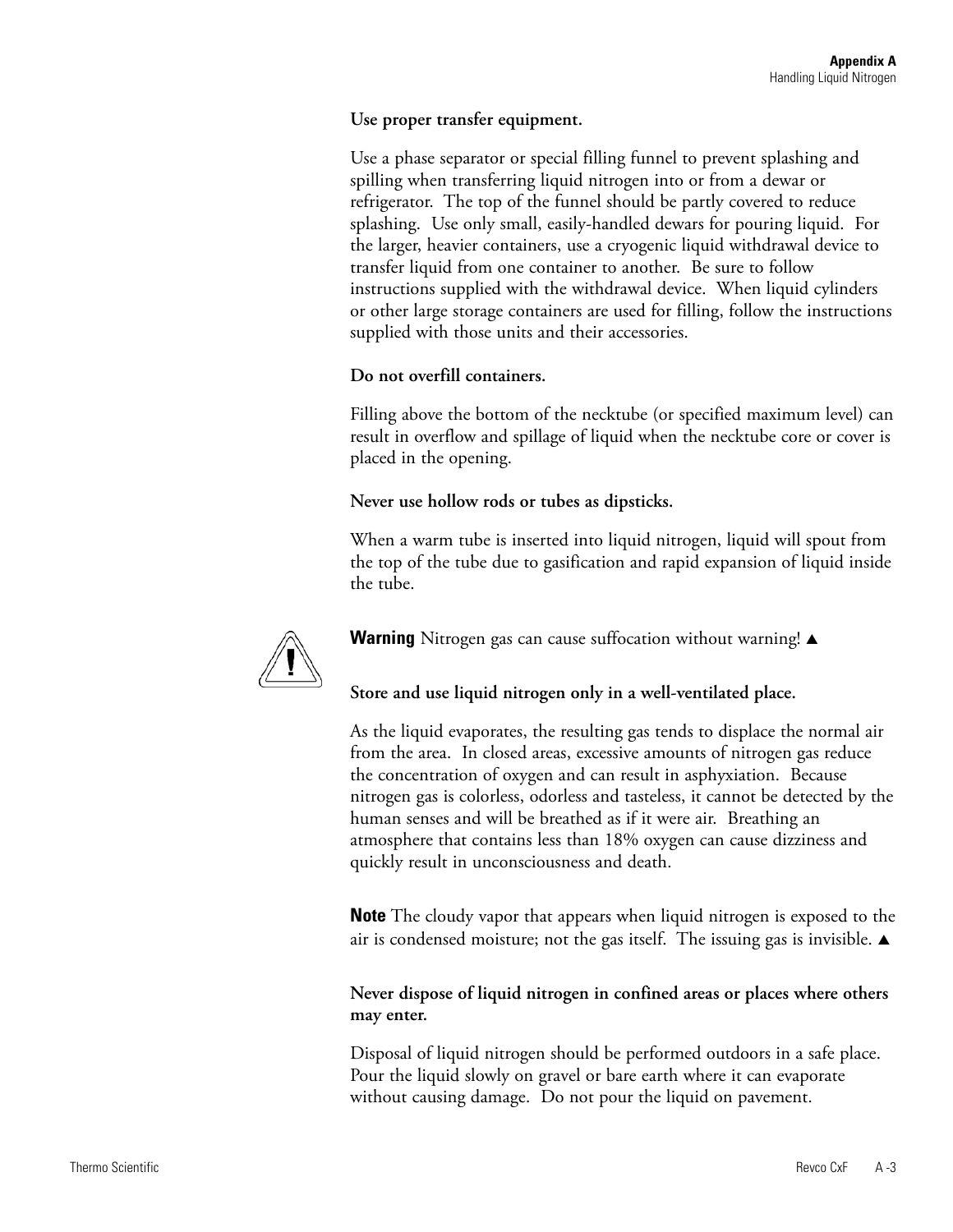# **Appendix B Handling Liquid CO2**



**Warning** High concentrations of CO2 gas can cause asphyxiation! OSHA Standards specify that employee exposure to carbon dioxide in any eighthour shift of a 40-hour work week shall not exceed the eight-hour time weighted average of 5000 PPM (0.5% CO2). The short term exposure limit for 15 minutes or less is 30,000 PPM (3% CO2). Carbon dioxide monitors are recommended for confined areas where concentrations of carbon dioxide gas can accumulate.  $\triangle$ 

### **Store and use liquid CO2 only in a well-ventilated place.**

As the liquid evaporates, the resulting gas tends to displace the normal air from the area. In closed areas, excessive amounts of CO2 gas reduce the concentration of oxygen and can result in asphyxiation. Because CO2 gas is colorless, odorless and tasteless, it cannot be detected by the human senses and will be breathed as if it were air. Breathing an atmosphere that contains less than 18% oxygen can cause dizziness and quickly result in unconsciousness and death.

**Note** The cloudy vapor that appears when liquid CO<sub>2</sub> is exposed to the air is condensed moisture; not the gas itself. The issuing gas is invisible.  $\blacktriangle$ 

## **Never dispose of liquid CO2 in confined areas or places where others may enter.**

Disposal of liquid CO2 should be done outdoors in a safe place. Pour the liquid slowly on gravel or bare earth where it can evaporate without causing damage. Do not pour the liquid on pavement.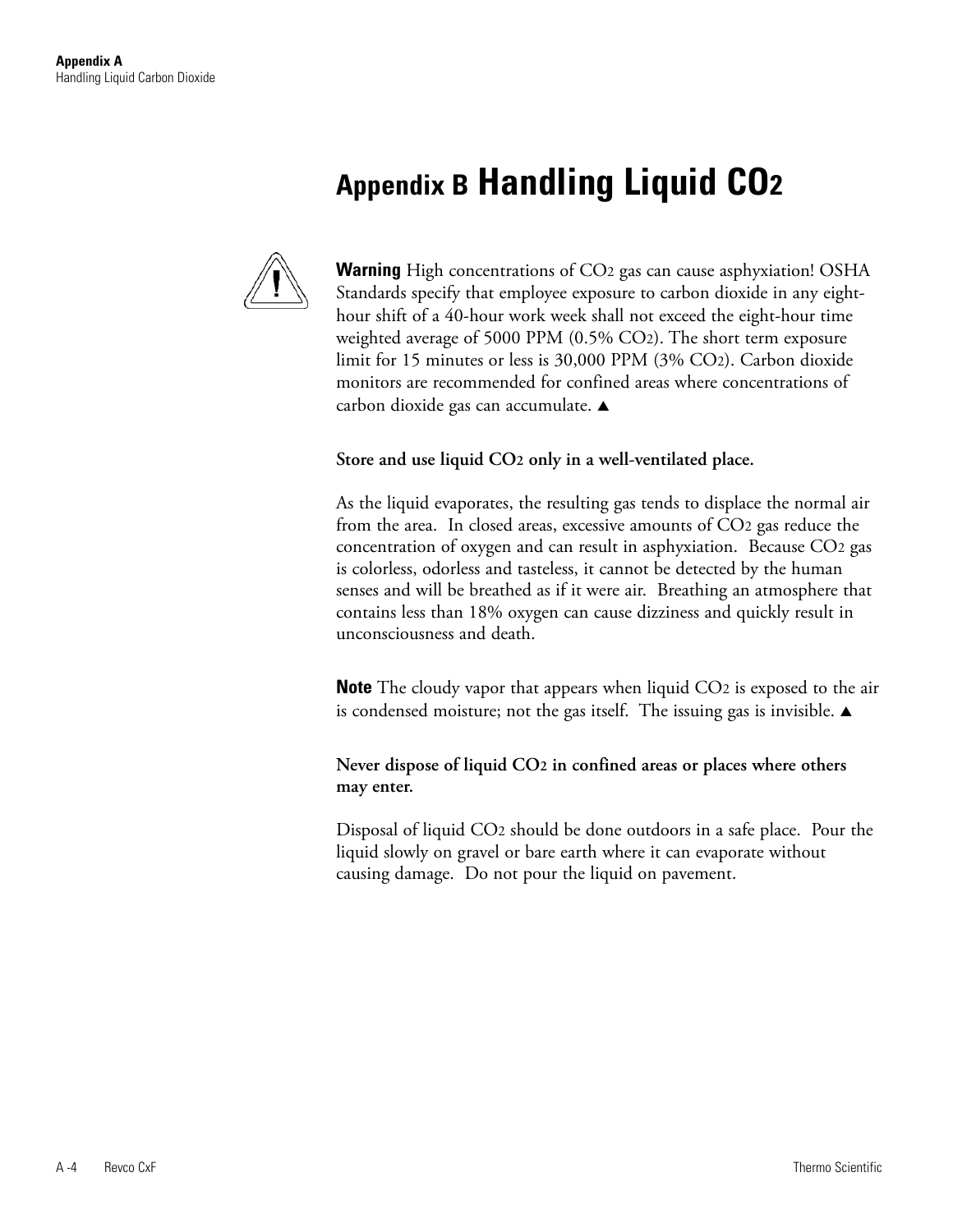# **Appendix C First Aid**

If a person seems to become dizzy or loses consciousness while working with liquid nitrogen or carbon dioxide, move to a well-ventilated area immediately. If breathing has stopped, apply artificial respiration. If breathing is difficult, give oxygen. Call a physician. Keep warm and at rest.

If exposed to liquid or cold gas, restore tissue to normal body temperature (98.6°F) as rapidly as possible, followed by protection of the injured tissue from further damage and infection. Remove or loosen clothing that may constrict blood circulation to the frozen area. Call a physician. Rapid warming of the affected part is best achieved by using water at 108°F. Under no circumstance should the water be over 112°F, nor should the frozen part be rubbed either before or after rewarming. The patient should neither smoke nor drink alcohol.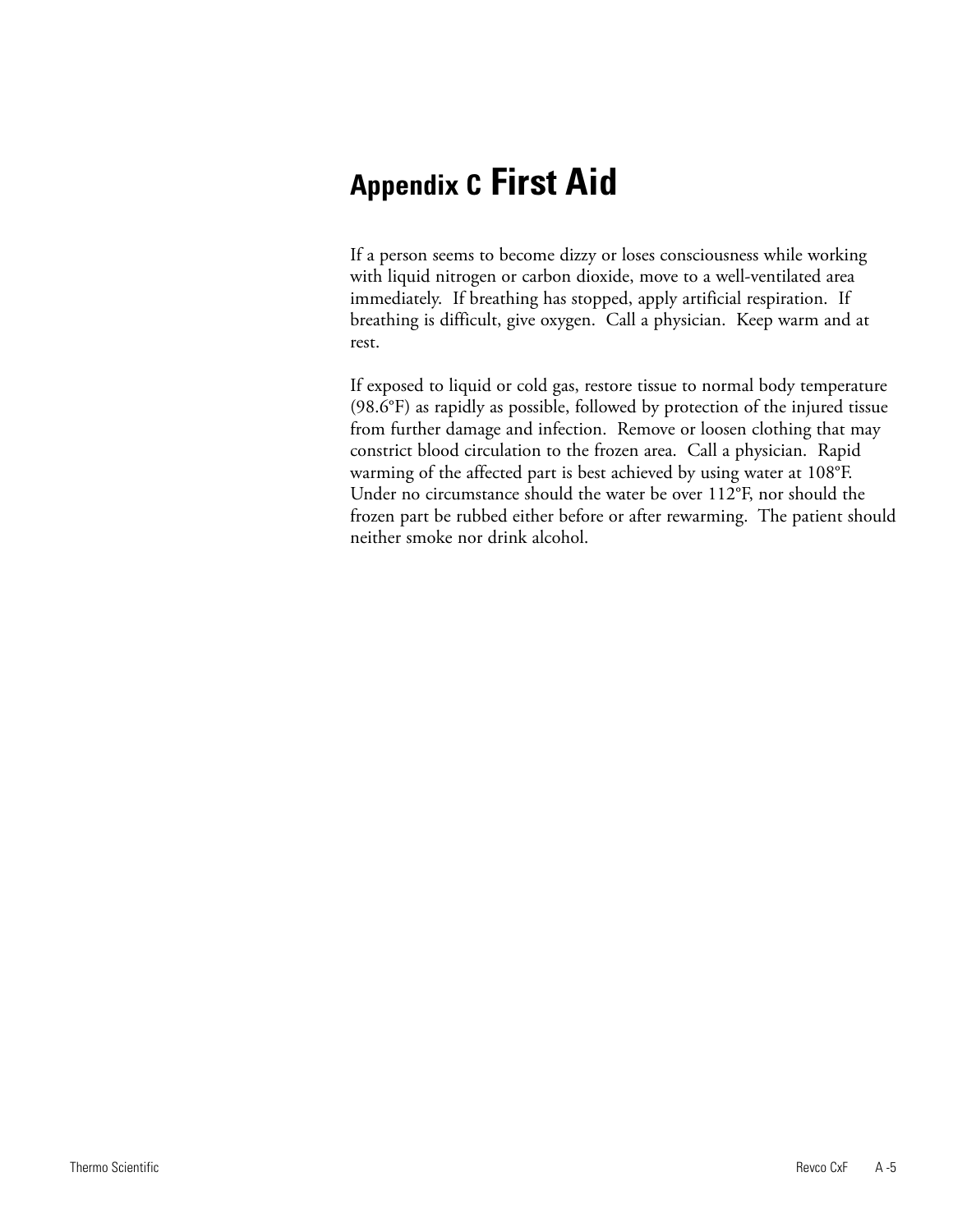O E Declaration of Conformity

Manufacturer:

Thermo Fisher Scientific (Ashville) LLC<br>401 Millcreek Road<br>Marietta, Ohio 45750<br>U.S. A.

Hereby declares under its sole responsibility that the following products(s)

|              | <b>Product Description:</b> |                      |                               | Revco® ULT -86°C Chest Freezer |              |                      |                               |
|--------------|-----------------------------|----------------------|-------------------------------|--------------------------------|--------------|----------------------|-------------------------------|
| Cat. No.     | Model<br>No.                | Release<br>Levels(s) | Year of<br>Initial<br>Marking | Cat. No.                       | Model<br>No. | Release<br>Levels(s) | Year of<br>Initial<br>Marking |
| ULT390-10-A  | 5808                        | 9                    | 2011                          | ULT1790-10-V                   | 5819         | 9                    | 2011                          |
| ULT390-10-V  | 5809                        | 9                    | 2011                          | ULT2090-10-V                   | 5820         | 9                    | 2011                          |
| ULT1390-10-V | 5812                        | 9                    | 2011                          | ULT2090-10-A                   | 5821         | 9                    | 2011                          |
| ULT1390-10-D | 5813                        | 9                    | 2011                          | ULT1790-10-D                   | 5822         | 9                    | 2011                          |
| ULT1390-10-A | 5815                        | 9                    | 2011                          | ULT2090-10-D                   | 5823         | 9                    | 2011                          |
| ULT1790-10-A | 5818                        | 9                    | 2011                          |                                |              |                      |                               |

(Release level [REL#] and date of manufacture shown on Serial Tag)

Conform(s) to the following European Union Directive(s):

## EMC: 2004/108/EC<br>LVD: 2006/95/EC

This product conforms to the following Harmonized, International and National Standards:

EMC:<br>EN 61326-1; 2006<br>EN 61000-3-2<br>EN 61000-3-3

 $\begin{array}{c} \textbf{LVD:} \\ \textbf{EN 61010-1 2}^{\bowtie} \textbf{Edition} \\ \textbf{EN 60335-2-34 (Appilicalole Sections)} \\ \textbf{CSA C22.2 No. 61010-1 2}^{\bowtie} \textbf{Edition} \\ \textbf{UL 61010-1 2}^{\bowtie} \textbf{Edition} \end{array}$ 

Èi \_05 December 2013

Eric Pickr<br>Regulatory Complian ce<br>ce Supervisor

Rev. 4

# O E Declaration of Conformity

Manufacturer:

Thermo Fisher Scientific (Ashville) LLC<br>401 Milicreek Road<br>Marietta, Ohio 45750<br>U.S. A.

Hereby declares under its sole responsibility that the following products(s)

|              | <b>Product Description:</b> |                      |                               | Revco® -40°C Chest Freezers |              |                      |                               |
|--------------|-----------------------------|----------------------|-------------------------------|-----------------------------|--------------|----------------------|-------------------------------|
| Cat. No.     | Model<br>No.                | Release<br>Levels(s) | Year of<br>Initial<br>Marking | Cat. No.                    | Model<br>No. | Release<br>Levels(s) | Year of<br>Initial<br>Marking |
| ULT350-10-A  | 5308                        | 9                    | 2009                          | ULT1750-10-D                | 5319         | 9                    | 2009                          |
| ULT350-10-V  | 5309                        | 9                    | 2009                          | ULT2050-10-D                | 5320         | 9                    | 2009                          |
| ULT1350-10-D | 5312                        | 9                    | 2009                          | ULT2050-10-A                | 5321         | 9                    | 2009                          |
| ULT1350-10-V | 5313                        | 9                    | 2009                          | ULT1750-10-V                | 5322         | 9                    | 2011                          |
| ULT1350-10-A | 5315                        | $\mathbf{9}$         | 2009                          | ULT2050-10-V                | 5323         | 9                    | 2011                          |
| ULT1750-10-A | 5318                        | 9                    | 2009                          |                             |              |                      |                               |

(Release level [REL#] and date of manufacture shown on Serial Tag)

Conform(s) to the following European Union Directive(s):

## EMC: 2004/108/EC<br>LVD: 2006/95/EC

This product conforms to the following Harmonized, International and National Standards:

EMC:<br>EN 61326-1<br>EN 61000-3-2<br>EN 61000-3-3

 $[UD:  
\nEN 61010-1<sup>2<sub>rd</sub></sup> Edition  
\nEN 60335-2-24 (applicable sections)  
\nUL 61010-1  
\nCSA C22.2 No. 61010-1  
\nUL 471 (applicable sections)$ 

Perdal<br>Eric Pickrell<br>Regulatory Compliance Supervisor 05 December 2013

Rev. 4